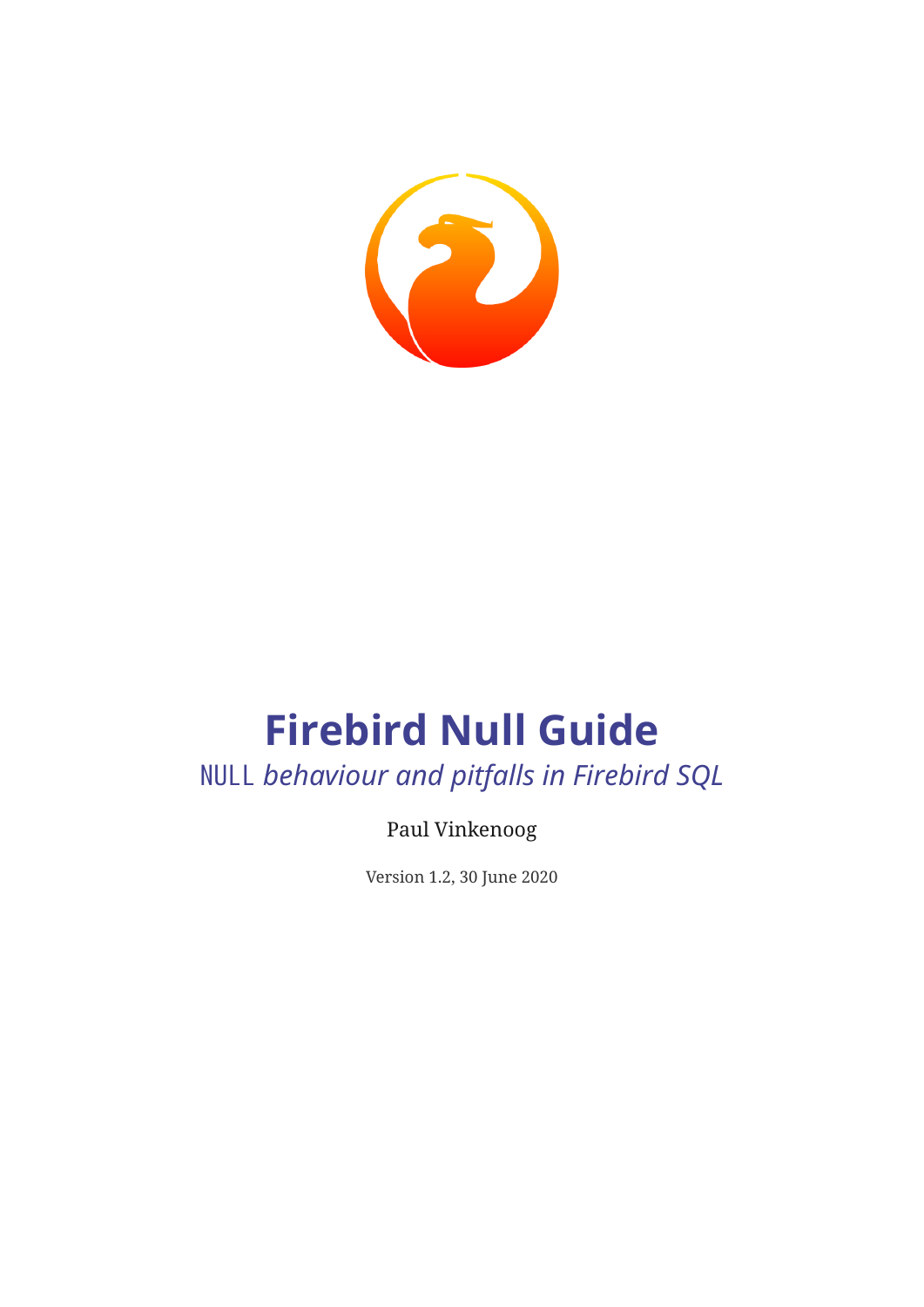# **Table of Contents**

<span id="page-1-2"></span><span id="page-1-1"></span><span id="page-1-0"></span>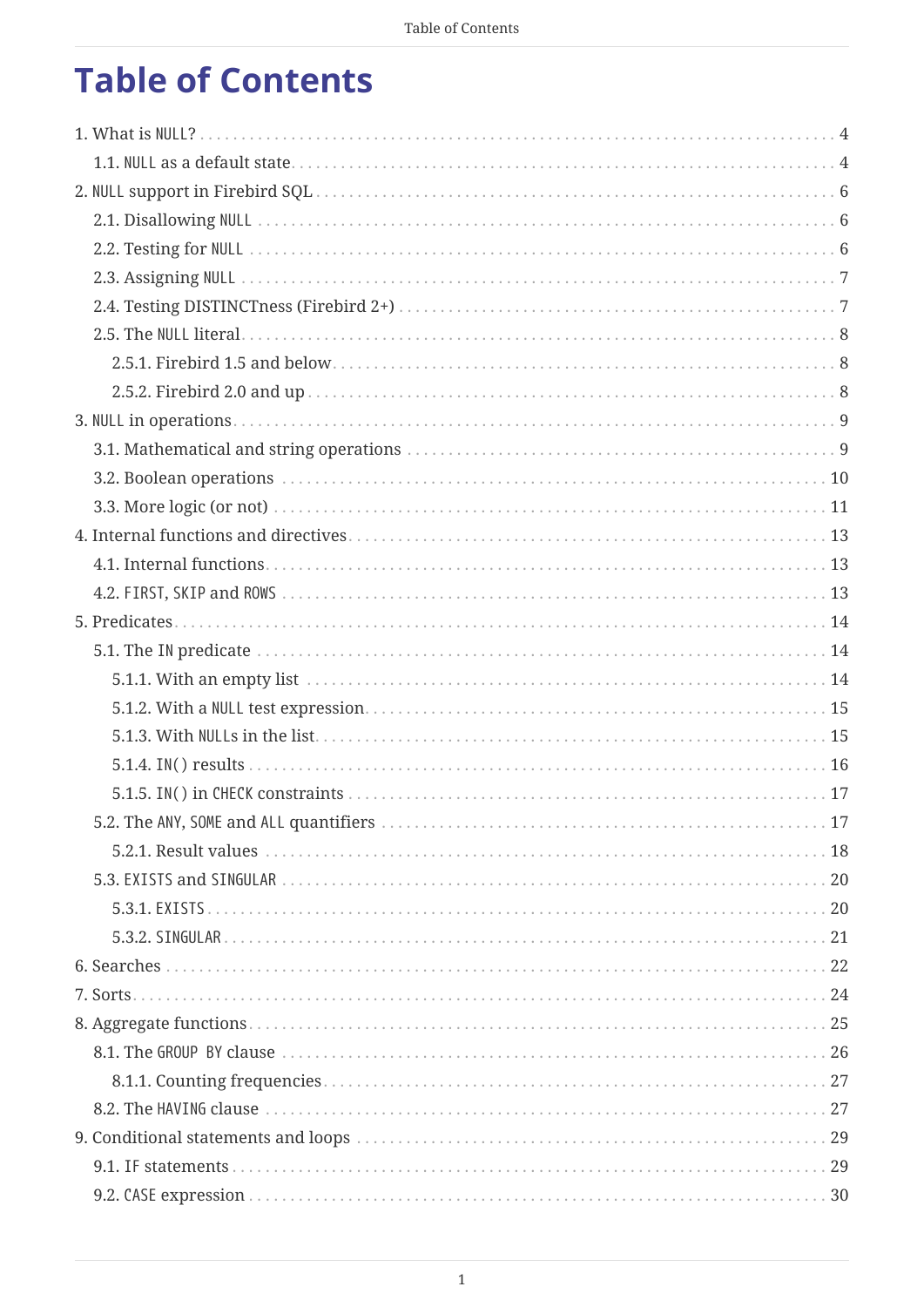|  |  | Table of Contents |
|--|--|-------------------|
|--|--|-------------------|

| 13.3.1. "Upgrading" ib_udf functions in an existing database  40 |  |
|------------------------------------------------------------------|--|
|                                                                  |  |
|                                                                  |  |
|                                                                  |  |
|                                                                  |  |
|                                                                  |  |
|                                                                  |  |
|                                                                  |  |
|                                                                  |  |
|                                                                  |  |
|                                                                  |  |
|                                                                  |  |
|                                                                  |  |
|                                                                  |  |
|                                                                  |  |
|                                                                  |  |
|                                                                  |  |
|                                                                  |  |
|                                                                  |  |
|                                                                  |  |
|                                                                  |  |
|                                                                  |  |
|                                                                  |  |
|                                                                  |  |
|                                                                  |  |
|                                                                  |  |
|                                                                  |  |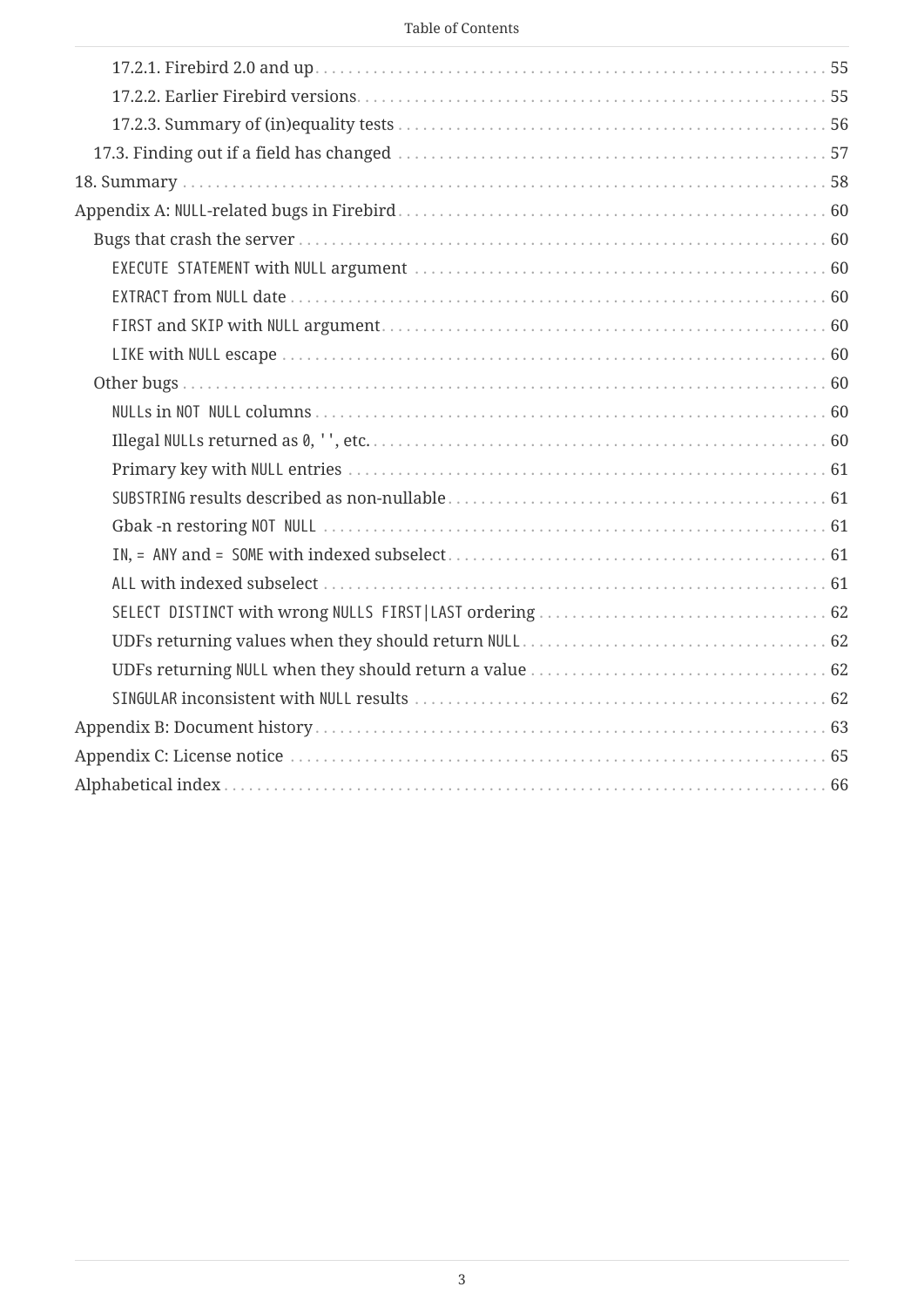# <span id="page-4-0"></span>**Chapter 1. What is** NULL**?**

<span id="page-4-2"></span>Time and again, support questions pop up on the Firebird mailing lists about "strange things" happening with NULLs. The concept seems difficult to grasp — perhaps partly because of the name, which suggests a kind of "nothing" that won't do any harm if you add it to a number or stick it to the back of a string. In reality, performing such operations will render the entire expression NULL.

This guide explores the behaviour of NULL in Firebird SQL, points out common pitfalls and shows you how to deal safely with expressions that contain NULL or may resolve to NULL.

If you only need a quick reference to refresh your memory, go to the [summary](#page-58-0) at the end of the guide.

#### **So — what is it?**

In SQL, NULL is not a value. It is a *state* indicating that an item's value is unknown or nonexistent. It is not zero or blank or an "empty string" and it does not behave like any of these values. Few things in SQL lead to more confusion than NULL, and yet its workings shouldn't be hard to understand as long as you stick to the following simple definition: NULL means *unknown*.

Let me repeat that:

#### **NULL means UNKNOWN**

Keep this line in mind as you read through the rest of the guide, and most of the seemingly illogical results you can get with NULL will practically explain themselves.



A few sentences and examples in this guide were taken from the *Firebird Quick Start Guide*, first published by IBPhoenix, now part of the Firebird Project.

## <span id="page-4-1"></span>**1.1.** NULL **as a default state**

<span id="page-4-3"></span>Because NULL means "value unknown", it is the logical default state for any field or variable that has been created but not provided with a value:

- If you declare a variable in a stored procedure or trigger, its value is undefined and its state is NULL from the moment of creation until some value is assigned to it. The same is true for output parameters in stored procedures.
- If you insert a record into a table and you only provide values for part of the fields, the remaining fields will be initialised to NULL except where a default value is in effect or a value is assigned by a "before insert" trigger.
- If you add a column to a table that already has records, the fields added to the existing records will be NULL, except if you declare the column as NOT NULL and specify a default value for it. Note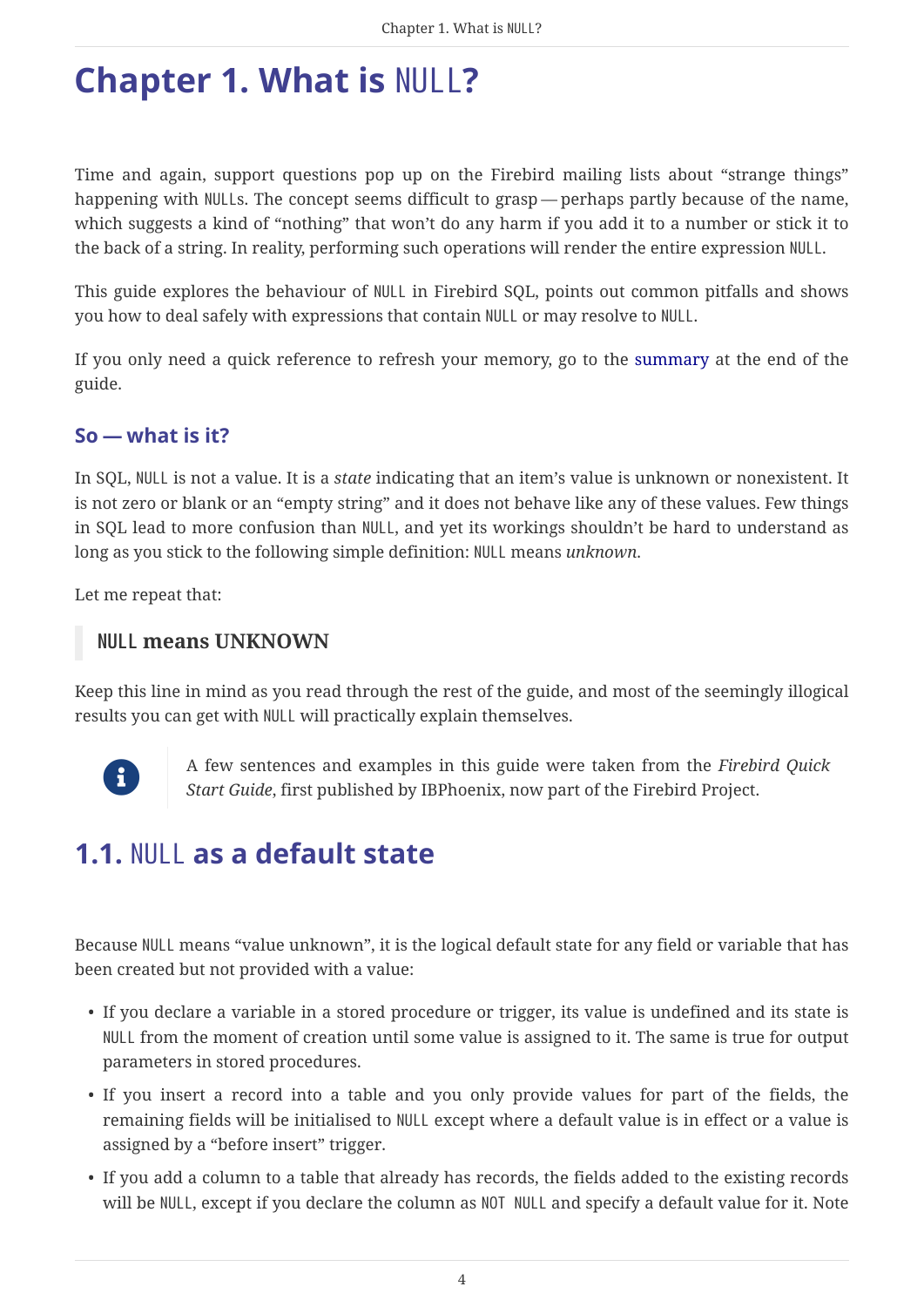that *both* conditions must be satisfied for the fields to become anything other than NULL.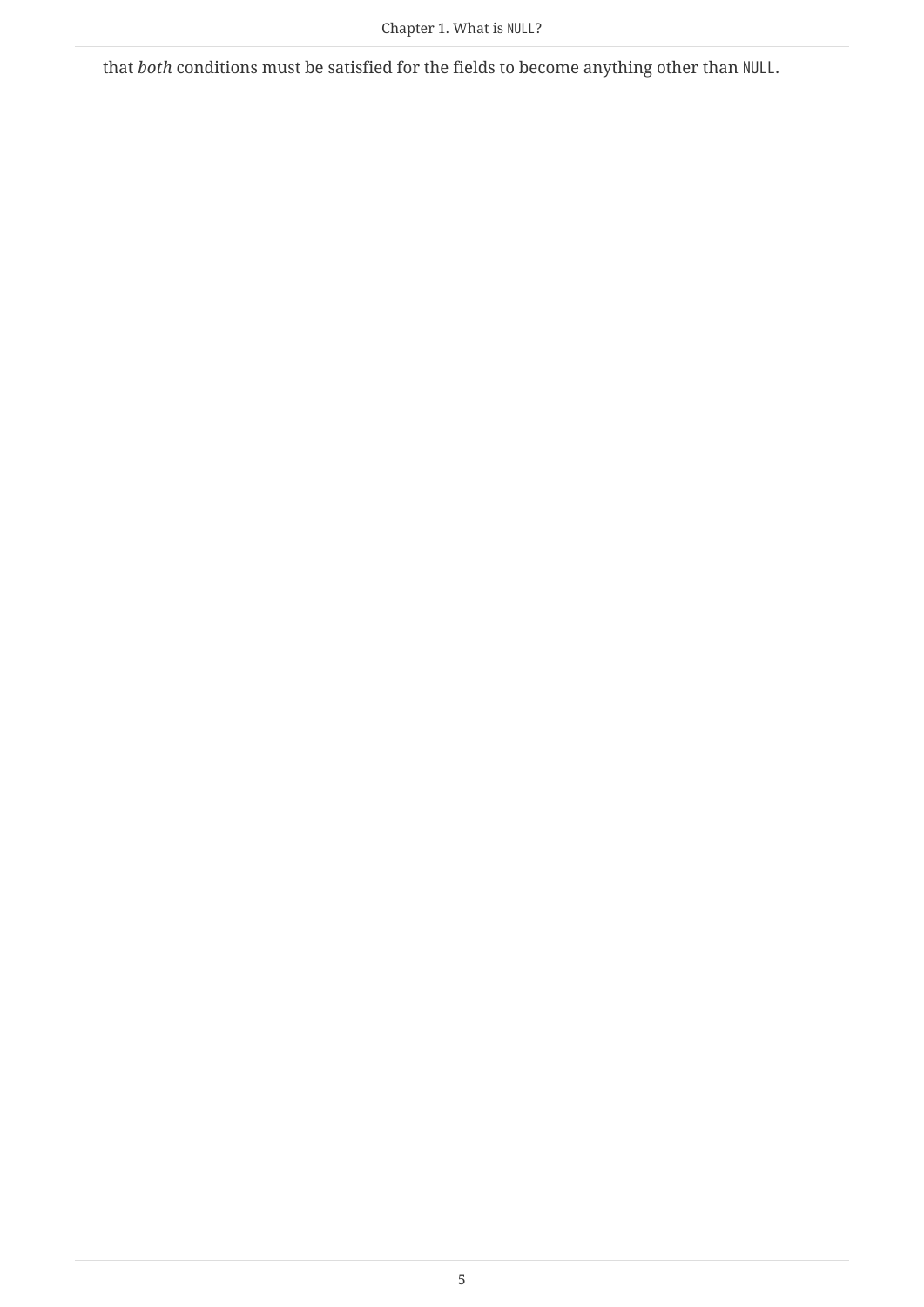# <span id="page-6-0"></span>**Chapter 2.** NULL **support in Firebird SQL**

Only a few language elements are purposely designed to give an unambiguous result with NULL (unambiguous in the sense that some specific action is taken and/or a non-NULL result is returned). They are discussed in the following paragraphs.

## <span id="page-6-1"></span>**2.1. Disallowing** NULL

<span id="page-6-4"></span>In a column or domain definition, you can specify that only non-NULL values may be entered by adding NOT NULL to the definition:

create table MyTable ( i int not null )

create domain DTown as varchar( 32 ) not null

alter table Sales add TransTime timestamp not null

Adding a NOT NULL column to an existing table that already contains records requires special care. This operation will be discussed in detail in the section [Altering populated tables](#page-44-0).

## <span id="page-6-2"></span>**2.2. Testing for** NULL

<span id="page-6-3"></span>If you want to know whether a variable, field or other expression is NULL, use the following syntax:

<expression> IS [NOT] NULL

Examples:

```
if ( MyField is null ) then YourString = 'Dunno'
```
select \* from Pupils where PhoneNumber is not null

```
select * from Pupils where not ( PhoneNumber is null )
/* does the same as the previous example */
```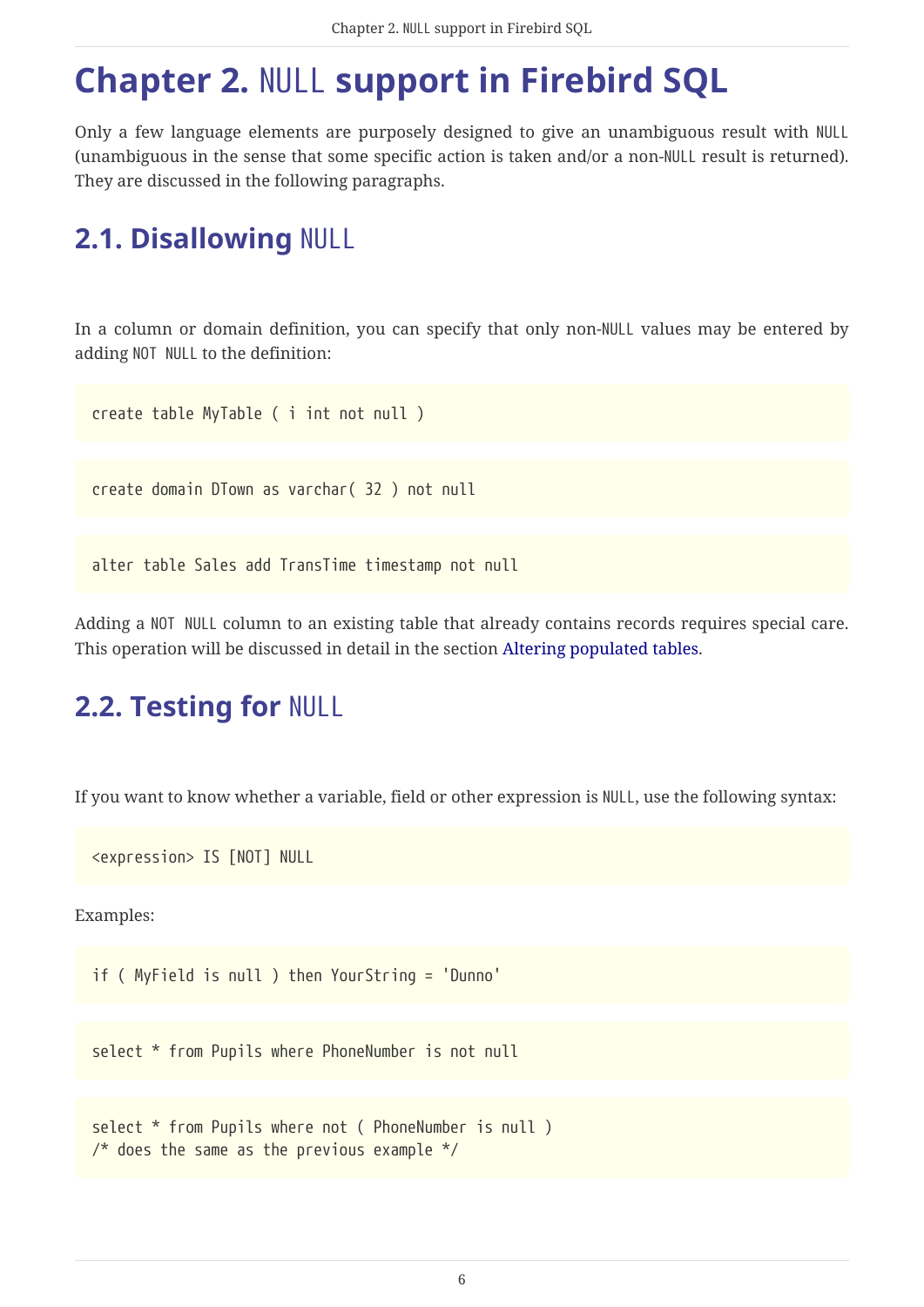update Numbers set Total =  $A + B + C$  where  $A + B + C$  is not null

delete from Phonebook where PhoneNum is null

Do **not** use "… = NULL" to test for nullness. This syntax is illegal in Firebird versions up to 1.5.n, and gives the wrong result in Firebird 2 and up: it returns NULL no matter what you compare. This is by design, incidentally, and in that sense it's not *really* wrong — it just doesn't give you what you want. The same goes for " $\cdots$   $\leftrightarrow$  NULL", so don't use that either; use IS NOT NULL instead.

IS NULL and IS NOT NULL always return true or false; they never return NULL.

### <span id="page-7-0"></span>**2.3. Assigning** NULL

<span id="page-7-2"></span>Setting a field or variable to NULL is done with the '=' operator, just like assigning values. You can also include NULL in an insert list or use it as input parameter to a stored procedure (both are special types of assignments).

if ( YourString = 'Dunno' ) then MyField = null

update Potatoes set Amount = null where Amount <  $0$ 

insert into MyTable values ( 3, '8-May-2004', NULL, 'What?' )

```
select * from ProcessThis(88, 'Apes', Null)
```
Remember:

- You cannot and should not use the *comparison operator* '=' to *test* if something *is* NULL…
- <span id="page-7-3"></span>• …but you can — and often must — use the *assignment operator* '=' to *set* something *to* NULL.

### <span id="page-7-1"></span>**2.4. Testing DISTINCTness (Firebird 2+)**

In Firebird 2 and higher only, you can test for the null-encompassing equality of two expressions with "IS [NOT] DISTINCT FROM":

if ( A is distinct from B ) then...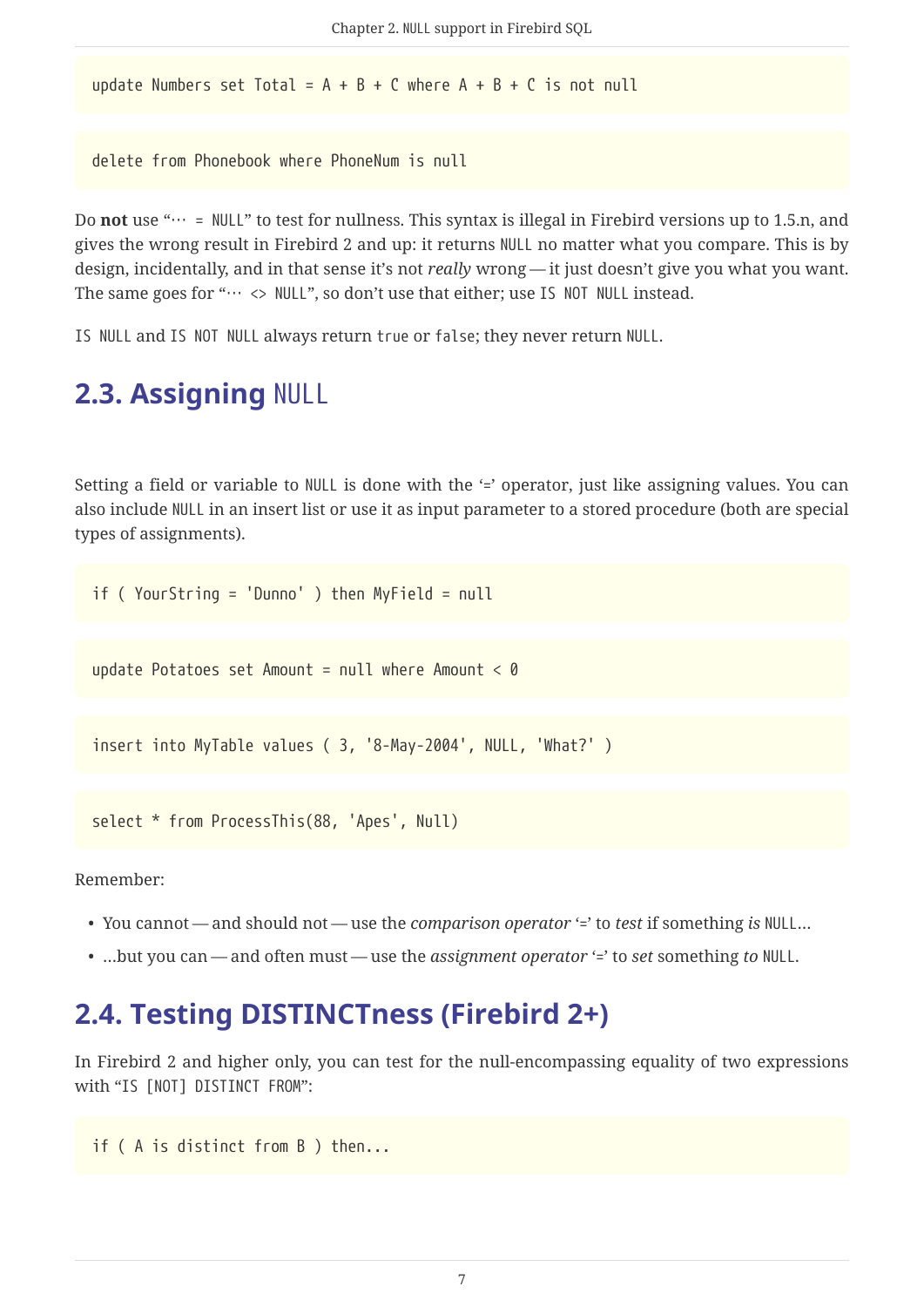if ( Buyer1 is not distinct from Buyer2 ) then...

Fields, variables and other expressions are considered:

- DISTINCT if they have different values or if one of them is NULL and the other isn't;
- NOT DISTINCT if they have the same value or if both of them are NULL.

[NOT] DISTINCT always returns true or false, never NULL or something else.

With earlier Firebird versions, you have to write special code to obtain the same information. This will be discussed later.

## <span id="page-8-0"></span>**2.5. The** NULL **literal**

<span id="page-8-3"></span>The ability to use NULL literals depends on your Firebird version.

#### <span id="page-8-1"></span>**2.5.1. Firebird 1.5 and below**

In Firebird 1.5 and below you can only use the literal word "NULL" in a few situations, namely the ones described in the previous paragraphs plus a few others such as "cast( NULL as <datatype> )" and "select NULL from MyTable".

In all other circumstances, Firebird will complain that NULL is an unknown token. If you really *must* use NULL in such a context, you have to resort to tricks like "cast( NULL as int )", or using a field or variable that you know is NULL, etc.

#### <span id="page-8-2"></span>**2.5.2. Firebird 2.0 and up**

Firebird 2 allows the use of NULL literals in every context where a normal value can also be entered. You can e.g. include NULL in an IN() list, write expressions like "if ( MyField = NULL ) then…", and so on. However, as a general rule you should **not** make use of these new possibilities! In almost every thinkable situation, such use of NULL literals is a sign of poor SQL design and will lead to NULL results where you meant to get true or false. In that sense the earlier, more restrictive policy was safer, although you could always bypass it with casts etc. — but at least you had to take deliberate steps to bypass it.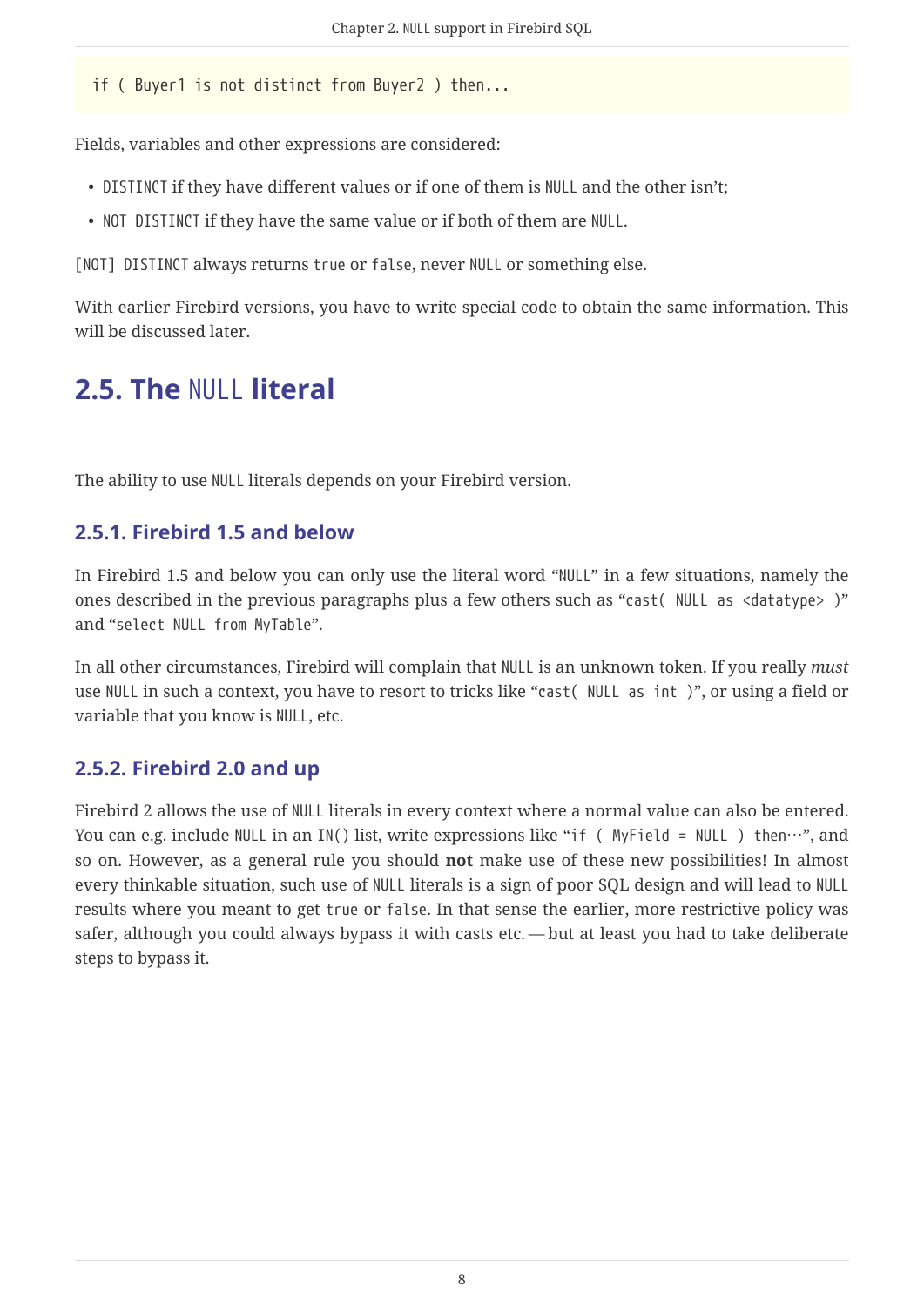# <span id="page-9-0"></span>**Chapter 3.** NULL **in operations**

<span id="page-9-3"></span>As many of us have found out to our chagrin, NULL is contagious: use it in a numerical, string or date/time operation, and the result will invariably be NULL. With boolean operators, the outcome depends on the type of operation and the value of the other operand.

Please remember that in Firebird versions prior to 2.0 it is mostly illegal to use the constant NULL directly in operations or comparisons. Wherever you see NULL in the expressions below, read it as "a field, variable or other expression that resolves to NULL". In Firebird 2 and above this expression may also be a NULL literal.

## <span id="page-9-1"></span>**3.1. Mathematical and string operations**

<span id="page-9-2"></span>The operations in this list *always* return NULL:

- $1 + 2 + 3 + NULL$
- $5 * NULL 7$
- 'Home ' || 'sweet ' || NULL
- MyField = NULL
- MyField <> NULL
- NULL = NULL

If you have difficulty understanding why, remember that NULL means "unknown". You can also look at the following table where per-case explanations are provided. In the table we don't write NULL in the expressions (as said, this is often illegal); instead, we use two entities A and B that are both NULL. A and B may be fields, variables, or even composite subexpressions — as long as they're NULL, they'll all behave the same in the enclosing expressions.

| If A and B are NULL, then:   | Is:         | <b>Because:</b>                                                                                   |
|------------------------------|-------------|---------------------------------------------------------------------------------------------------|
| $1 + 2 + 3 + A$              | <b>NULL</b> | If A is unknown, then $6 + A$ is also unknown.                                                    |
| $5 * A - 7$                  | NULL        | If A is unknown, then $5 * A$ is also unknown. Subtract<br>7 and you end up with another unknown. |
| 'Home ' $  $ 'sweet ' $  $ A | NULL        | If A is unknown, 'Home sweet $\vert \vert$   A is unknown.                                        |
| $MyField = A$                | NULL        | If A is unknown, you can't tell if MyField has the same<br>value                                  |
| MyField $\langle$ A          | <b>NULL</b> | but you also can't tell if MyField has a <i>different</i> value!                                  |
| $A = B$                      | NULL        | With A and B unknown, it's impossible to know if they<br>are equal.                               |

*Table 1. Operations on null entities A and B*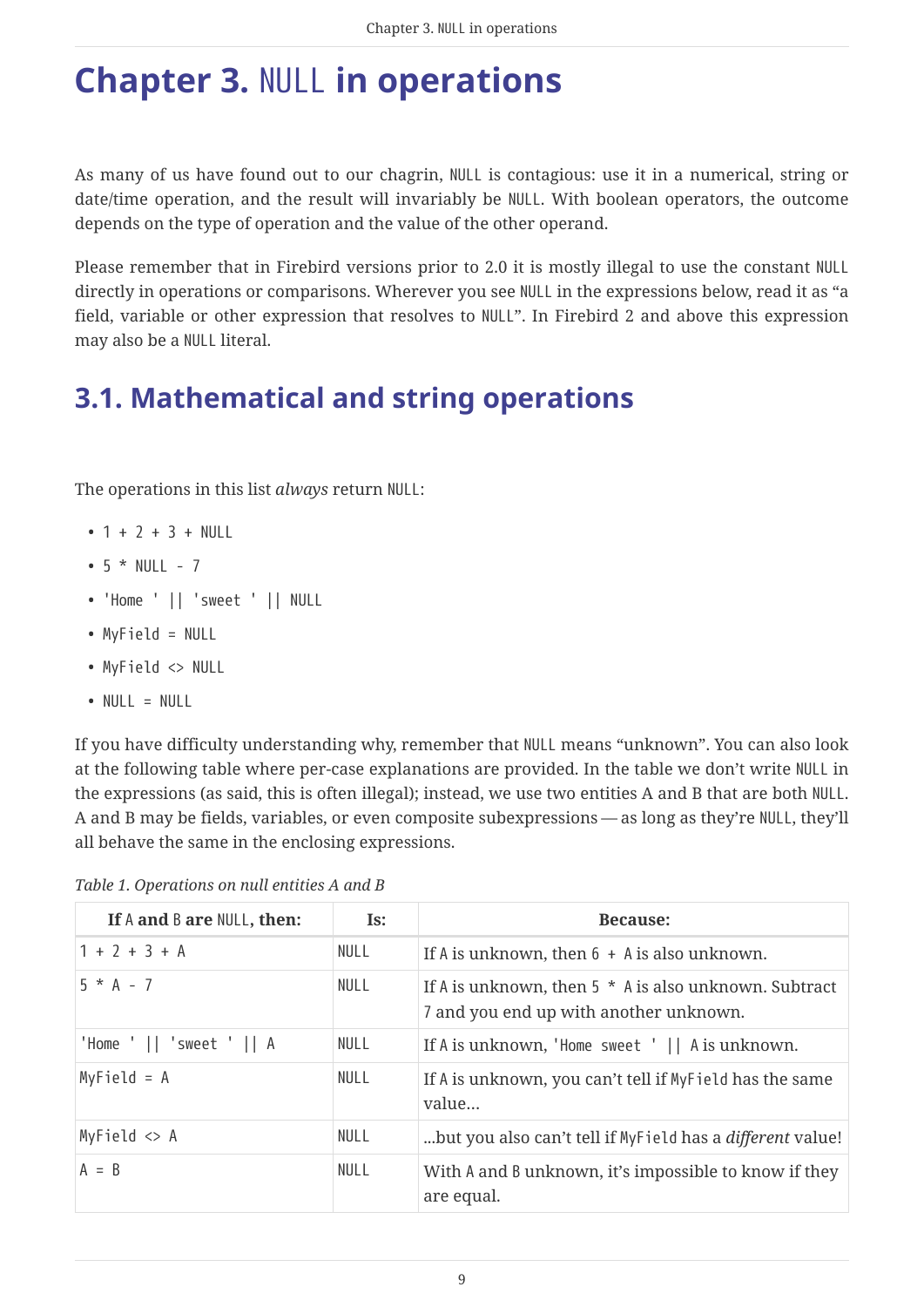<span id="page-10-2"></span>Here is the complete list of math and string operators that return NULL if at least one operand is NULL:

- $+$ ,  $-$ ,  $*$ , and /
- $!=, \sim=$ , and  $\wedge=$  (synonyms of  $\langle > \rangle$
- $\bullet \leq \leq, \leq,$  and  $\geq$
- $\langle \langle \cdot, \cdot \rangle \rangle$  and  $\langle \langle \cdot \rangle$  (low-precedence synonyms of  $\rangle$ =)
- !>,  $\sim$ >, and  $\sim$  (low-precedence synonyms of  $\Leftarrow$ )
- ||
- [NOT] BETWEEN
- [NOT] STARTING WITH
- [NOT] LIKE
- [NOT] CONTAINING

The explanations all follow the same pattern: if A is unknown, you can't tell if it's greater than B; if string S1 is unknown, you can't tell if it contains S2; etcetera.

Using LIKE with a NULL escape character would crash the server in Firebird versions up to and including 1.5. This bug was fixed in v.1.5.1. From that version onward, such a statement will yield an empty result set.

## <span id="page-10-0"></span>**3.2. Boolean operations**

<span id="page-10-1"></span>All the operators examined so far return NULL if any operand is NULL. With boolean operators, things are a bit more complex:

- not NULL = NULL
- NULL or false = NULL
- NULL or true = true
- NULL or NULL = NULL
- NULL and false = false
- NULL and true = NULL
- NULL and NULL = NULL

In version 2.5 and earlier, Firebird SQL doesn't have a boolean data type; nor are true and false existing constants. In the leftmost column of the explanatory table below, "true" and "false" represent expressions (fields, variables, composites…) that evaluate to true/false.

*Table 2. Boolean operations on null entity* A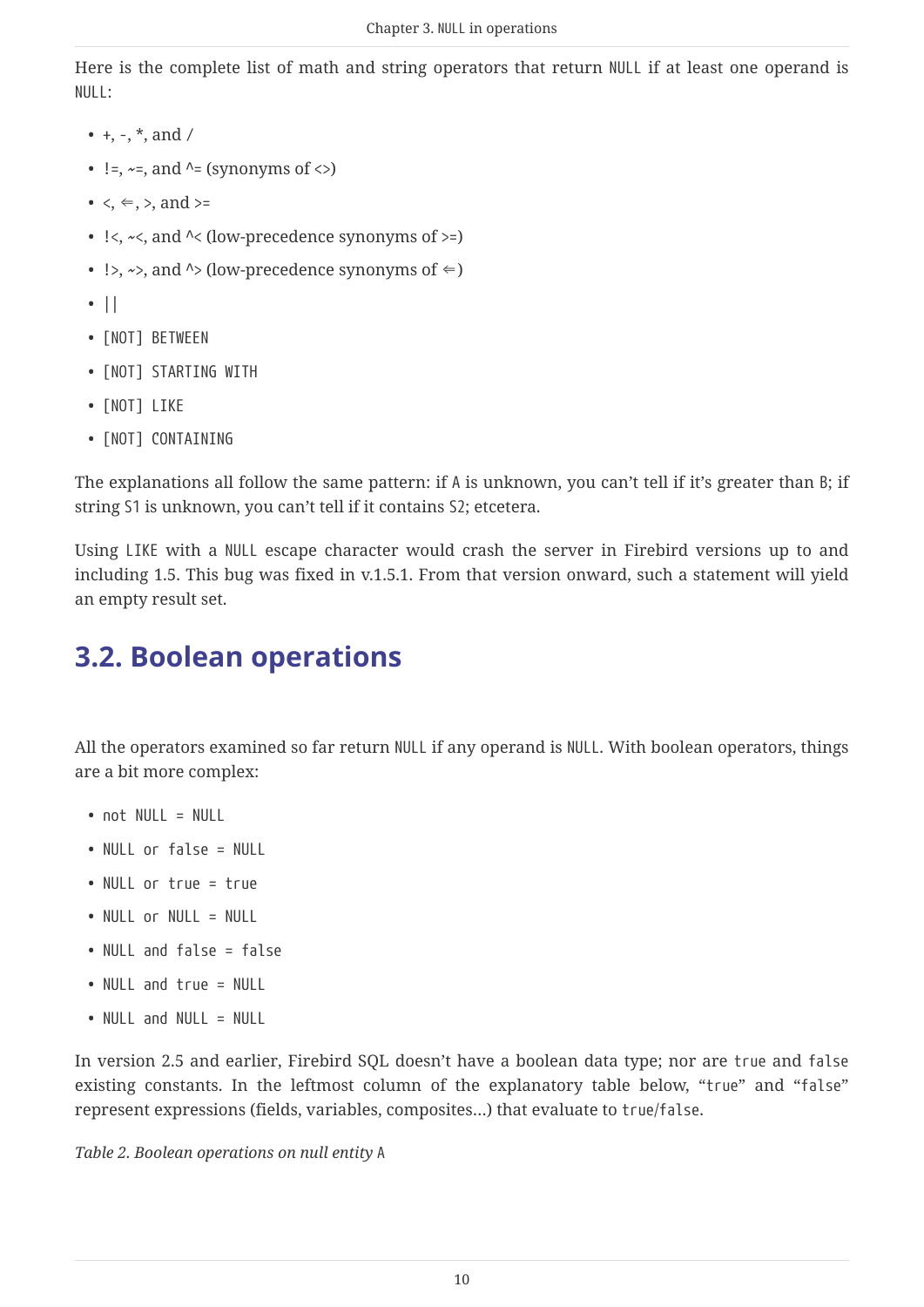| If A is NULL, then: | Is:         | <b>Because:</b>                                                    |
|---------------------|-------------|--------------------------------------------------------------------|
| not A               | <b>NULL</b> | If A is unknown, its inverse is also unknown.                      |
| A or false          | NULL        | "A or false" always has the same value as A — which is<br>unknown. |
| A or true           | true        | "A or true" is always true - A's value doesn't matter.             |
| A or A              | NULL        | "A or A" always equals A — which is NULL.                          |
| A and false         | false       | "A and false" is always false - A's value doesn't matter.          |
| A and true          | <b>NULL</b> | "A and true" always has the same value as A — which is<br>unknown. |
| A and A             | <b>NULL</b> | "A and A" always equals A — which is NULL.                         |

All these results are in accordance with boolean logic. The fact that you don't need to know X's value to compute "X or true" and "X and false" is also the basis of a feature found in various programming languages: short-circuit boolean evaluation.

The above results can be generalised as follows for expressions with one type of binary boolean operator (and | or) and any number of operands:

<span id="page-11-2"></span>**Disjunctions ("A or B or C or D or …")**

- 1. If at least one operand is true, the result is true.
- 2. Else, if at least one operand is NULL, the result is NULL.
- 3. Else (i.e. if all operands are false) the result is false.

<span id="page-11-1"></span>**Conjunctions ("A and B and C and D and …")**

- 1. If at least one operand is false, the result is false.
- 2. Else, if at least one operand is NULL, the result is NULL.
- 3. Else (i.e. if all operands are true) the result is true.

#### <span id="page-11-3"></span>Or, shorter:

- TRUE beats NULL in a disjunction (OR-operation);
- FALSE beats NULL in a conjunction (AND-operation);
- In all other cases, NULL wins.

If you have trouble remembering which constant rules which operation, look at the second letter: t**R**ue prevails with o**R** — f**A**lse with **A**nd.

### <span id="page-11-0"></span>**3.3. More logic (or not)**

The short-circuit results obtained above may lead you to the following ideas: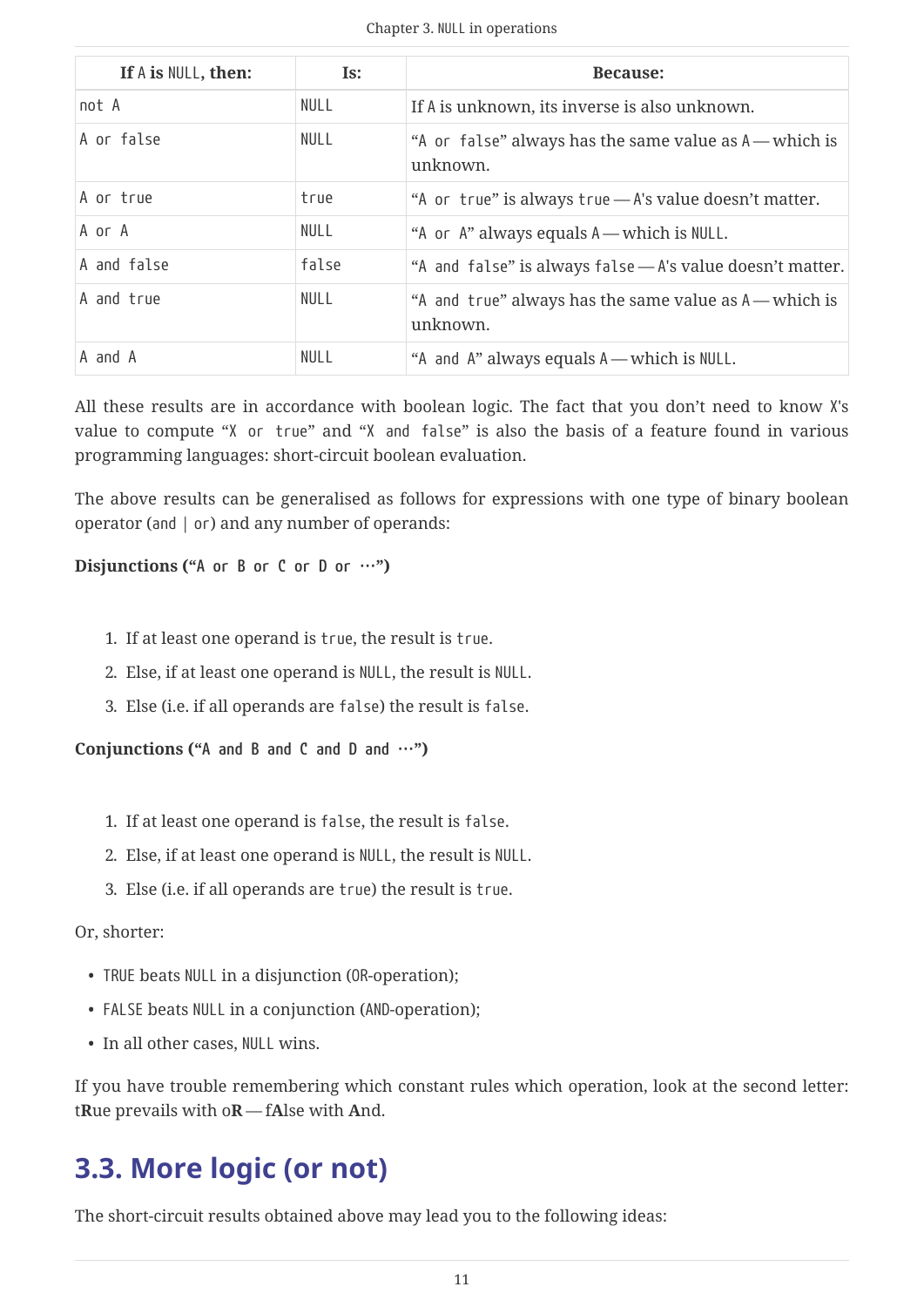- 0 times x equals 0 for every x. Hence, even if x's value is unknown,  $\theta * x$  is 0. (Note: this only holds if x's datatype only contains numbers, not `NaN or infinities.)
- The empty string is ordered lexicographically before every other string. Therefore,  $S \ge -1$  is true whatever the value of S.
- Every value equals itself, whether it's unknown or not. So, although A = B justifiably returns NULL if A and B are different NULL entities,  $A = A$  should always return true, even if A is NULL. The same goes for  $A \leftarrow A$  and  $A \rightleftharpoons A$ .

By analogous logic,  $A \leq A$  should always be false, as well as  $A \leq A$  and  $A \geq A$ .

• Every string *contains* itself, *starts with* itself and is *like* itself. So, "S CONTAINING S", "S STARTING WITH S" and "S LIKE S" should always return true.

How is this reflected in Firebird SQL? Well, I'm sorry I have to inform you that despite this compelling logic — and the analogy with the boolean results discussed above — the following expressions all resolve to NULL:

- 0 \* NULL
- NULL  $>=$  '' and ''  $\Leftarrow$  NULL
- $A = A$ ,  $A \Leftarrow A$  and  $A \gt A$
- $A \leq A, A \leq A$  and  $A > A$
- S CONTAINING S, S STARTING WITH S and S LIKE S

So much for consistency.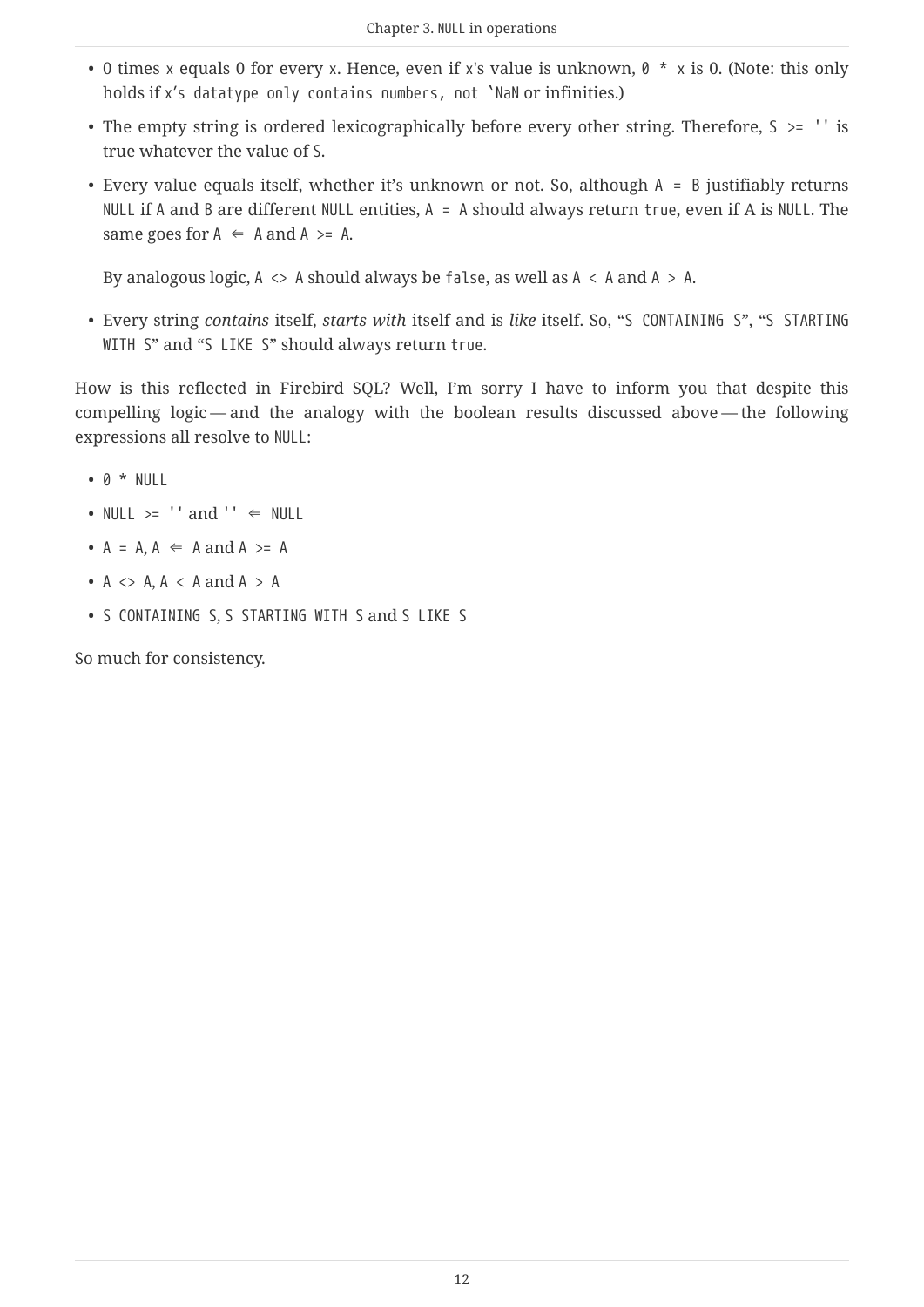# <span id="page-13-0"></span>**Chapter 4. Internal functions and directives**

# <span id="page-13-1"></span>**4.1. Internal functions**

<span id="page-13-4"></span>The following built-in functions return NULL if at least one argument is NULL:

- CAST()
- EXTRACT()
- $\bullet$  GEN\_ID()
- SUBSTRING()
- UPPER()
- LOWER()
- BIT LENGTH()
- CHAR[ACTER] LENGTH()
- OCTET LENGTH()
- TRIM()

R

#### **Notes**

- In 1.0.0, EXTRACT from a NULL date would crash the server. Fixed in 1.0.2.
- If the first argument to GEN\_ID is a valid generator name and the second argument is NULL, the named generator keeps its current value.
- In versions up to and including 2.0, SUBSTRING results are sometimes returned as "false emptystrings". These strings are in fact NULL, but are described by the server as non-nullable. Therefore, most clients show them as empty strings. See the [bugs list](#page-61-1) for a detailed description.

## <span id="page-13-2"></span>**4.2.** FIRST**,** SKIP **and** ROWS

<span id="page-13-3"></span>The following two directives **crash** a Firebird 1.5.n or lower server if given a NULL argument. In Firebird 2, they treat NULL as the value 0:

- FIRST
- SKIP

This new Firebird 2 directive returns an empty set if any argument is NULL:

• ROWS

In new code, use ROWS, not FIRST and SKIP.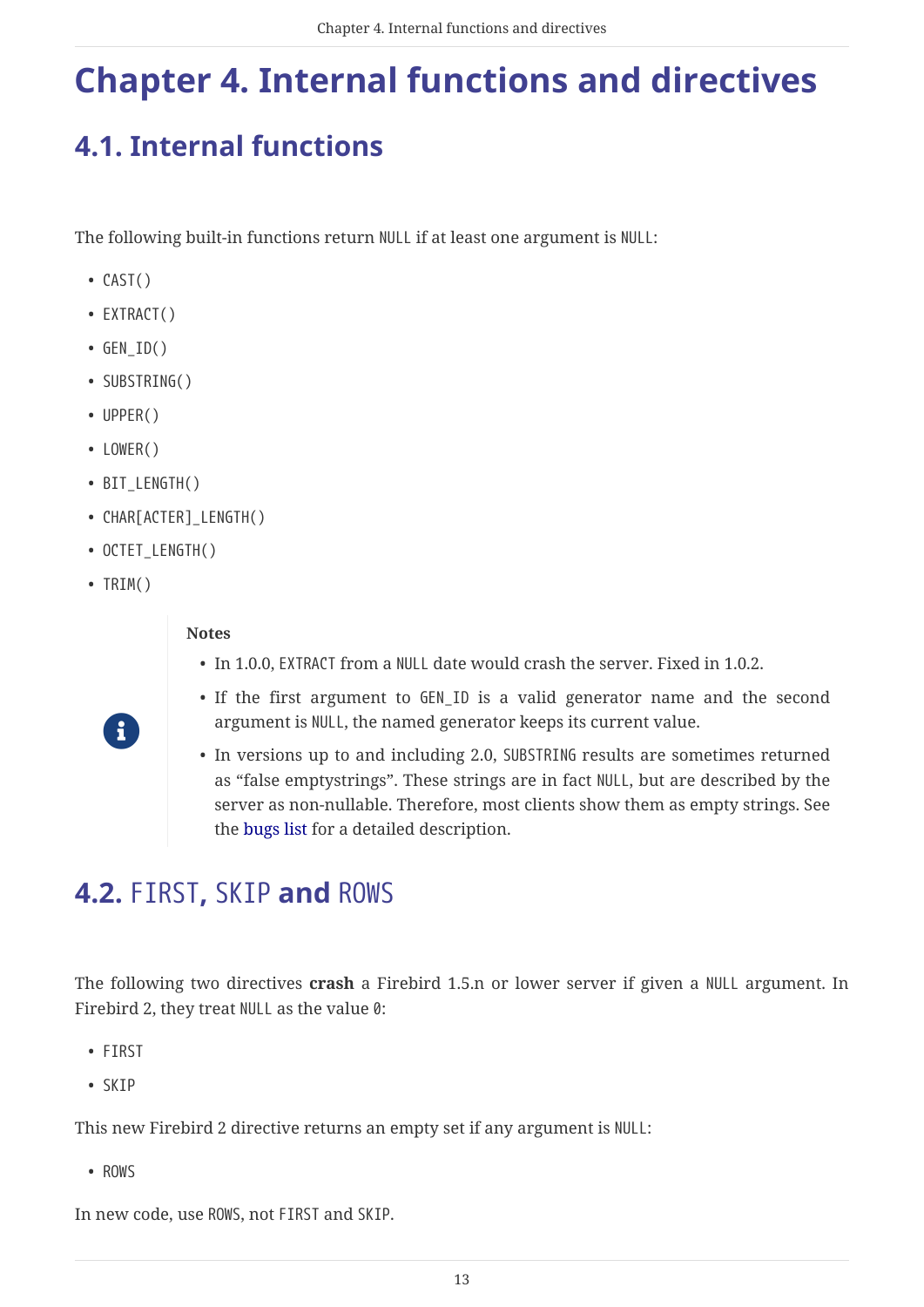# <span id="page-14-0"></span>**Chapter 5. Predicates**

<span id="page-14-4"></span>Predicates are statements about objects that return a boolean result: true, false or unknown (= NULL). In computer code you typically find predicates in places where a yes/no type of decision has to be taken. For Firebird SQL, that means in WHERE, HAVING, CHECK, CASE WHEN, IF and WHILE clauses.

Comparisons such as " $x > y$ " also return boolean results, but they are generally not called predicates, although this is mainly a matter of form. An expression like Greater( x, y ) that does exactly the same would immediately qualify as a predicate. (Mathematicians like predicates to have a *name* — such as "Greater" or just plain "G" — and a pair of *parentheses* to hold the arguments.)

Firebird supports the following SQL predicates: IN, ANY, SOME, ALL, EXISTS and SINGULAR.



It is also perfectly defensible to call "IS [NOT] NULL" and "IS [NOT] DISTINCT FROM" predicates, despite the absence of parentheses. But, predicates or not, they have already been introduced and won't be discussed in this section.

## <span id="page-14-1"></span>**5.1. The** IN **predicate**

<span id="page-14-3"></span>The IN predicate compares the expression on its left-hand side to a number of expressions passed in the argument list and returns true if a match is found. NOT IN always returns the opposite of IN. Some examples of its use are:

select RoomNo, Floor from Classrooms where Floor in (3, 4, 5)

delete from Customers where upper(Name) in ('UNKNOWN', 'NN', '')

if ( A not in (MyVar, MyVar + 1, YourVar, HisVar) ) then ...

The list can also be generated by a one-column subquery:

select ID, Name, Class from Students where ID in (select distinct LentTo from LibraryBooks)

#### <span id="page-14-2"></span>**5.1.1. With an empty list**

If the list is empty (this is only possible with a subquery), IN always returns false and NOT IN always returns true, even if the test expression is NULL. This makes sense: even if a value is unknown, it is certain not to occur in an empty list.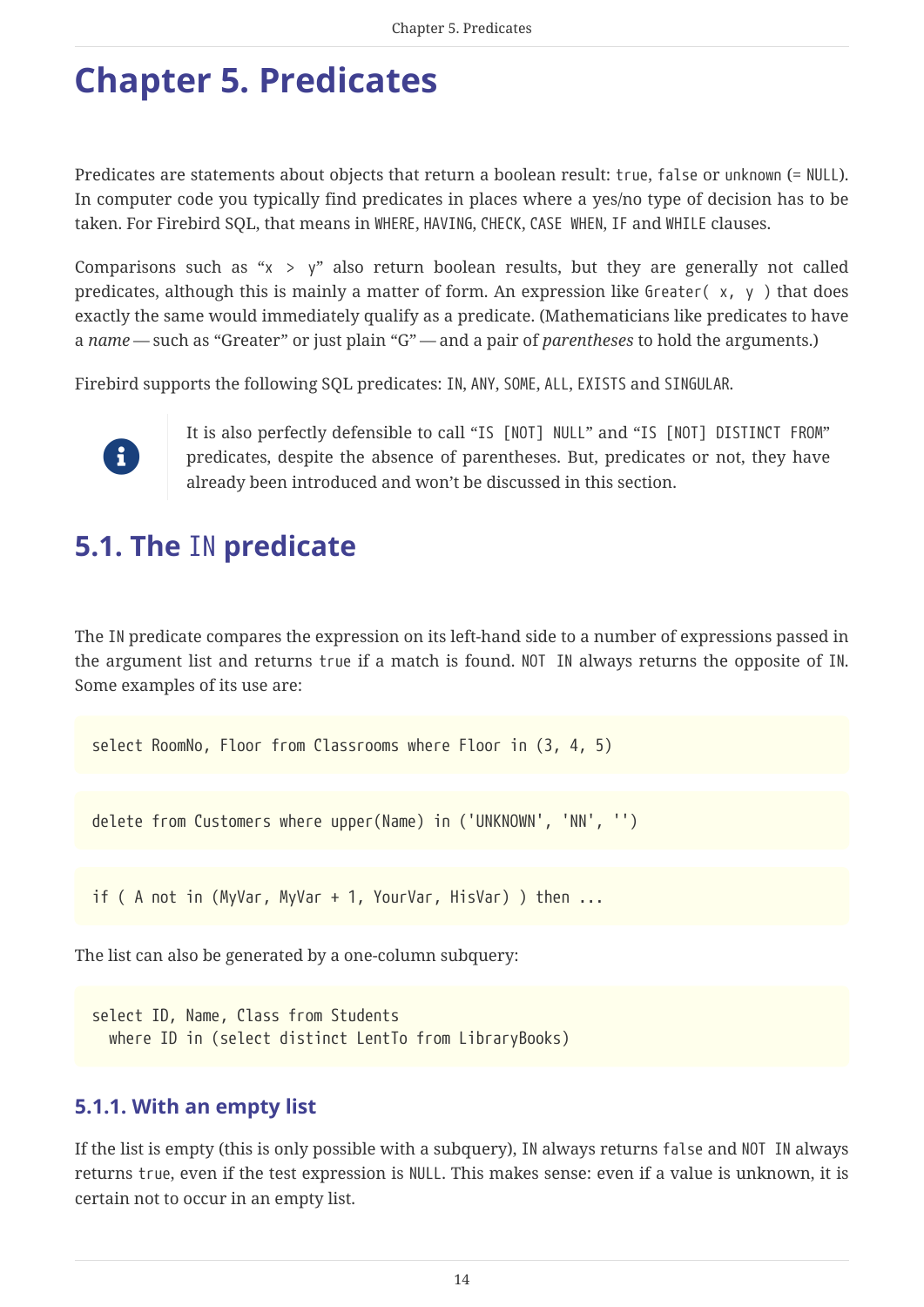#### <span id="page-15-0"></span>**5.1.2. With a** NULL **test expression**

If the list is not empty and the test expression — called "A" in the examples below — is NULL, the following predicates will always return NULL, regardless of the expressions in the list:

- A IN ( Expr1, Expr2, …, Expr*N* )
- A NOT IN ( Expr1, Expr2, …, Expr*N* )

The first result can be understood by writing out the entire expression as a disjunction (OR-chain) of equality tests:

A=Expr1 or A=Expr2 or ... or A=Expr*N*

which, if A is NULL, boils down to

NULL or NULL or ... or NULL

which is NULL.

The nullness of the second predicate follows from the fact that "not (NULL)" equals NULL.

#### <span id="page-15-1"></span>**5.1.3. With** NULL**s in the list**

If A has a proper value, but the list contains one or more NULL expressions, things become a little more complicated:

- If at least one of the expressions in the list has the same value as A:
	- "A IN( Expr1, Expr2, …, Expr*N* )" returns true
	- "A NOT IN( Expr1, Expr2, …, Expr*N* )" returns false

This is due to the fact that "true or NULL" returns true (see above). Or, more general: a disjunction where at least one of the elements is true, returns true even if some other elements are NULL. (Any falses, if present, are not in the way. In a disjunction, true rules.)

• If none of the expressions in the list have the same value as A:

◦ "A IN( Expr1, Expr2, …, Expr*N* )" returns NULL

◦ "A NOT IN( Expr1, Expr2, …, Expr*N* )" returns NULL

This is because "false or NULL" returns NULL. In generalised form: a disjunction that has only false and NULL elements, returns NULL.

Needless to say, if neither A nor any list expression is NULL, the result is always as expected and can only be true or false.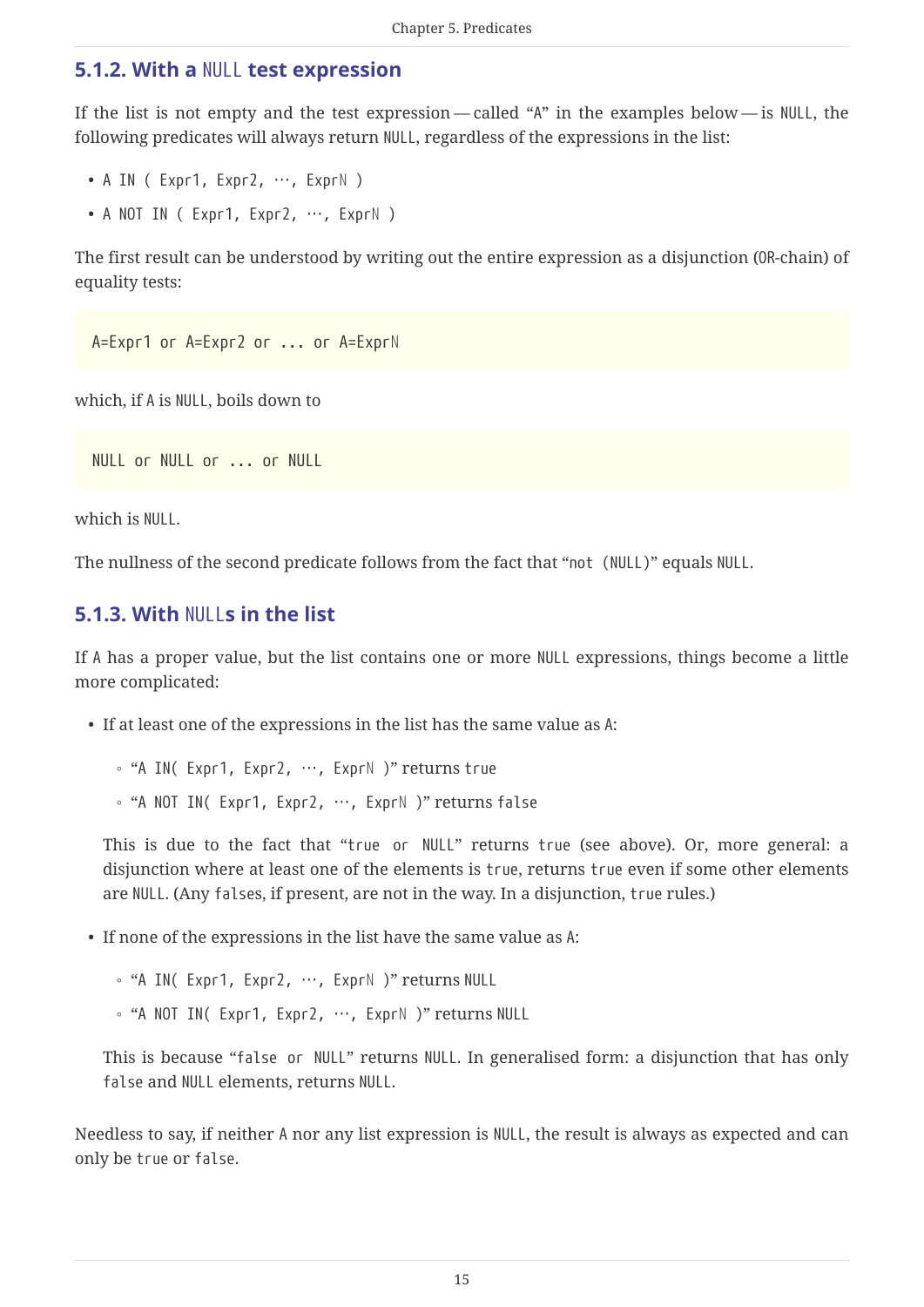#### <span id="page-16-2"></span><span id="page-16-0"></span>**5.1.4.** IN() **results**

The table below shows all the possible results for IN and NOT IN. To use it properly, start with the first question in the left column. If the answer is No, move on to the next line. As soon as an answer is Yes, read the results from the second and third columns and you're done.

*Table 3. Results for "*A [NOT] IN (<list>)*"*

| <b>Conditions</b>                                           | <b>Results</b> |             |  |
|-------------------------------------------------------------|----------------|-------------|--|
|                                                             | IN()           | NOT IN()    |  |
| Is the list empty?                                          | false          | true        |  |
| Else, is A NULL?                                            | NULL           | <b>NULL</b> |  |
| Else, is at least one list element equal to A?              | true           | false       |  |
| Else, is at least one list element NULL?                    | NULL           | <b>NULL</b> |  |
| Else (i.e. all list elements are non-NULL and unequal to A) | false          | true        |  |

In many contexts (e.g. within IF and WHERE clauses), a NULL result behalves like false in that the condition is not satisfied when the test expression is NULL. On the one hand this is convenient for cases where you might expect false but NULL is returned: you simply won't notice the difference. On the other hand, this may also lead you to expect true when the expression is inverted (using NOT) and this is where you'll run into trouble. In that sense, the most "dangerous" case in the above table is when you use an expression of the type "A NOT IN (<list>)", with A indeed not present in the list (so you'd expect a clear true result), but the list happens to contain one or more NULLs.

> Be especially careful if you use NOT IN with a subselect instead of an explicit list, e.g.

A not in ( select Number from MyTable )

<span id="page-16-1"></span>

If A is not present in the Number column, the result is true if no Number is NULL, but NULL if the column does contain a NULL entry. Please be aware that even in a situation where A is constant and its value is never contained in the Number column, the result of the expression (and therefore your program flow) may still vary over time according to the absence or presence of NULLs in the column. Hours of debugging fun! Of course you can avoid this particular problem simply by adding "where Number is not NULL" to the subselect.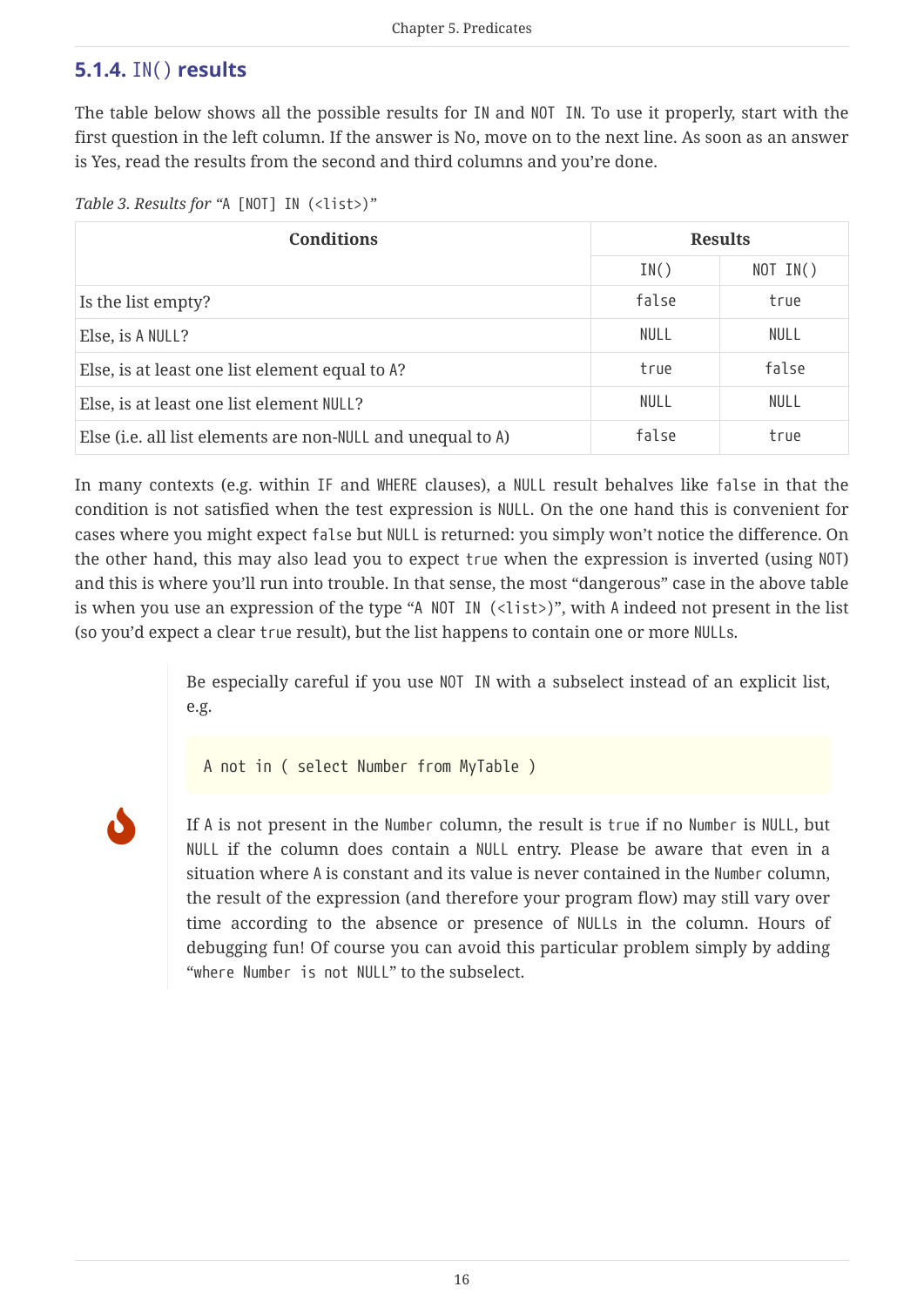#### **Bug alert**

All Firebird versions before 2.0 contain a bug that causes [NOT] IN to return the wrong result if an index is active on the subselect and one of the following conditions is true:

- A is NULL and the subselect doesn't return any NULLs, or
- A is not NULL and the subselect result set doesn't contain A but does contain  $NULL(s)$ .

Please realise that an index may be active even if it has not been created explicitly, namely if a key is defined on A.

Example: Table TA has a column A with values { 3, 8 }. Table TB has a column B containing { 2, 8, 1, NULL }. The expressions:



A [not] in ( select B from TB )

should both return NULL for  $A = 3$ , because of the NULL in B. But if B is indexed, IN returns false and NOT IN returns true. As a result, the query

select A from TA where A not in ( select B from TB )

returns a dataset with one record — containing the field with value 3 — while it should have returned an empty set. Other errors may also occur, e.g. if you use "NOT IN" in an IF, CASE or WHILE statement.

<span id="page-17-3"></span>As an alternative to NOT IN, you can use "<> ALL". The ALL predicate will be introduced shortly.

#### <span id="page-17-0"></span>**5.1.5.** IN() **in** CHECK **constraints**

The IN() predicate is often used in CHECK constraints. In that context, NULL expressions have a surprisingly different effect in Firebird versions 2.0 and up. This will be discussed in the section [CHECK](#page-35-0) [constraints.](#page-35-0)

## <span id="page-17-1"></span>**5.2. The** ANY**,** SOME **and** ALL **quantifiers**

<span id="page-17-2"></span>Firebird has two quantifiers that allow you to compare a value to the results of a subselect:

- ALL returns true if the comparison is true for *every* element in the subselect.
- ANY and SOME (full synonyms) return true if the comparison is true for *at least one* element in the subselect.

With ANY, SOME and ALL you provide the comparison operator yourself. This makes it more flexible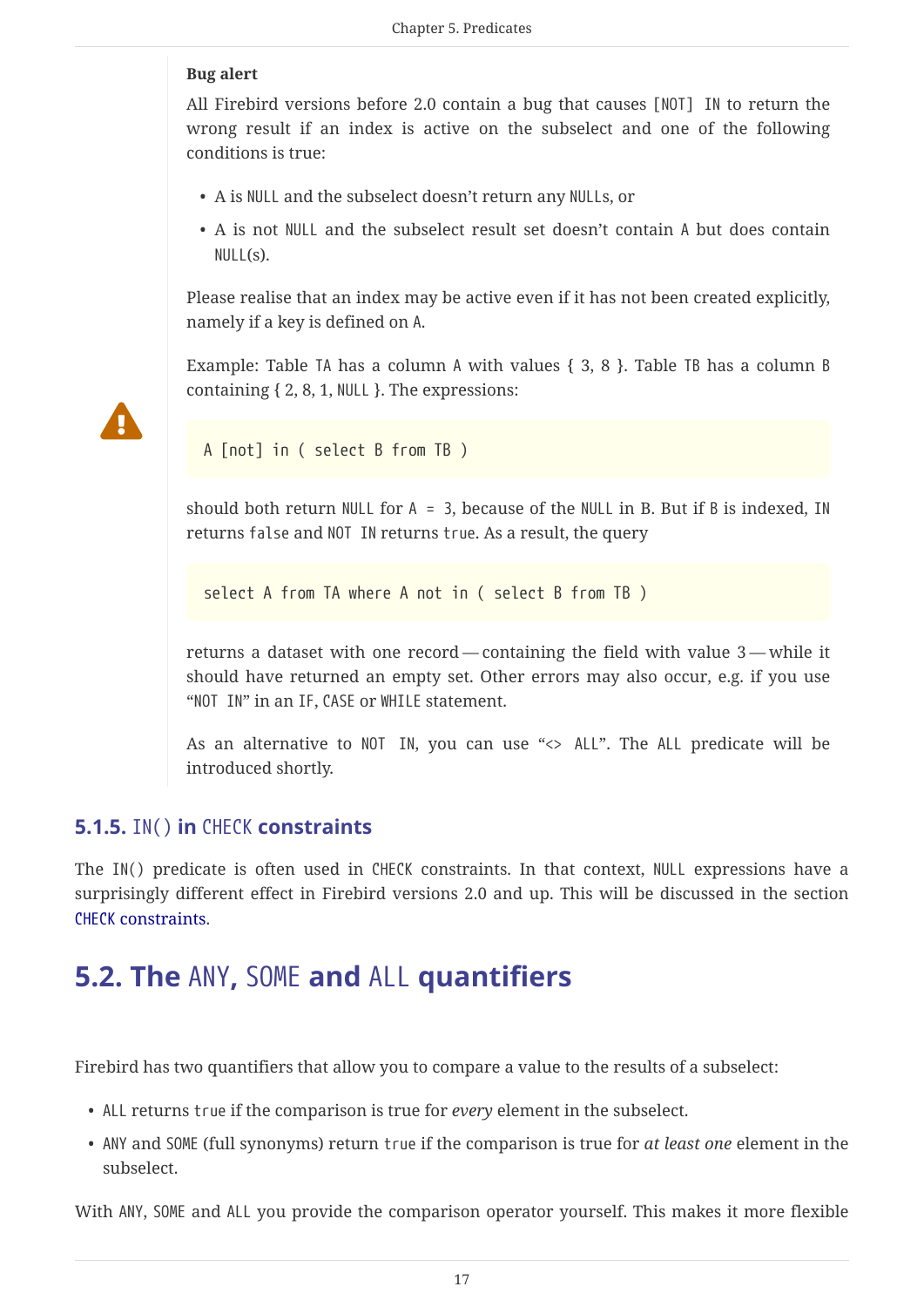than IN, which only supports the (implicit) '=' operator. On the other hand, ANY, SOME and ALL only accept a subselect as an argument; you can't provide an explicit list, as with IN.

Valid operators are =, !=, <, >, =<,  $\Rightarrow$  and all their synonyms. You can't use LIKE, CONTAINING, IS DISTINCT FROM, or any other operators.

Some usage examples:

•

•

•

select name, income from blacksmiths where income > any( select income from goldsmiths )

(returns blacksmiths who earn more than at least one goldsmith)

```
select name, town from blacksmiths
 where town != all( select distinct town from goldsmiths )
```
(returns blacksmiths who live in a goldsmithless town)

```
if ( GSIncome !> some( select income from blacksmiths ) )
   then PoorGoldsmith = 1;
   else PoorGoldsmith = 0;
```
(sets PoorGoldsmith to 1 if at least one blacksmith's income is not less than the value of GSIncome)

#### <span id="page-18-1"></span><span id="page-18-0"></span>**5.2.1. Result values**

If the subselect returns an empty set, ALL returns true and ANY|SOME return false, even if the lefthand side expression is NULL. This follows from the definitions and the rules of formal logic. (Mathheads will already have noticed that ALL is equivalent to the universal ("A") quantifier and ANY SOME to the existential ("E") quantifier.)

For non-empty sets, you can write out "A <op> {ANY|SOME} (<subselect>)" as

A <op> E1 **or** A <op> E2 **or** ... **or** A <op> E*n*

with <op> the operator used and E1, E2 etc. the items returned by the subquery.

Likewise, "A <op> ALL (<subselect>)" is the same as

A <op> E1 **and** A <op> E2 **and** ... **and** A <op> E*n*

This should look familiar. The first writeout is equal to that of the IN predicate, except that the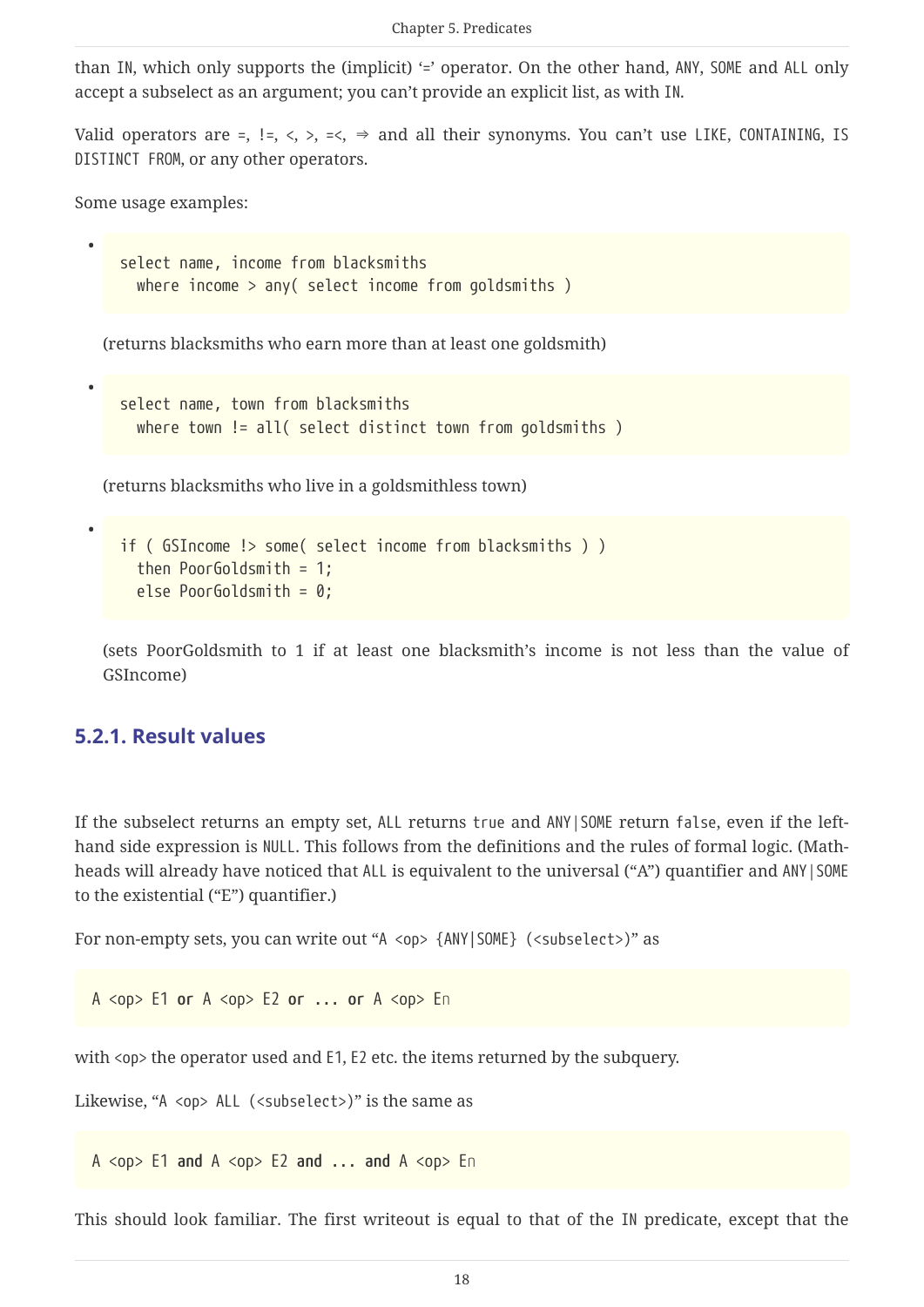operator may now be something other than '='. The second is different but has the same general form. We can now work out how nullness of A and/or nullness of subselect results affect the outcome of ANY|SOME and ALL. This is done in the same way as earlier with IN, so instead of including all the steps here we will just present the result tables. Again, read the questions in the left column from top to bottom. As soon as you answer a question with "Yes", read the result from the second column and you're done.

<span id="page-19-3"></span>

| Table 4. Results for "A <op> ANY   SOME (<subselect>)"</subselect></op> |               |  |
|-------------------------------------------------------------------------|---------------|--|
| <b>Conditions</b>                                                       | <b>Result</b> |  |
|                                                                         | ANY   SOME    |  |
| Does the subselect return an empty set?                                 | false         |  |
| Else, is A NULL?                                                        | <b>NULL</b>   |  |
| Else, does at least one comparison return true?                         | true          |  |
| Else, does at least one comparison return NULL?                         | <b>NULL</b>   |  |
| Else (i.e. all comparisons return false)                                | false         |  |

<span id="page-19-0"></span>If you think these results look a lot like what we saw with  $IN($ ), you're right: with the '=' operator, ANY is the same as IN. In the same way, "<> ALL" is equivalent to NOT IN.

# Д

#### **Bug alert (revisited)**

In versions before 2.0, "= ANY" suffers from the same bug as IN. Under the "right" circumstances, this can lead to wrong results with expressions of the type "NOT A = ANY $(\cdots)^{n}$ .

On the bright side, "<> ALL" is not affected and will always return the right result.

<span id="page-19-2"></span>*Table 5. Results for "*A <op> ALL (<subselect>)*"*

<span id="page-19-1"></span>

| <b>Conditions</b>                                | <b>Result</b> |
|--------------------------------------------------|---------------|
|                                                  | ALL           |
| Does the subselect return an empty set?          | true          |
| Else, is A NULL?                                 | NULL          |
| Else, does at least one comparison return false? | false         |
| Else, does at least one comparison return NULL?  | NULL          |
| Else (i.e. all comparisons return true)          | true          |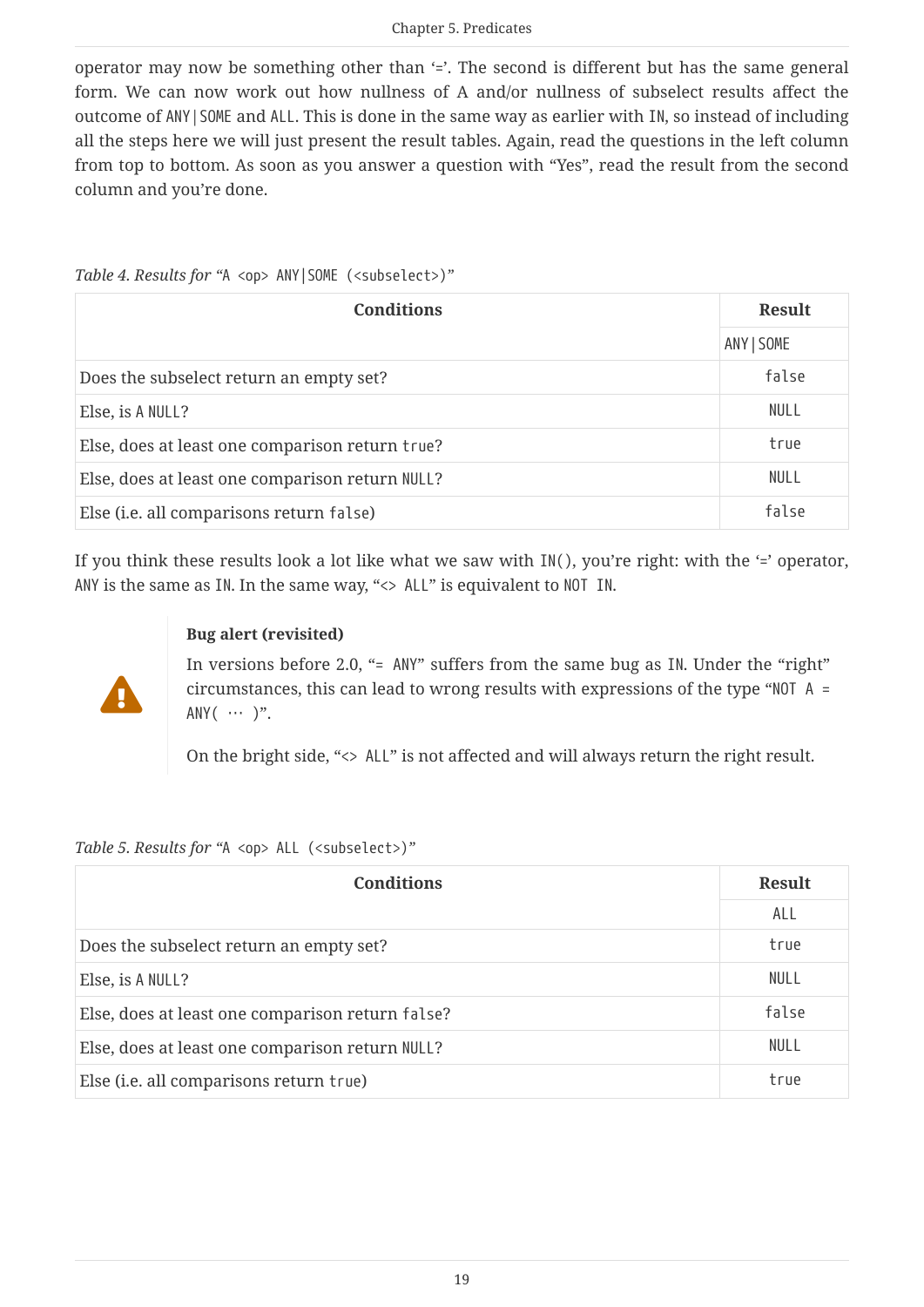#### ALL **bug**

 $\blacktriangle$ 

 $\mathbf i$ 

Although "<> ALL" always works as it should, ALL should nevertheless be considered broken in all pre-2.0 versions of Firebird: with every operator other than "<>", wrong results may be returned if an index is active on the subselect — with or without NULLs around.

Strictly speaking, the second question in both tables ("is A NULL?") is redundant and can be dropped. If A is NULL, all the comparisons return NULL, so that situation will be caught a little later. And while we're at it, we could drop the first question too: the "empty set" situation is just a special case of the final "else". The whole thing then once again boils down to "true beats NULL beats false" in disjunctions (ANY |SOME) and "false beats NULL beats true" in conjunctions (ALL).

The reason we included those questions is convenience: you can see if a set is empty at a glance, and it's also easier to check if the left-hand side expression is NULL than to evaluate each and every comparison result. But do feel free to skip them, or to skip just the second. Do *not*, however, skip the first question and start with the second: this will lead to a wrong conclusion if the set is empty!

### <span id="page-20-0"></span>**5.3.** EXISTS **and** SINGULAR

The EXISTS and SINGULAR predicates return information about a subquery, usually a correlated subquery. You can use them in WHERE, HAVING, CHECK, CASE, IF and WHILE clauses (the latter two are only available in PSQL, Firebird's stored procedure and trigger language).

#### <span id="page-20-2"></span><span id="page-20-1"></span>**5.3.1.** EXISTS

EXISTS tells you whether a subquery returns at least one row of data. Suppose you want a list of farmers who are also landowners. You could get one like this:

SELECT Farmer FROM Farms WHERE EXISTS (SELECT \* FROM Landowners WHERE Landowners.Name = Farms.Farmer)

This query returns the names of all farmers who also figure in the Landowners table. The EXISTS predicate returns true if the result set of the subselect contains at least one row. If it is empty, EXISTS returns false. EXISTS never returns NULL, because a result set always either has rows, or hasn't. Of course the subselect's search condition may evolve to NULL for certain rows, but that doesn't cause any uncertainty: such a row won't be included in the subresult set.

20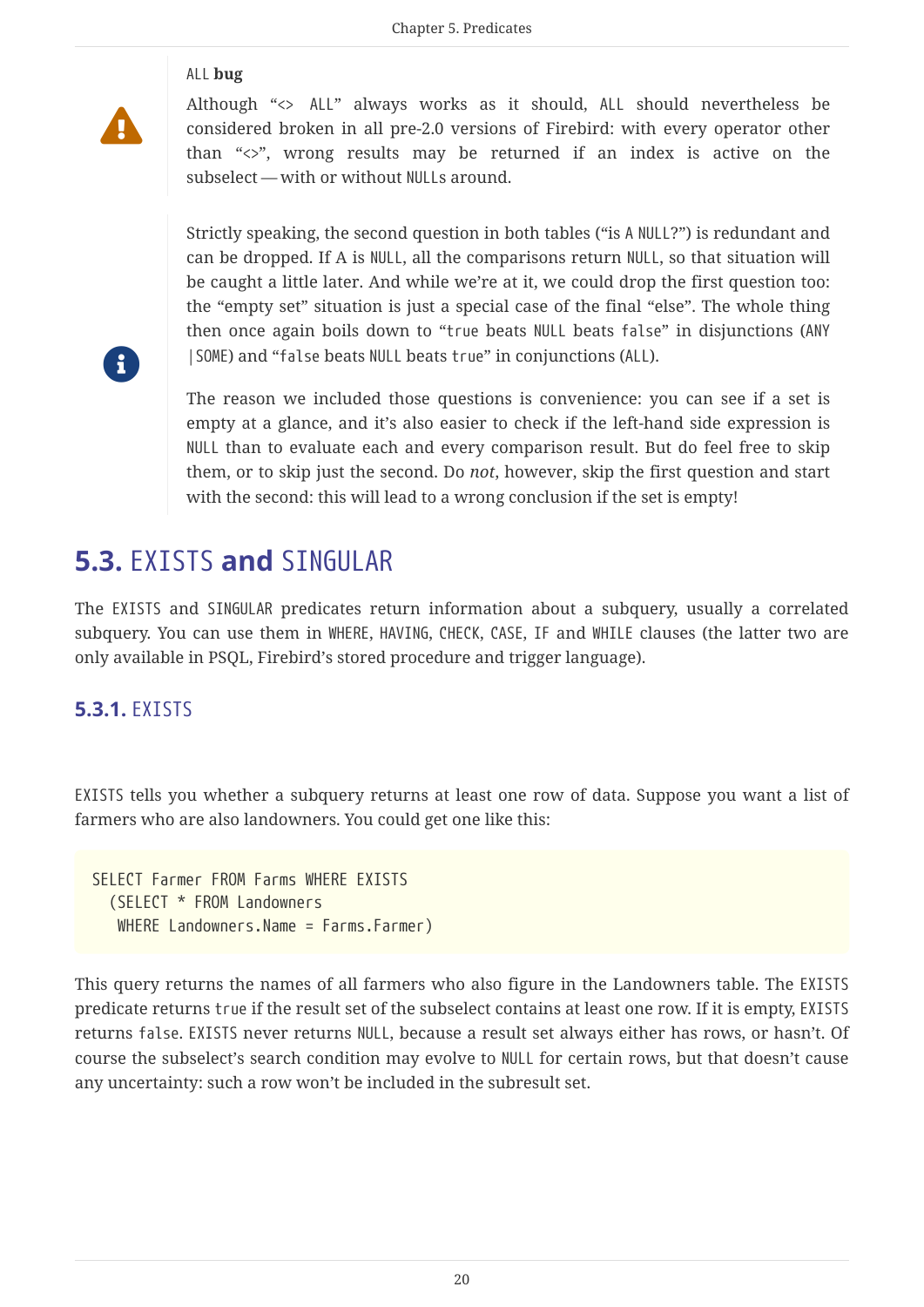# 8

In reality, the subselect doesn't return a result set at all. The engine simply steps through the Landowners records one by one and applies the search condition. If it evaluates to true, EXISTS returns true immediately and the remaining records aren't checked. If it evaluates to false or NULL, the search continues. If all the records have been searched and there hasn't been a single true result, EXISTS returns false.

NOT EXISTS always returns the opposite of EXISTS: false or true, never NULL. NOT EXISTS returns false immediately if it gets a true result on the subquery's search condition. Before returning true it must step through the entire set.

#### <span id="page-21-1"></span><span id="page-21-0"></span>**5.3.2.** SINGULAR

SINGULAR is an InterBase/Firebird extension to the SQL standard. It is often described as returning true if exactly one row in the subquery meets the search condition. By analogy with EXISTS this would make you expect that SINGULAR too will only ever return true or false. After all, a result set has either exactly 1 row or a different number of rows. Unfortunately, all versions of Firebird up to and including 2.0 have a bug that causes NULL results in a number of cases. The behaviour is pretty inconsistent, but at the same time fully reproducible. For instance, on a column A containing (1, NULL, 1), a SINGULAR test with subselect "A=1" returns NULL, but the same test on a column with (1, 1, NULL) returns false. Notice that only the insertion order is different here!

To make matters worse, all versions prior to 2.0 sometimes return NULL for NOT SINGULAR where false or true is returned for SINGULAR. In 2.0, this at least doesn't happen anymore: it's either false vs. true or twice NULL.

The code has been fixed for Firebird 2.1; from that version onward SINGULAR will return:

- false if the search condition is never true (this includes the empty-set case);
- true if the search condition is true for exactly 1 row;
- false if the search condition is true for more than 1 row.

Whether the other rows yield false, NULL or a combination thereof, is irrelevant.

NOT SINGULAR will always return the opposite of SINGULAR (as is already the case in 2.0).

In the meantime, if there's *any* chance that the search condition may evolve to NULL for one or more rows, you should always add an IS NOT NULL condition to your [NOT] SINGULAR clauses, e.g. like this:

... SINGULAR( SELECT \* from MyTable WHERE MyField > 38 AND MyField IS NOT NULL )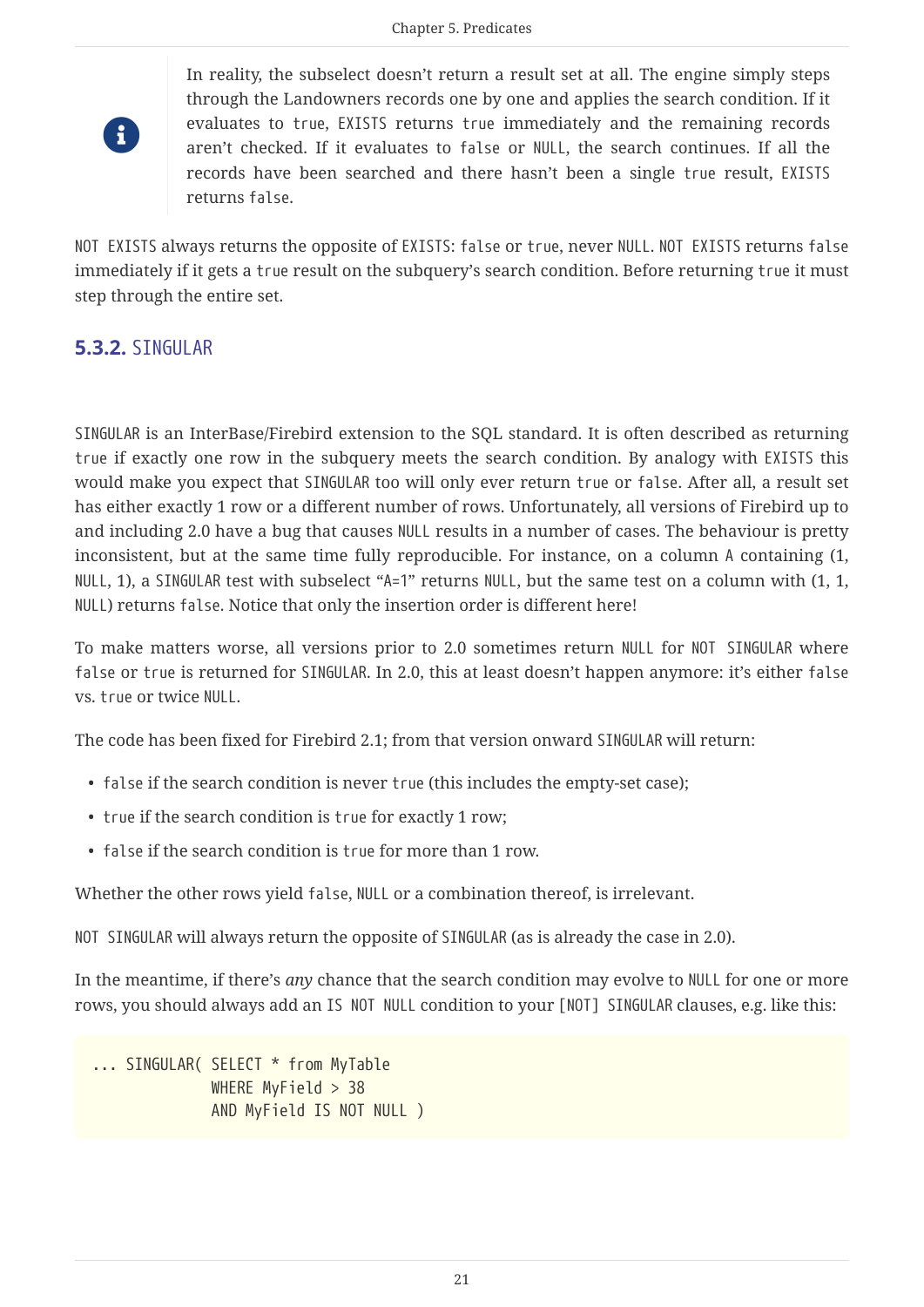# <span id="page-22-0"></span>**Chapter 6. Searches**

<span id="page-22-1"></span>If the search condition of a SELECT, UPDATE or DELETE statement resolves to NULL for a certain row, the effect is the same as if it had been false. Put another way: if the search expression is NULL, the condition is not met, and consequently the row is not included in the output set (or is not updated/deleted).



The *search condition* or *search expression* is the WHERE clause minus the WHERE keyword itself.

Some examples (with the search condition in boldface):

SELECT Farmer, Cows FROM Farms WHERE **Cows > 0** ORDER BY Cows

The above statement will return the rows for farmers that are known to possess at least one cow. Farmers with an unknown (NULL) number of cows will not be included, because the expression "NULL > 0" returns NULL.

SELECT Farmer, Cows FROM Farms WHERE **NOT (Cows > 0)** ORDER BY Cows

Now, it's tempting to think that this will return "all the other records" from the Farms table, right? But it won't — not if the Cows column contains any NULLs. Remember that not(NULL) is itself NULL. So for any row where Cows is NULL, "Cows > 0" will be NULL, and "NOT (Cows > 0)" will be NULL as well.

SELECT Farmer, Cows, Sheep FROM Farms WHERE **Cows + Sheep > 0**

On the surface, this looks like a query returning all the farms that have at least one cow and/or sheep (assuming that neither Cows nor Sheep can be a negative number). However, if farmer Fred has 30 cows and an unknown number of sheep, the sum Cows + Sheep becomes NULL, and the entire search expression boils down to "NULL > 0", which is... you got it. So despite his 30 cows, our friend Fred won't make it into the result set.

As a last example, we shall rewrite the previous statement so that it *will* return any farm which has at least one animal of a known kind, even if the other number is NULL. To do that, we exploit the fact that "NULL or true" returns true — one of the rare occasions where a NULL operand doesn't render the entire expression NULL:

```
SELECT Farmer, Cows, Sheep FROM Farms WHERE Cows > 0 OR Sheep > 0
```
This time, Fred's thirty cows will make the first comparison true, while the sheep bit is still NULL. So we have "true or NULL", which is true, and the row will be included in the output set.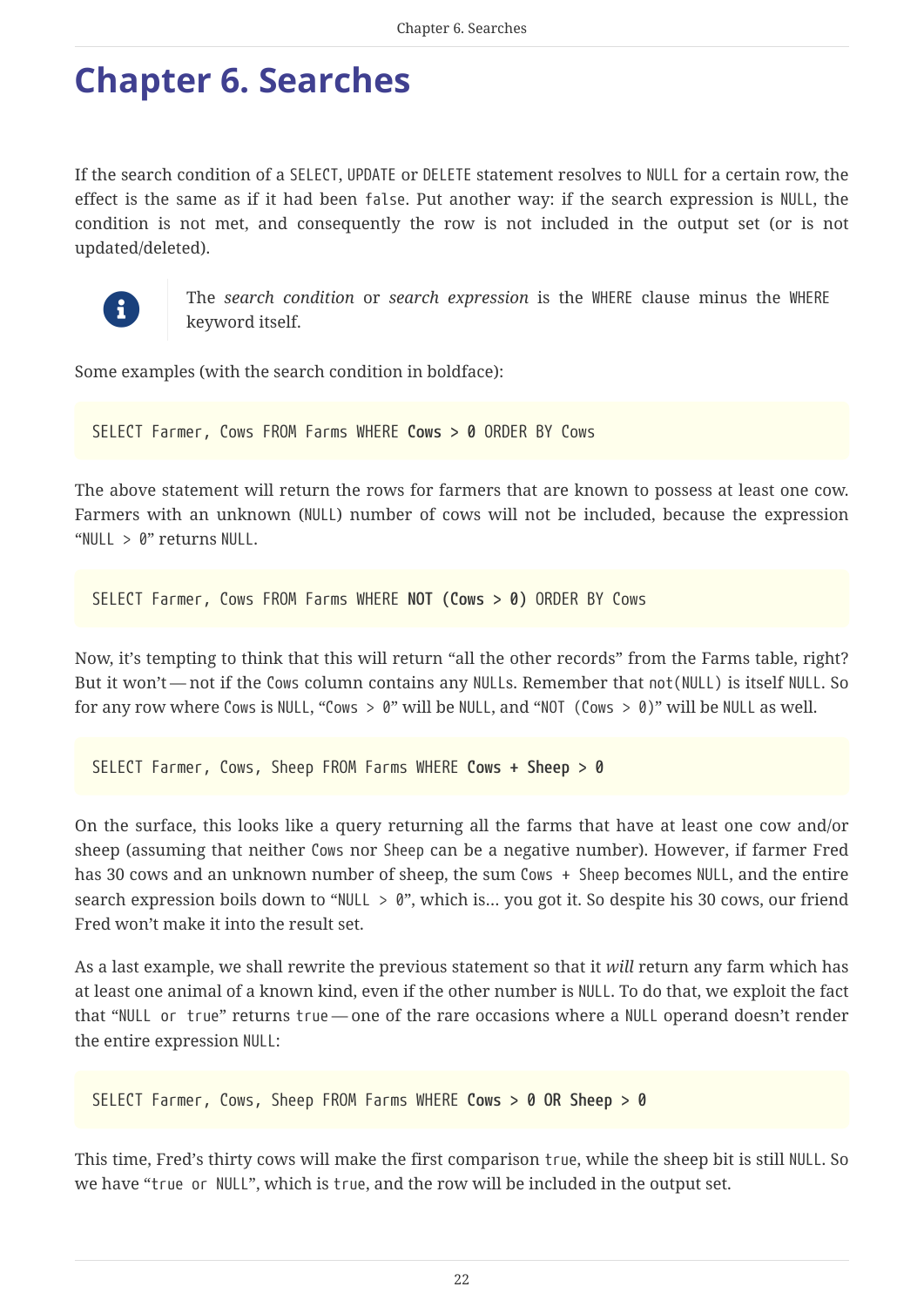

If your search condition contains one or more IN predicates, there is the additional complication that some of the list elements (or subselect results) may be NULL. The implications of this are discussed in [The](#page-14-1) [IN](#page-14-1) [predicate](#page-14-1).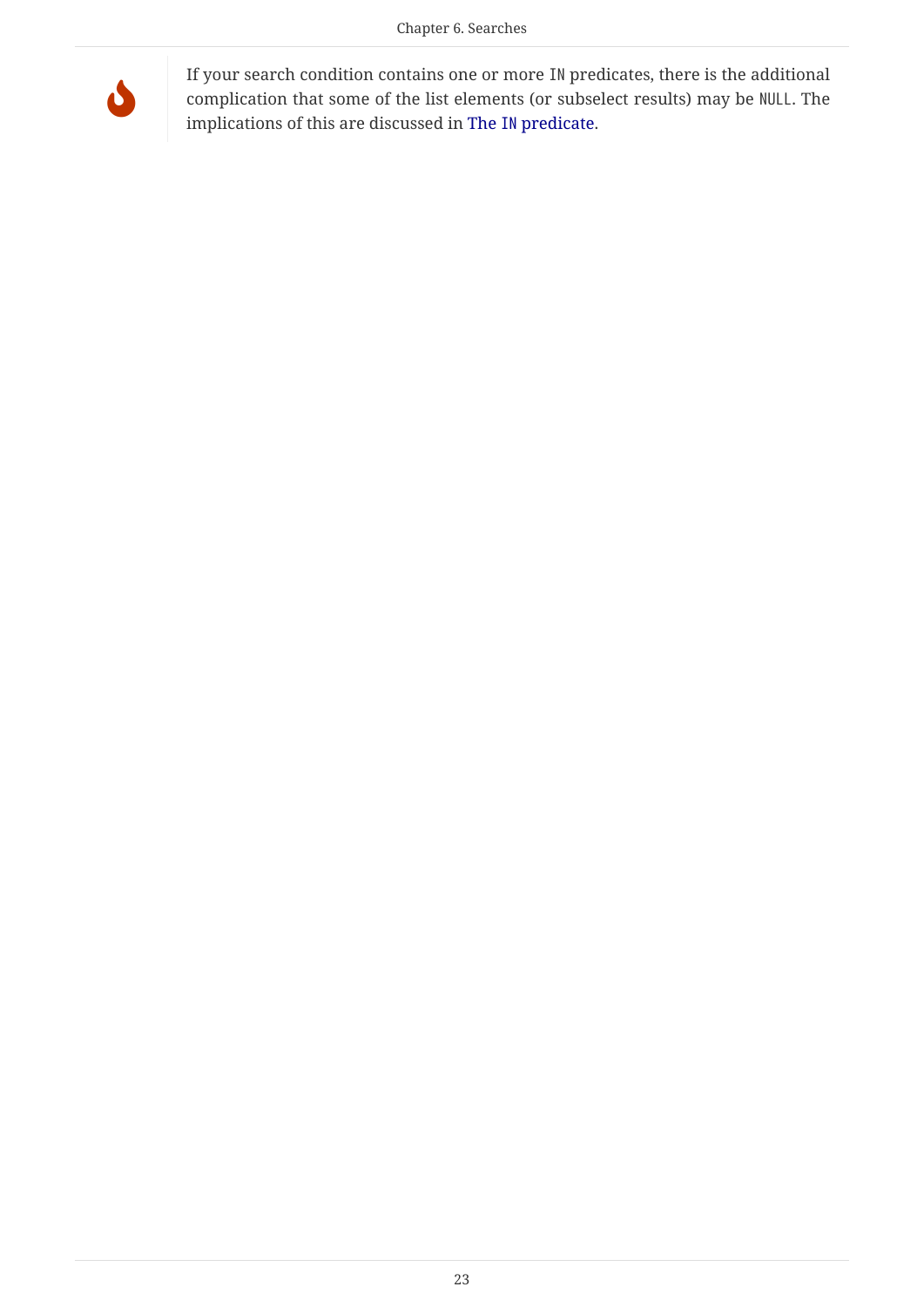# <span id="page-24-0"></span>**Chapter 7. Sorts**

<span id="page-24-2"></span>In Firebird 2, NULLs are considered "smaller" than anything else when it comes to sorting. Consequently, they come first in ascending sorts and last in descending sorts. You can override this default placement by adding a NULLS FIRST or NULLS LAST directive to the ORDER BY clause.

In earlier versions, NULLs were always placed at the end of a sorted set, no matter whether the order was ascending or descending. For Firebird 1.0, that was the end of the story: NULLs would always come last in any sorted set, period. Firebird 1.5 introduced the NULLS FIRST/LAST syntax, so you could force them to the top or bottom.

To sum it all up:

| Table 6. NULLs placement in ordered columns |  |
|---------------------------------------------|--|
|---------------------------------------------|--|

| Ordering                                   | <b>NULLs placement</b> |                     |                   |
|--------------------------------------------|------------------------|---------------------|-------------------|
|                                            | Firebird 1             | <b>Firebird 1.5</b> | <b>Firebird 2</b> |
| order by Field [asc]                       | bottom                 | bottom              | top               |
| order by Field desc                        | bottom                 | bottom              | bottom            |
| order by Field [asc   desc] nulls<br>first |                        | top                 | top               |
| order by Field [asc   desc] nulls<br>last  |                        | bottom              | bottom            |

Specifying NULLS FIRST on an ascending or NULLS LAST on a descending sort in Firebird 2 is of course rather pointless, but perfectly legal. The same is true for NULLS LAST on any sort in Firebird 1.5.

- If you override the default NULLs placement, no index will be used for sorting. In Firebird 1.5, that is the case with NULLS FIRST. In 2.0 and higher, with NULLS LAST on ascending and NULLS FIRST on descending sorts.
- If you open a pre-2.0 database with Firebird 2, it will show the *old* NULL ordering behaviour (that is: at the bottom, unless overridden by NULLS FIRST). A backup-restore cycle will fix this, provided that at least the restore is executed with Firebird 2's gbak!
- <span id="page-24-1"></span>• Firebird 2.0 has a bug that causes the NULLS FIRST|LAST directive to fail under certain circumstances with SELECT DISTINCT. See the [bugs list](#page-62-0) for more details.



 $\mathbf{H}$ 

Don't be tempted into thinking that, because NULL is now the "smallest thing" in sorts, an expression like "NULL < 3" will return true in Firebird 2 and up. It won't. Using NULL in this kind of expression will always give a NULL outcome.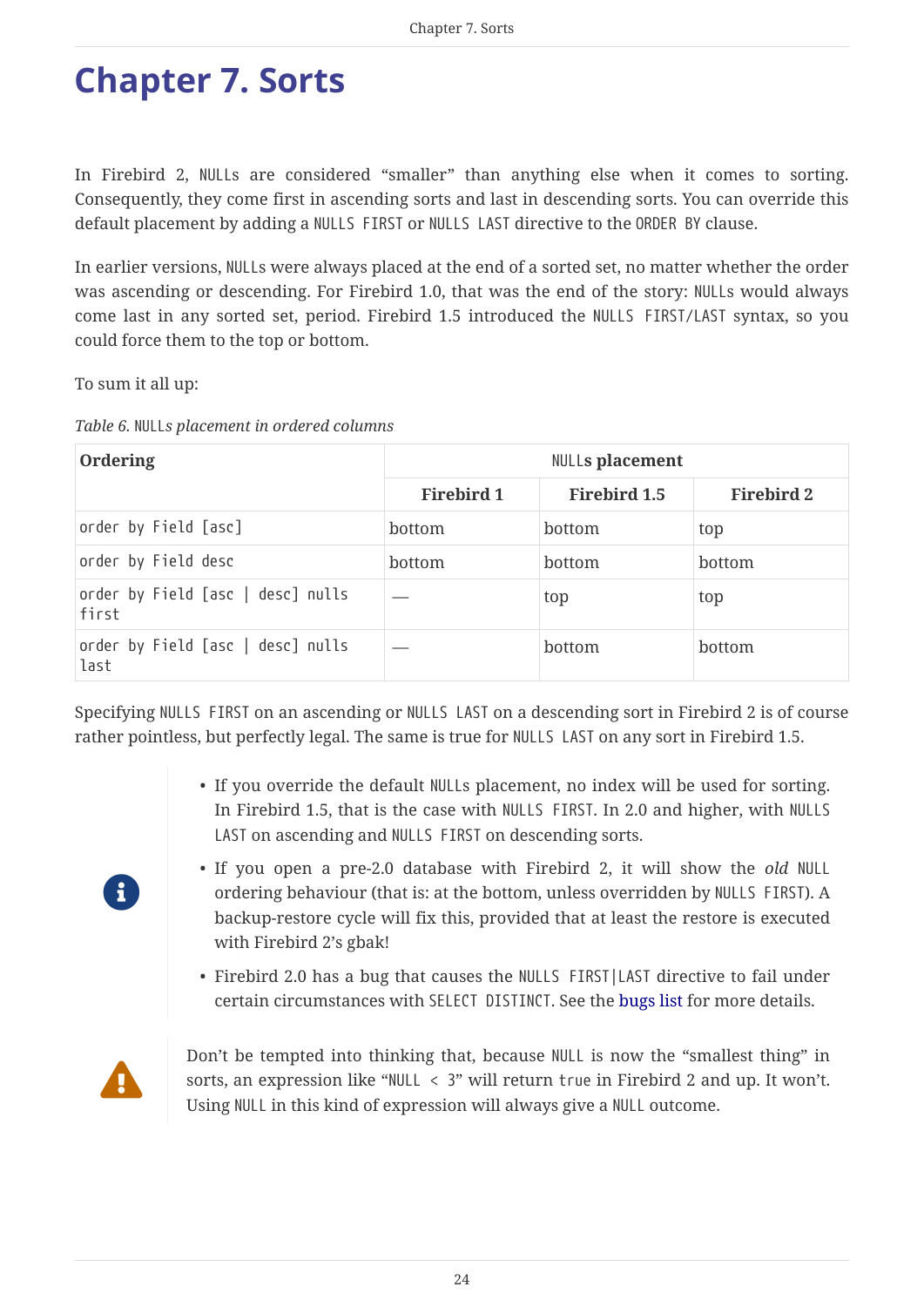# <span id="page-25-0"></span>**Chapter 8. Aggregate functions**

<span id="page-25-1"></span>The aggregate functions — COUNT, SUM, AVG, MAX, MIN and LIST — don't handle NULL in the same way as ordinary functions and operators. Instead of returning NULL as soon as a NULL operand is encountered, they only take non-NULL fields into consideration while computing the outcome. That is, if you have this table:

| <b>MyTable</b> |      |               |  |
|----------------|------|---------------|--|
| ID             | Name | <b>Amount</b> |  |
| 1              | John | 37            |  |
| $\overline{2}$ | Jack | <b>NULL</b>   |  |
| 3              | Jim  | 5             |  |
| 4              | Joe  | 12            |  |
| 5              | Josh | <b>NULL</b>   |  |

...the statement select sum(Amount) from MyTable returns 54, which is 37 + 5 + 12. Had all five fields been summed, the result would have been NULL. For AVG, the non-NULL fields are summed and the sum divided by the number of non-NULL fields.

There is one exception to this rule: COUNT(\*) returns the count of all rows, even rows whose fields are all NULL. But COUNT(FieldName) behaves like the other aggregate functions in that it only counts rows where the specified field is not NULL.

Another thing worth knowing is that COUNT(\*) and COUNT(FieldName) never return NULL: if there are no rows in the set, both functions return 0. COUNT(FieldName) also returns 0 if all FieldName fields in the set are NULL. The other aggregate functions return NULL in such cases. Be warned that SUM even returns NULL if used on an empty set, which is contrary to common logic (if there are no rows, the average, maximum and minimum are undefined, but the sum is *known* to be zero).

Now let's put all that knowledge in a table for your easy reference:

| <b>Function</b> | <b>Results</b>   |                           |                                           |
|-----------------|------------------|---------------------------|-------------------------------------------|
|                 | <b>Empty set</b> | All-NULL set or<br>column | Other sets or columns                     |
| $COUNT(*)$      | $\theta$         | Total number of<br>rows   | Total number of rows                      |
| COUNT(Field)    | $\Omega$         | 0                         | Number of rows where Field is not<br>NULL |
| MAX, MIN        | NULL             | NULL                      | Max or min value found in the column      |
| <b>SUM</b>      | NULL             | NULL                      | Sum of non-NULL values in the column      |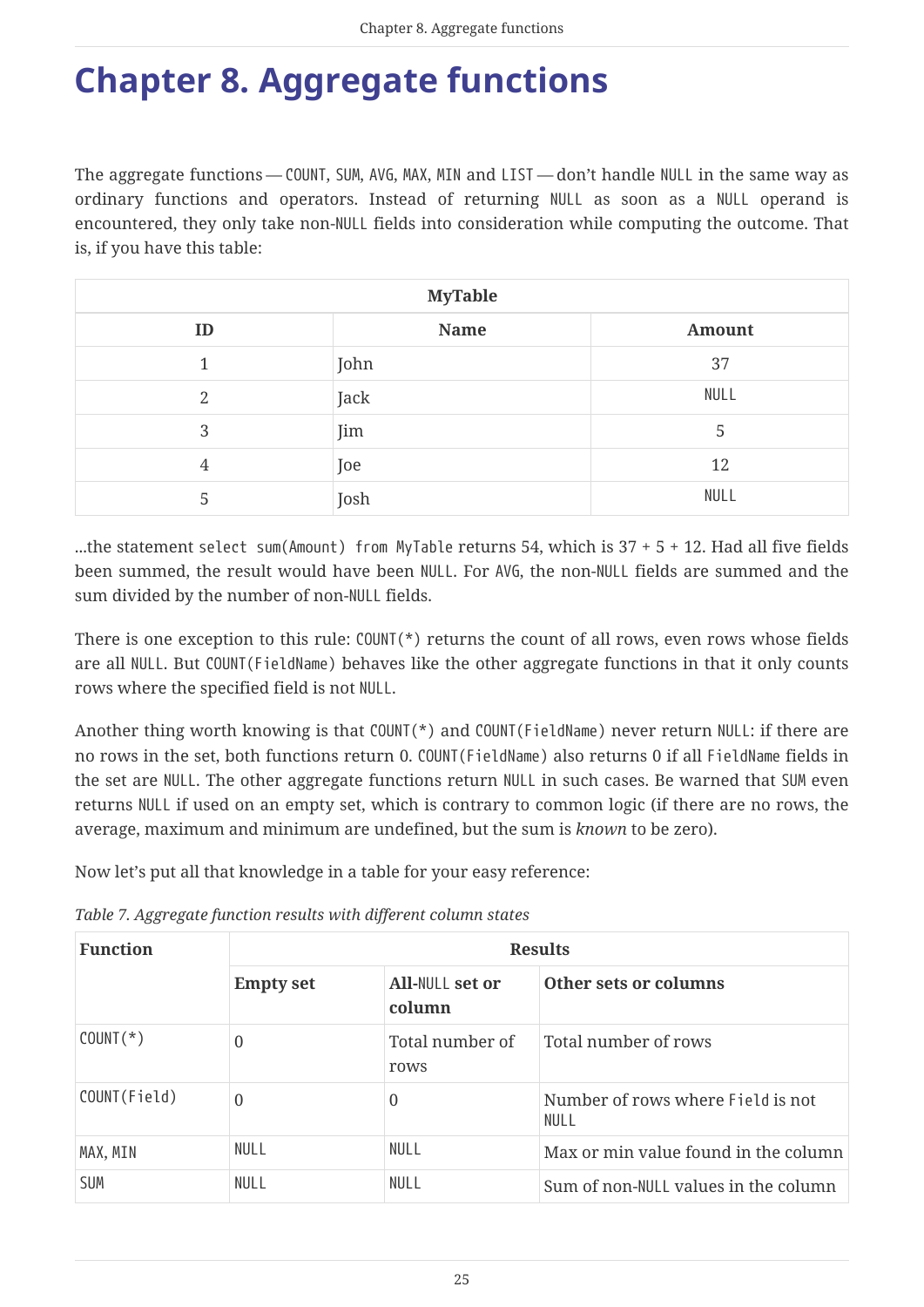<span id="page-26-3"></span><span id="page-26-2"></span>

| AVG                    | <b>NULL</b> | NULL | Average of non-NULL values in the<br>column. This equals SUM(Field) /<br>COUNT(Field). <sup>[1]</sup> |
|------------------------|-------------|------|-------------------------------------------------------------------------------------------------------|
| $I$ TST <sup>[2]</sup> | NULL        | NULL | Comma-separated string<br>concatenation of non-NULL values in<br>the column                           |

## <span id="page-26-0"></span>**8.1. The** GROUP BY **clause**

<span id="page-26-4"></span>A GROUP BY clause doesn't change the aggregate function logic described above, except that it is now applied to each group individually rather than to the result set as a whole. Suppose you have a table Employee, with fields Dept and Salary which both allow NULLs, and you run this query:

<span id="page-26-1"></span>SELECT Dept, SUM(Salary) FROM Employee GROUP BY Dept

The result may look like this (the row where Dept is <null> may be at the top or bottom, depending on your Firebird version):

| <b>DEPT</b>                   | SUM                           |
|-------------------------------|-------------------------------|
|                               |                               |
| $\langle \text{null} \rangle$ | 219465.19                     |
| 000                           | 266643.00                     |
| 100                           | 155262.50                     |
| 110                           | 130442.81                     |
| 115                           | 13480000.00                   |
| 120                           | $\langle \text{null} \rangle$ |
| 121                           | 110000.00                     |
| 123                           | 390500.00                     |

First notice that the people whose department is unknown (NULL) are grouped together, although you can't say that they have the same *value* in the Dept field. But the alternative would have been to give each of those records a "group" of their own. Not only would this possibly add a huge number of lines to the output, but it would also defeat the purpose of *group*ing: those lines wouldn't be aggregates, but simple "SELECT Dept, Salary" rows. So it makes sense to group the NULL depts by their state and the rest by their value.

Anyway, the Dept field is not what interests us most. What does the aggregate SUM column tell us? That all salaries are non-NULL, except in department 120? No. All we can say is that in every department except 120, there is at least one employee with a known salary in the database. Each department *may* contain NULL salaries; in dept. 120 *all* the salaries are NULL.

You can find out more by throwing in one or more COUNT() columns. For instance, if you want to know the number of NULL salaries in each group, add a column "COUNT(\*) – COUNT(Salary)".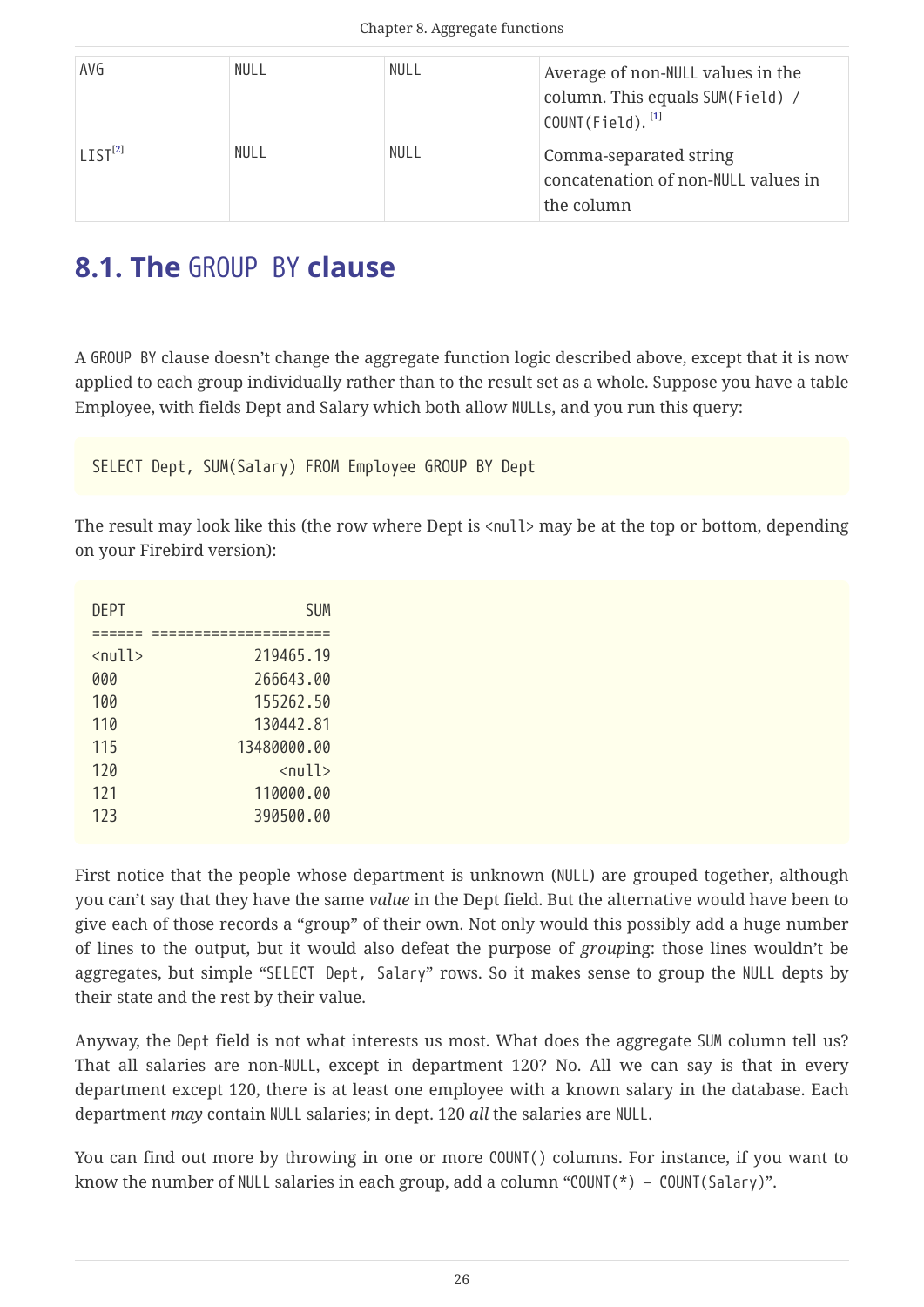#### <span id="page-27-0"></span>**8.1.1. Counting frequencies**

A GROUP BY clause can be used to report the frequencies with which values occur in a table. In that case you use the same field name several times in the query statement. Let's say you have a table TT with a column A whose contents are { 3, 8, NULL, 6, 8, -1, NULL, 3, 1 }. To get a frequencies report, you could use:

SELECT A, COUNT(A) FROM TT GROUP BY A

which would give you this result:

|                               | <b>COUNT</b> |
|-------------------------------|--------------|
|                               |              |
| $-1$                          |              |
| Ί                             |              |
| 3                             |              |
| 6                             |              |
| 8                             |              |
| $\langle \text{null} \rangle$ |              |

Oops — something went wrong with the NULL count, but what? Remember that COUNT(FieldName) skips all NULL fields, so with COUNT(A) the count of the <null> group can only ever be 0. Reformulate your query like this:

```
SELECT A, COUNT(*) FROM TT GROUP BY A
```
and the correct value will be returned (in casu 2).

## <span id="page-27-1"></span>**8.2. The** HAVING **clause**

<span id="page-27-2"></span>HAVING clauses can place extra restrictions on the output rows of an aggregate query — just like WHERE clauses do in record-by-record queries. A HAVING clause can impose conditions on any output column or combination of columns, aggregate or not.

As far as NULL is concerned, the following two facts are worth knowing (and hardly surprising, I would guess):

- Rows for which the HAVING condition evaluates to NULL won't be included in the result set. ("Only true is good enough.")
- "HAVING <col> IS [NOT] NULL" is a legal and often useful condition, whether <col> is aggregate or not. (But if <col> is non-aggregate, you may save the engine some work by changing HAVING to WHERE and placing the condition before the "GROUP BY" clause. This goes for any condition on nonaggregate columns.)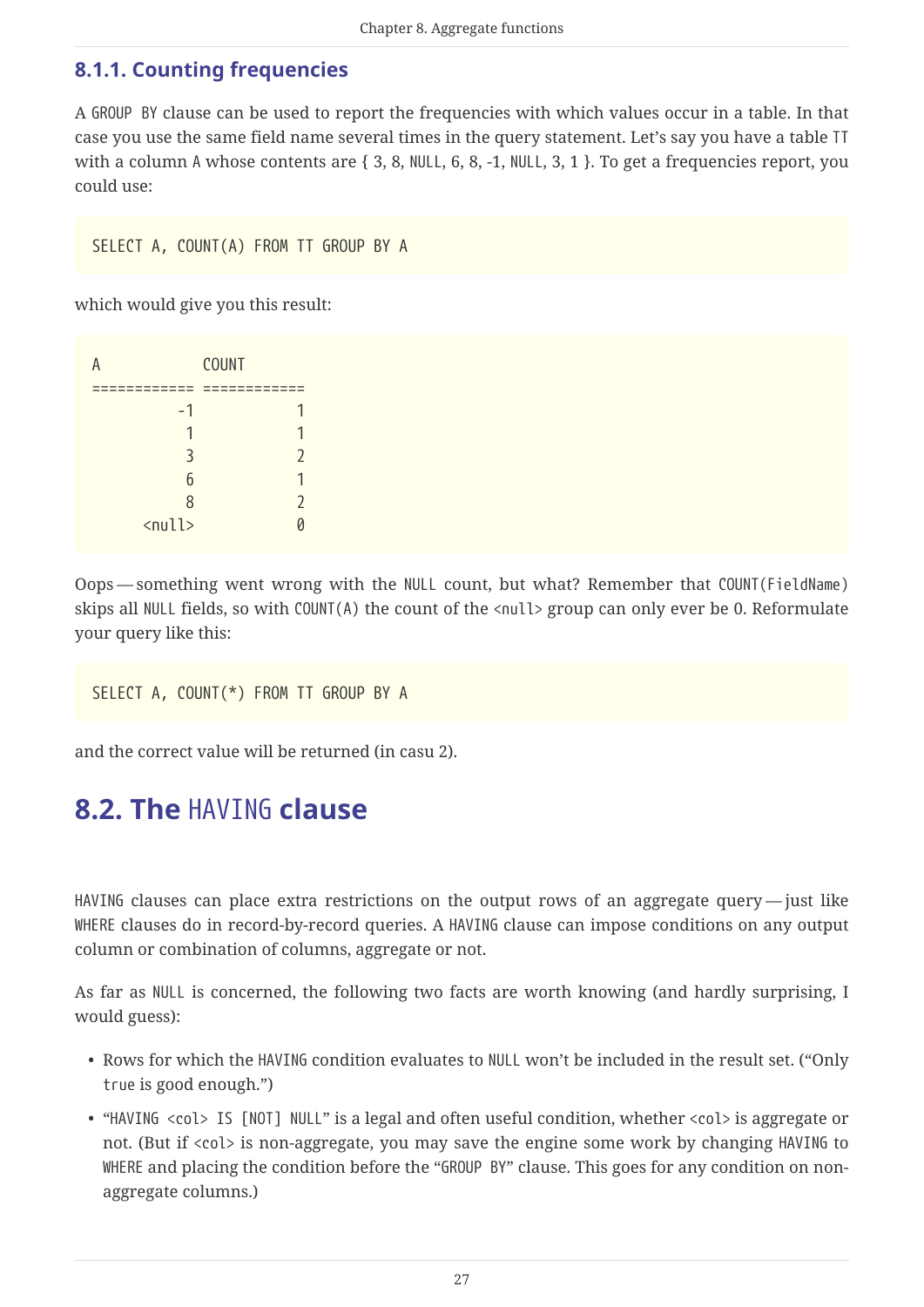For instance, adding the following clause to the [example query](#page-26-1) from the "GROUP BY" paragraph:

...HAVING Dept IS NOT NULL

will prevent the first row from being output, whereas this one:

...HAVING SUM(Salary) IS NOT NULL

suppresses the sixth row (the one with Dept = 120).

<span id="page-28-0"></span>[\[1\]](#page-26-2) If Field is of an integer type, AVG is always rounded towards 0. For instance, 6 non-null INT records with a sum of -11 yield an average of -1, not -2.

<span id="page-28-1"></span>[\[2\]](#page-26-3) LIST was added in Firebird 2.1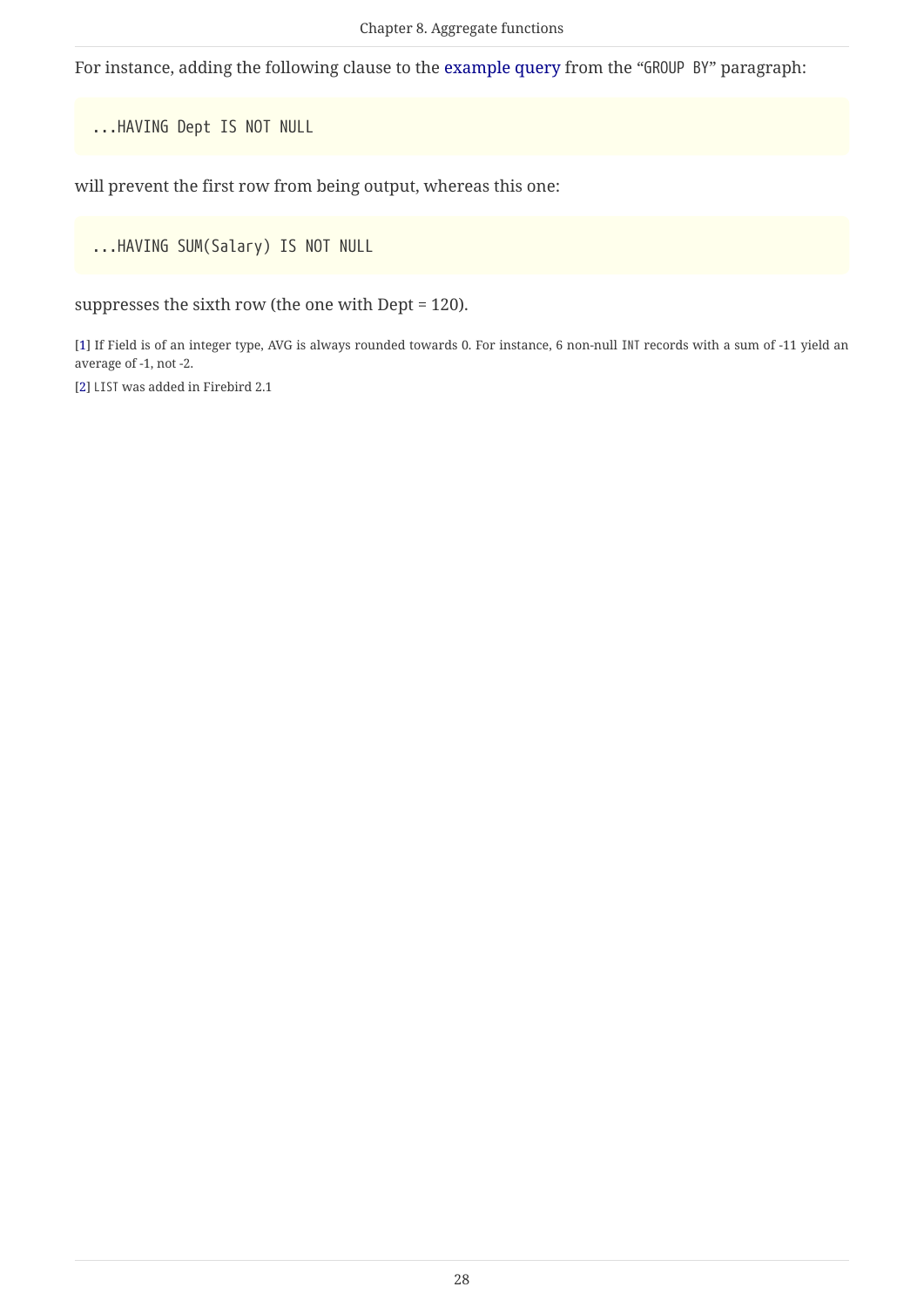# <span id="page-29-0"></span>**Chapter 9. Conditional statements and loops**

## <span id="page-29-1"></span>**9.1.** IF **statements**

<span id="page-29-2"></span>If the test expression of an IF statement resolves to NULL, the THEN clause is skipped and the ELSE clause — if present — executed. In other words, NULL and false have the same effect in this context. So in situations where you would logically expect false but NULL is returned, no harm will be done. However, we've already seen examples of NULL being returned where you would expect true, and that *does* affect the flow of the code!

Below are some examples of the seemingly paradoxical (but perfectly correct) results you can get if NULLs creep into your IF statements.



If you use Firebird 2 or higher, you can avoid all the pitfalls discussed here, simply by using [NOT] DISTINCT instead of the '=' and "<>" operators!

• Equals  $(*)$ 

```
if (a = b) then
    MyVariable = 'Equal';
else
    MyVariable = 'Not equal';
```
If a and b are both NULL, MyVariable will yet be "Not equal" after executing this code. The reason is that the expression "a = b" yields NULL if at least one of them is NULL. With a NULL test expression, the THEN block is skipped and the ELSE block executed.

```
• Not equals (\langle \rangle)
```

```
if (a \Leftrightarrow b) then
    MyVariable = 'Not equal';
else
    MyVariable = 'Equal';
```
Here, MyVariable will be "Equal" if a is NULL and b isn't, or vice versa. The explanation is analogous to that of the previous example.

So how should you set up equality tests that *do* give the logical result under all circumstances, even with NULL operands? In Firebird 2 you can use DISTINCT, as already shown (see *[Testing](#page-7-1) [DISTINCTness](#page-7-1)*). With earlier versions, you'll have to write some more code. This is discussed in the section [Equality tests,](#page-55-0) later on in this guide. For now, just remember that you have to be very careful with IF conditions that may resolve to NULL.

Another aspect you shouldn't forget is the following: a NULL test expression may *behave* like false in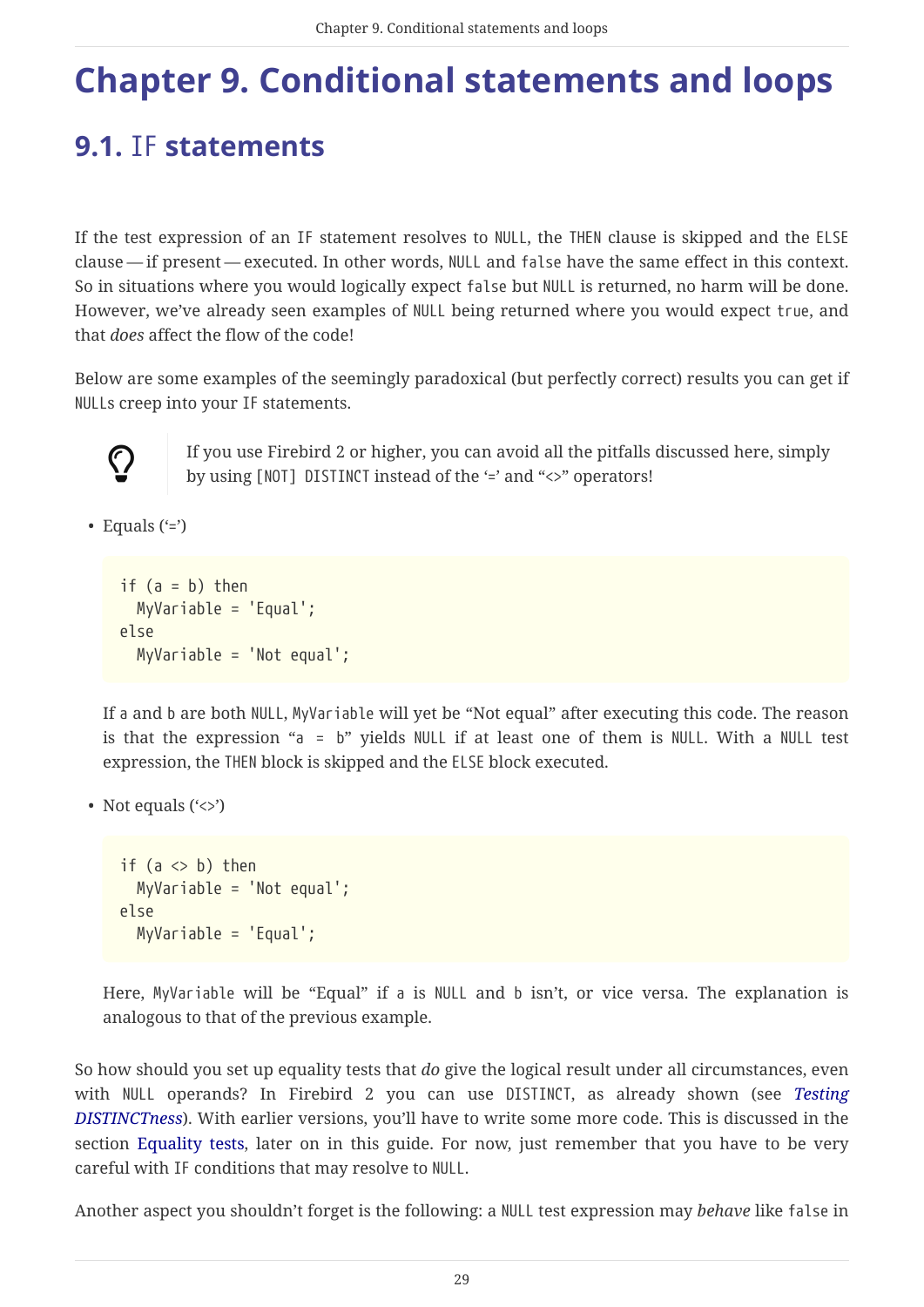an IF condition, but it doesn't have the *value* false. It's still NULL, and that means that its inverse will also be NULL — not "true". As a consequence, inverting the test expression and swapping the THEN and ELSE blocks may change the behaviour of the IF statement. In binary logic, where only true and false can occur, such a thing could never happen.

To illustrate this, let's refactor the last example:

• Not not equals ("not  $( . . < . )$ ")

```
if (not (a \Leftrightarrow b)) then
    MyVariable = 'Equal';
else
    MyVariable = 'Not equal';
```
In the original version, if one operand was NULL and the other wasn't (so they were intuitively unequal), the result was "Equal". Here, it's "Not equal". The explanation: one operand is NULL, therefore "a <> b" is NULL, therefore "not(a <> b)" is NULL, therefore ELSE is executed. While this result is correct where the original had it wrong, there's no reason to rejoice: in the refactored version, the result is also "Not equal" if both operands are NULL — something that the original version "got right".

Of course, as long as no operand in the test expression can ever be NULL, you can happily formulate your IF statements like above. Also, refactoring by inverting the test expression and swapping the THEN and ELSE blocks will always preserve the functionality, regardless of the complexity of the expressions — as long as they aren't NULL. What's especially treacherous is when the operands are *almost always* non-NULL, so in the vast majority of cases the results will be correct. In such a situation those rare NULL cases may go unnoticed for a long time, silently corrupting your data.

## <span id="page-30-0"></span>**9.2.** CASE **expression**

<span id="page-30-1"></span>Firebird introduced the CASE construct in version 1.5, with two syntactic variants. The first one is called the *simple syntax*:

```
case <expression>
 when <exp1> then <result1>
 when <exp2> then <result2>
    ...
    [else <defaultresult>]
end
```
This one works more or less like a Pascal case or a C switch construct: <expression> is compared to <exp1>, <exp2> etc., until a match is found, in which case the corresponding result is returned. If there is no match and there is an ELSE clause, <defaultresult> is returned. If there is no match and no ELSE clause, NULL is returned.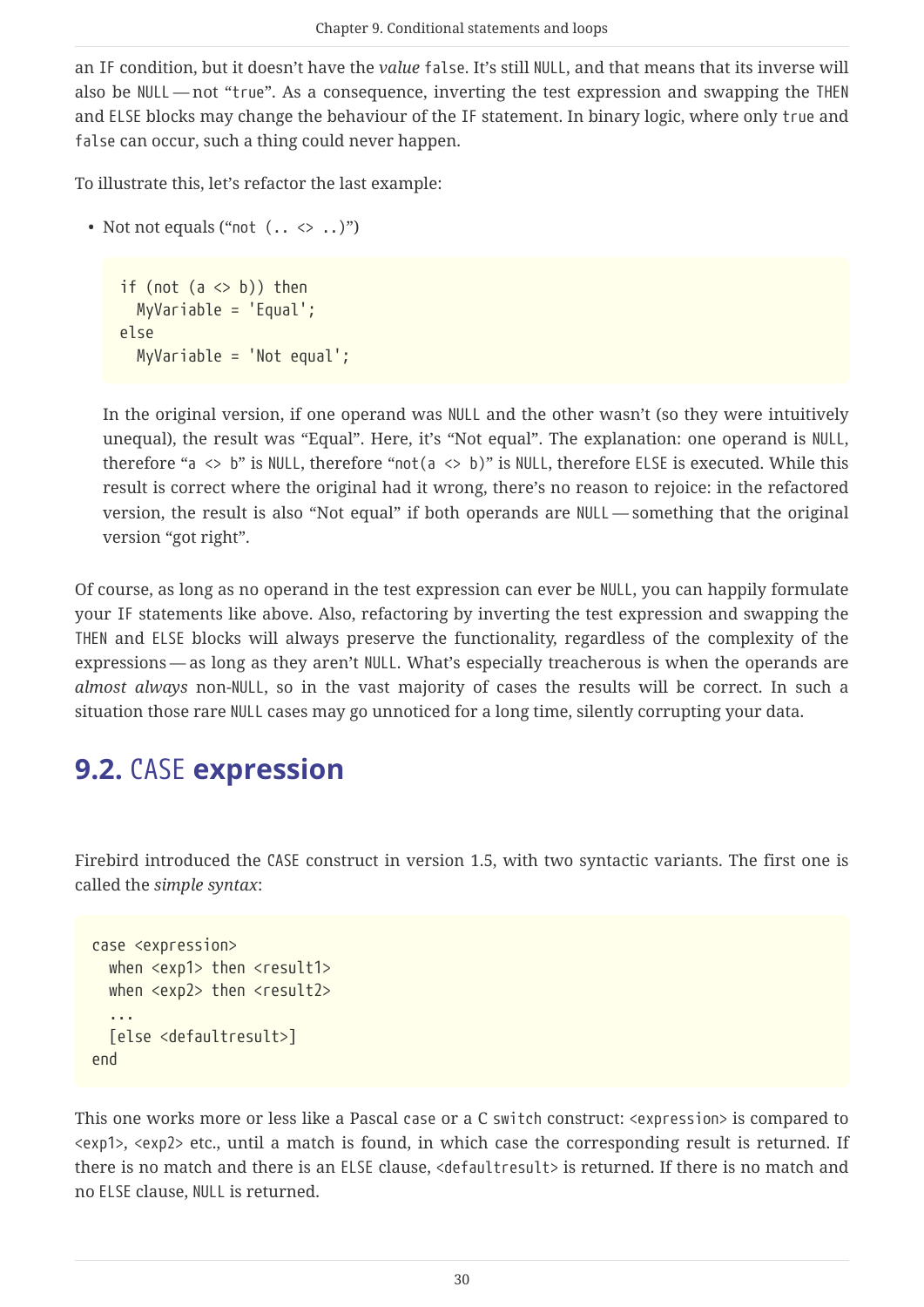It is important to know that the comparisons are done with the '=' operator, so a null <expression> will *not* match a null <exp*N>*. If <expression> is NULL, the only way to get a non-NULL result is via the ELSE clause.

It is OK to specify NULL (or any other valid NULL expression) as a result.

The second, or *searched syntax* is:

```
case
 when <condition1> then <result1>
   when <condition2> then <result2>
    ...
    [else <defaultresult>]
end
```
Here, the <condition<sup>8</sup>>s are tests that give a ternary boolean result: true, false, or NULL. Once again, only true is good enough, so a condition like "A = 3" — or even "A = null" — is not satisfied when A is NULL. Remember though that "IS [NOT] NULL" never returns NULL: if A is NULL, the condition "A is null" returns true and the corresponding <result*N*> will be returned. In Firebird 2+ you can also use "IS [NOT] DISTINCT FROM" in your conditions — this operator too will never return NULL.

### <span id="page-31-0"></span>**9.3.** WHILE **loops**

<span id="page-31-3"></span>When evaluating the condition of a WHILE loop, NULL has the same effect as in an IF statement: if the condition resolves to NULL, the loop is not (re)entered — just as if it were false. Again, watch out with inversion using NOT: a condition like

while ( Counter > 12 ) do

will skip the loop block if Counter is NULL, which is probably what you want, but:

while ( not Counter > 12 ) do

will also skip if Counter is NULL. Maybe this is also exactly what you want — just be aware that these seemingly complementary tests both exclude NULL counters.

### <span id="page-31-1"></span>**9.4.** FOR **loops**

<span id="page-31-2"></span>To avoid any possible confusion, let us emphasise here that FOR loops in Firebird PSQL have a totally different function than WHILE loops, or **for** loops in general programming languages. Firebird FOR loops have the form: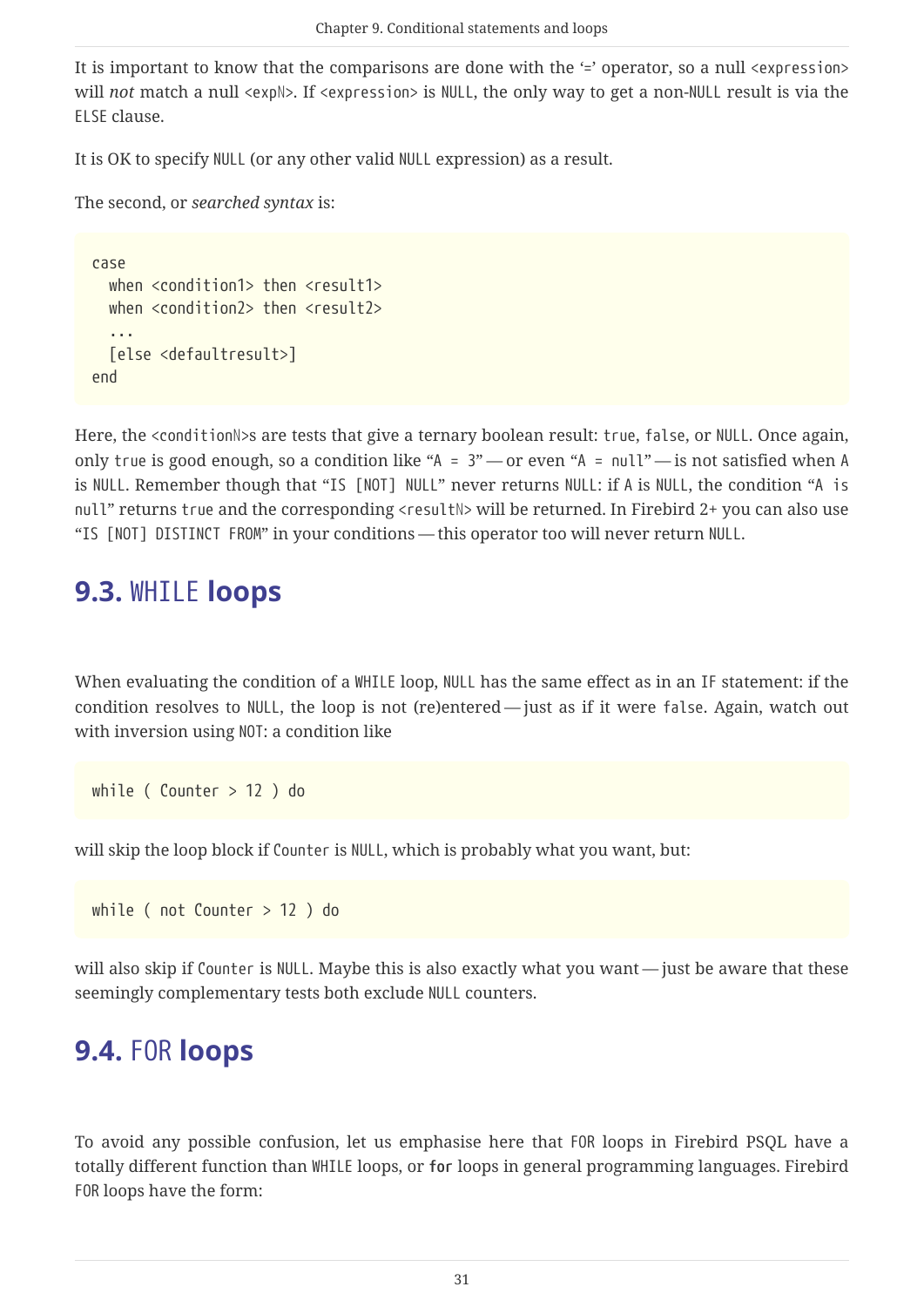for <select-statement> into <var-list> do <code-block>

and they will keep executing the code block until all the rows from the result set have been retrieved, unless an exception occurs or a BREAK, LEAVE or EXIT statement is encountered. Fetching a NULL, or even row after row filled with NULLs, does *not* terminate the loop!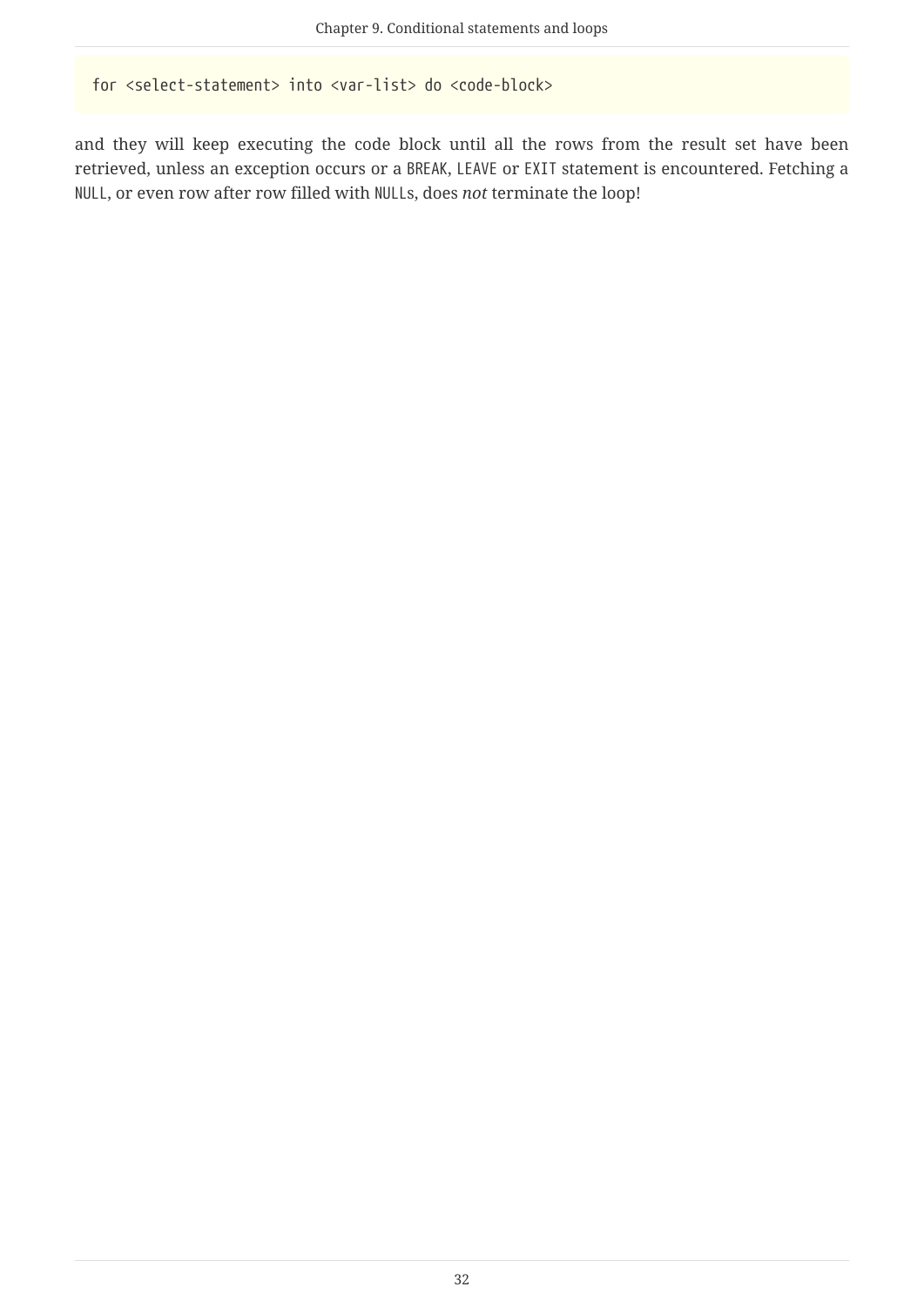# <span id="page-33-0"></span>**Chapter 10. Keys and unique indices**

# <span id="page-33-7"></span><span id="page-33-1"></span>**10.1. Primary keys**

<span id="page-33-9"></span>NULLs are never allowed in primary keys. A column can only be (part of) a PK if it has been defined as NOT NULL, either in the column definition or in a domain definition. Note that a "CHECK (XXX IS NOT NULL)" constraint won't do: you need a NOT NULL specifier right after the data type.



Firebird 1.5 has a bug that allows primary keys to be defined on a NOT NULL column with NULL entries. How these NULLs can exist in such a column will be explained later.

## <span id="page-33-8"></span><span id="page-33-2"></span>**10.2. Unique keys and indices**

#### <span id="page-33-3"></span>**10.2.1. Firebird 1.0**

In Firebird 1.0, unique *keys* are subject to the same restrictions as primary keys: the column(s) involved must be defined as NOT NULL. For unique *indices*, this is not necessary. However, when a unique index is created the table may not contain any NULLs or duplicate values, or the creation will fail. Once the index is in place, insertion of NULLs or duplicate values is no longer possible.

#### <span id="page-33-4"></span>**10.2.2. Firebird 1.5 and higher**

In Firebird 1.5 and up, unique keys and unique indices allow NULLs, and what's more: they even allow multiple NULLs. With a single-column key or index, you can insert as many NULLs as you want in that column, but you can insert each non-NULL value only once.

If the key or index is defined on multiple columns in Firebird 1.5 and higher:

- You can insert multiple rows where all the key columns are NULL;
- But as soon as one or more key columns are non-NULL, each combination of non-NULL values must be unique in the table. Of course with the understanding that (1, NULL) is not the same as (NULL, 1).

## <span id="page-33-5"></span>**10.3. Foreign keys**

<span id="page-33-6"></span>Foreign keys as such impose no restrictions with respect to NULLs. Foreign key columns must always reference a column (or set of columns) that is a primary key or a unique key. A unique index on the referenced column(s) is not enough.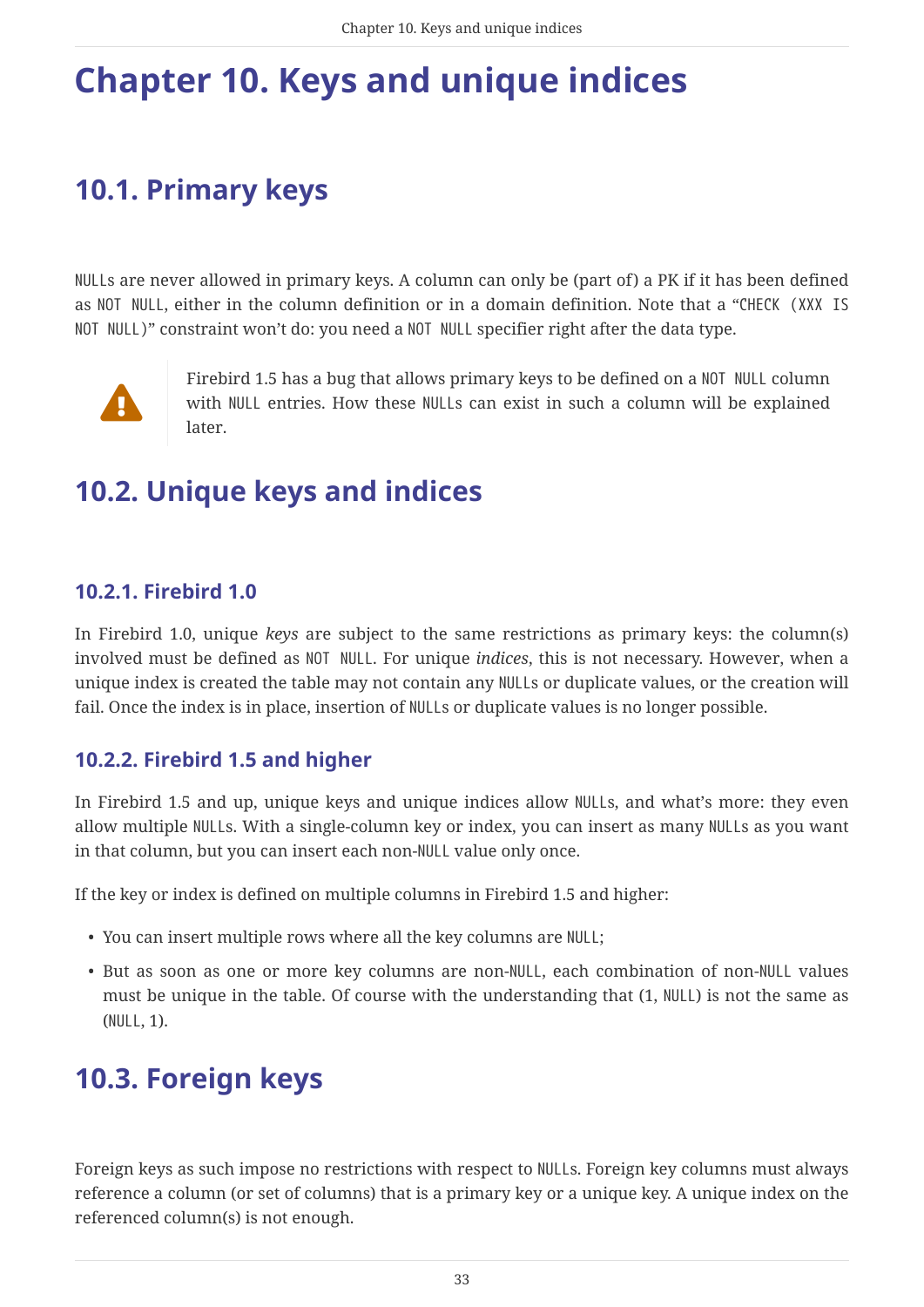

In versions up to and including 2.0, if you try to create a foreign key referencing a target that is neither a primary nor a unique key, Firebird complains that no unique *index* can been found on the target — even if such an index does exist. In 2.1, the message correctly states that no unique or primary *key* could be found.

Even if NULLs are absolutely forbidden in the target key (for instance if the target is a PK), the foreign key column may still contain NULLs, unless this is prevented by additional constraints.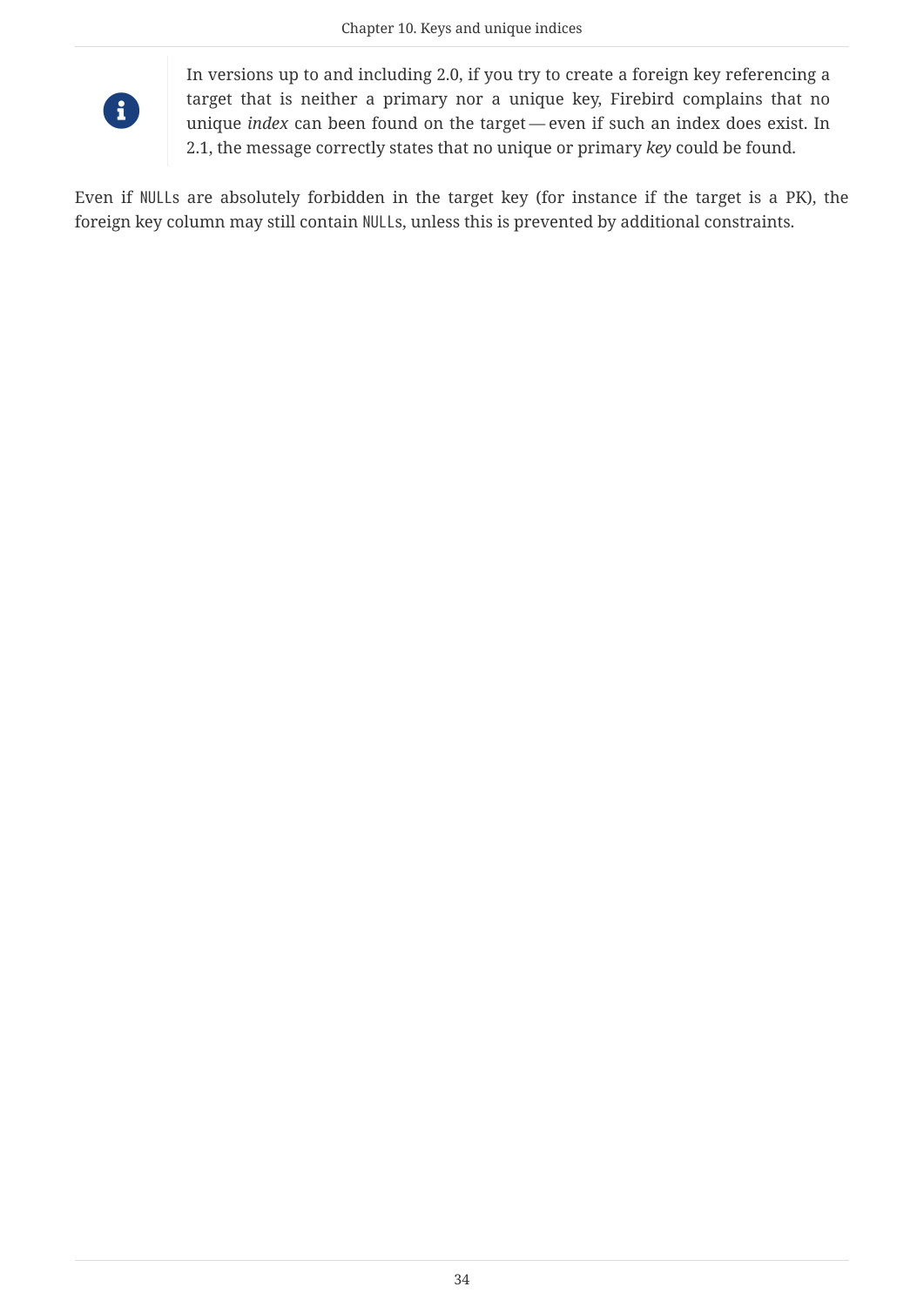# <span id="page-35-0"></span>**Chapter 11.** CHECK **constraints**

<span id="page-35-1"></span>It has been said several times in this guide that if test expressions return NULL, they have the same effect as false: the condition is not satisfied. Starting at Firebird 2, this is **no longer true** for the CHECK constraint. To comply with SQL standards, a CHECK is now **passed** if the condition resolves to NULL. Only an unambiguous false outcome will cause the input to be rejected.

In practice, this means that checks like

```
check ( value > 10000 )
check ( upper( value ) in ( 'A', 'B', 'X' ) )
check ( value between 30 and 36 )
```

```
check ( ColA <> ColB )
```

```
check ( Town not like 'Amst%' )
```
...will reject NULL input in Firebird 1.5, but let it pass in Firebird 2. Existing database creation scripts will have to be carefully examined before being used under Firebird 2. If a domain or column has no NOT NULL constraint, and a CHECK constraint may resolve to NULL (which usually — but not exclusively — happens because the input is NULL), the script has to be adapted. You can extend your check constraints like this:

check ( value > 10000 and value is not null )

check ( Town not like 'Amst%' and Town is not null )

However, it's easier and clearer to add NOT NULL to the domain or column definition:

create domain DCENSUS int not null check ( value > 10000 )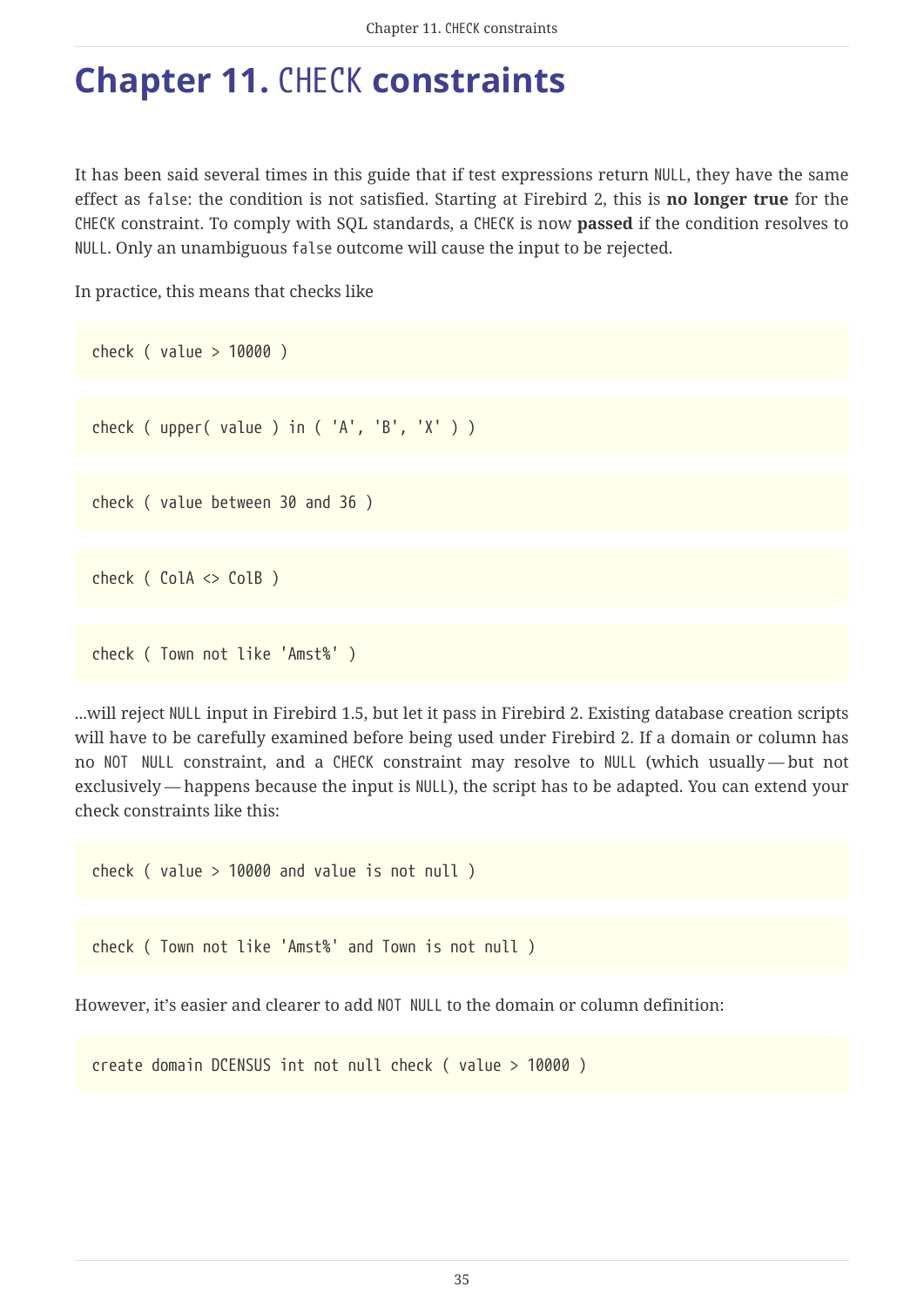```
create table MyPlaces
(
    Town varchar(24) not null check ( Town not like 'Amst%' ),
    ...
)
```
If your scripts and/or databases should function consistently under both old and new Firebird versions, make sure that no CHECK constraint can ever resolve to NULL. Add "or … is null" if you want to allow NULL input in older versions. Add NOT NULL constraints or "and … is not null" restrictions to disallow it explicitly in newer Firebird versions.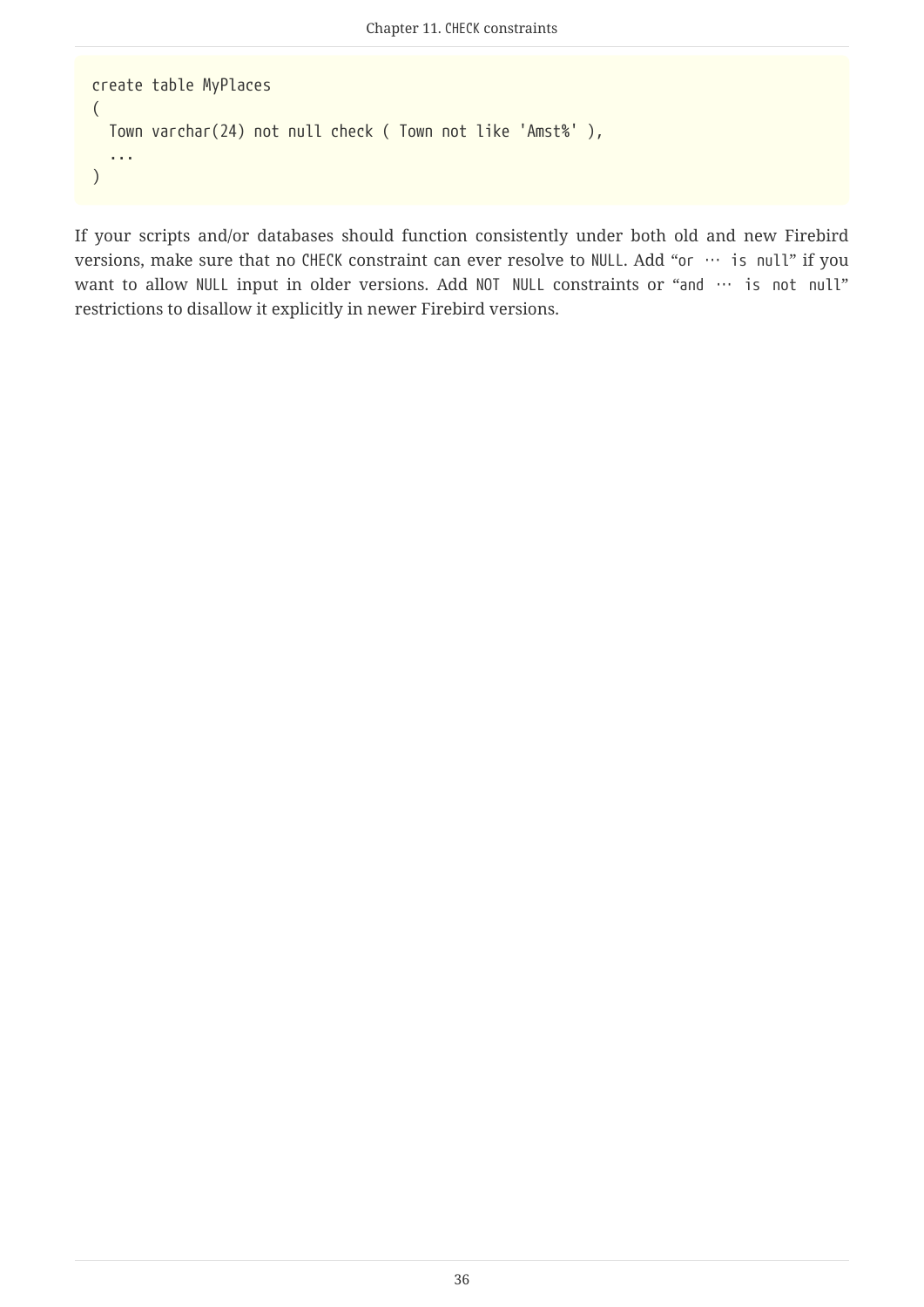# <span id="page-37-0"></span>**Chapter 12.** SELECT DISTINCT

<span id="page-37-1"></span>A SELECT DISTINCT statement considers all NULLs to be equal (NOT DISTINCT FROM each other), so if the select is on a single column it will return at most one NULL.

As mentioned earlier, Firebird 2.0 has a bug that causes the NULLS FIRST|LAST directive to fail under certain circumstances with SELECT DISTINCT. For more details, see the [bugs list](#page-62-0).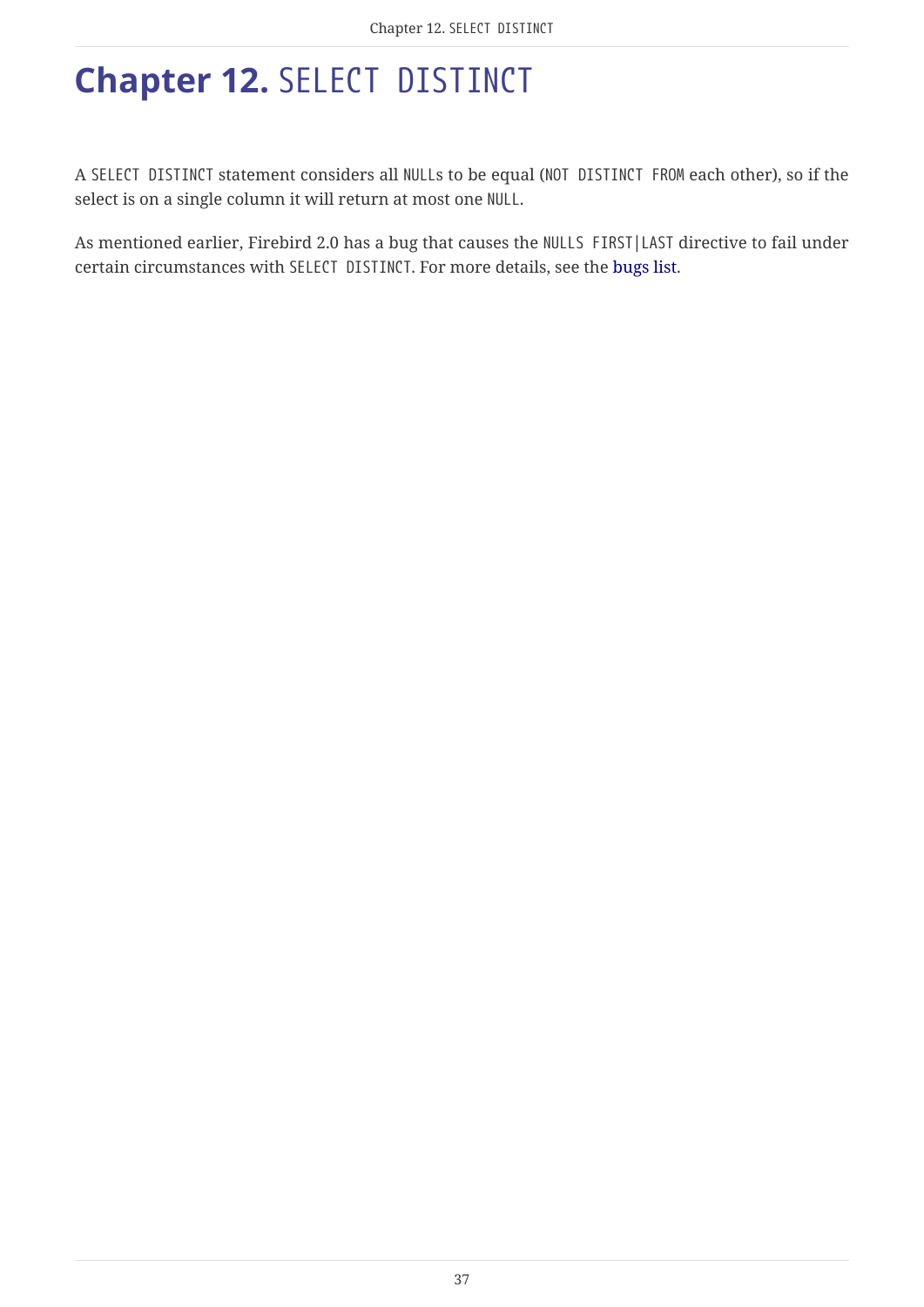# <span id="page-38-0"></span>**Chapter 13. User-Defined Functions (UDFs)**

*UDF*s (*User-Defined Functions*) are functions that are not internal to the engine, but defined in separate modules. Firebird ships with two UDF libraries: ib udf (a widely used "InterBase library") and fbudf. You can add more libraries, e.g. by buying or downloading them, or by writing them yourself. UDFs can't be used out of the box; they have to be "declared" to the database first. This also applies to the UDFs that come with Firebird itself.

## <span id="page-38-1"></span>**13.1.** NULL **<=> non-**NULL **conversions you didn't ask for**

<span id="page-38-3"></span>Teaching you how to declare, use, and write UDFs is outside the scope of this guide. However, we must warn you that UDFs can occasionally perform unexpected NULL conversions. This will sometimes result in NULL input being converted to a regular value, and other times in the nullification of valid input like '' (an empty string).

The main cause of this problem is that with "old style" UDF calling (inherited from InterBase), it is not possible to pass NULL as input to the function. When a UDF like LTRIM (left trim) is called with a NULL argument, the argument is passed to the function as an empty string. (Note: in Firebird 2 and up, it *can* also be passed as a null pointer. We'll get to that later.) From inside the function there is *no way* of telling if this argument represents a real empty string or a NULL. So what does the function implementor do? He has to make a choice: either take the argument at face value, or assume it was originally a NULL and treat it accordingly.

If the function result type is a pointer, returning NULL is possible even if receiving NULL isn't. Thus, the following unexpected things can happen:

- You call a UDF with a NULL argument. It is passed as a value, e.g. 0 or ''. Within the function, this argument is not changed back to NULL; a non-NULL result is returned.
- You call a UDF with a valid argument like 0 or ''. It is passed as-is (obviously). But the function code supposes that this value really represents a NULL, treats it as a black hole, and returns NULL to the caller.

Both conversions are usually unwanted, but the second probably more so than the first (better validate something NULL than wreck something valid). To get back to our LTRIM example: in Firebird 1.0, this function returns NULL if you feed it an empty string. This is wrong. In 1.5 it never returns NULL: even NULL strings (passed by the engine as '') are "trimmed" to empty strings. This is also wrong, but it's considered the lesser of two evils. Firebird 2 has finally got it right: a NULL string gives a NULL result, an empty string is trimmed to an empty string — at least if you declare the function in the right way.

## <span id="page-38-2"></span>**13.2. Descriptors**

<span id="page-38-4"></span>As early as in Firebird 1.0, a new method of passing UDF arguments and results was introduced: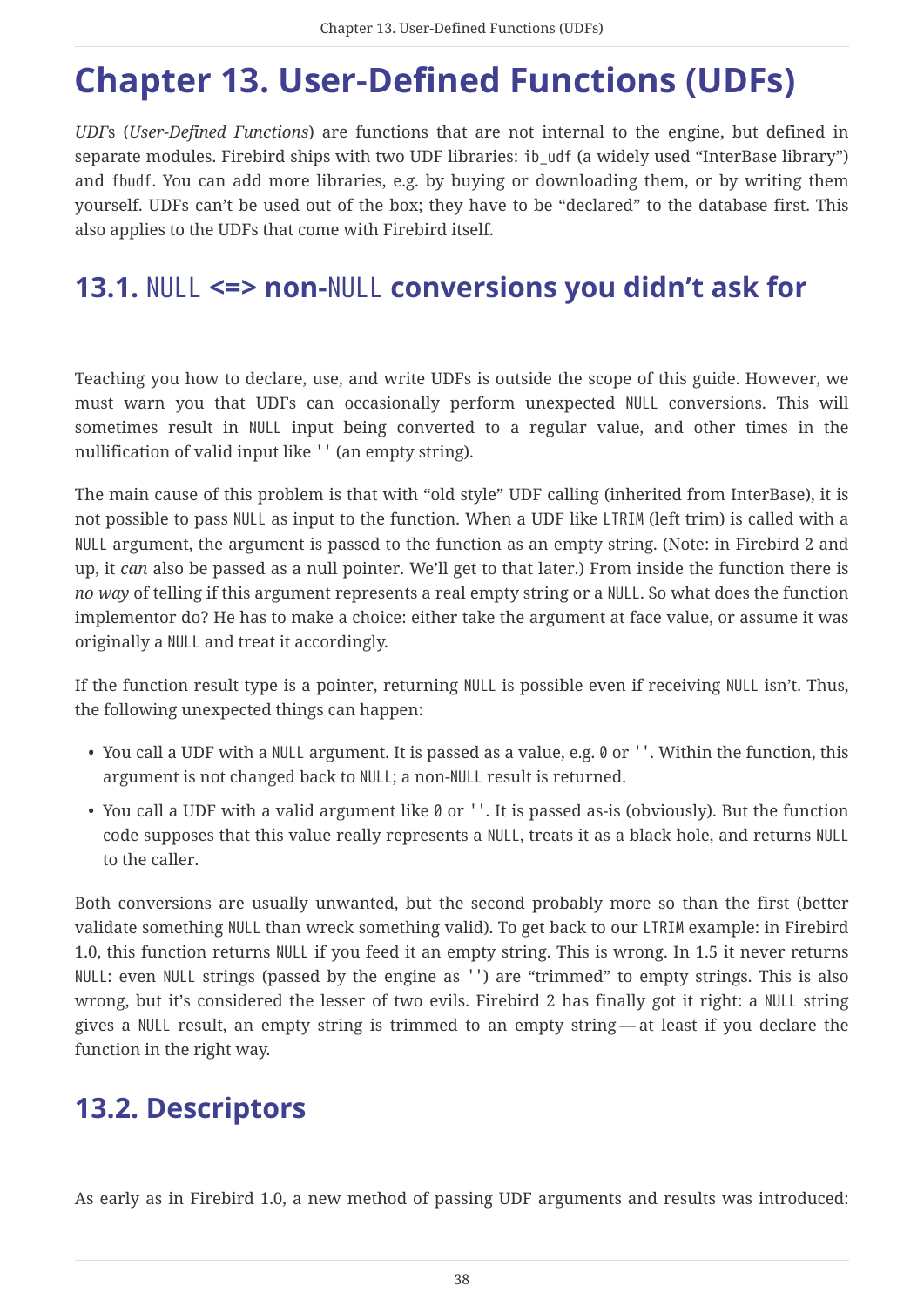"by descriptor". Descriptors allow NULL signalling no matter the type of data. The fbudf library makes ample use of this technique. Unfortunately, using descriptors is rather cumbersome; it's more work and less play for the UDF implementor. But they do solve all the traditional NULL problems, and for the caller they're just as easy to use as old-style UDFs.

## <span id="page-39-0"></span>**13.3. Improvements in Firebird 2**

<span id="page-39-1"></span>Firebird 2 comes with a somewhat improved calling mechanism for old-style UDFs. The engine will now pass NULL input as a null pointer to the function, **if** the function has been declared to the database with a NULL keyword after the argument(s) in question, e.g. like this:

```
declare external function ltrim
    cstring(255) null
    returns cstring(255) free_it
 entry point 'IB UDF ltrim' module name 'ib udf';
```
This requirement ensures that existing databases and their applications can continue to function like before. Leave out the NULL keyword and the function will behave like it did under Firebird 1.5 and earlier.

Please note that you can't just add NULL keywords to your declarations and then expect every function to handle NULL input correctly. Each function has to be (re)written in such a way that NULLs are dealt with correctly. Always look at the declarations provided by the function implementor. For the functions in the ib\_udf library, consult ib\_udf2.sql in the Firebird UDF directory. Notice the 2 in the file name; the old-style declarations are in ib\_udf.sql.

These are the ib udf functions that have been updated to recognise NULL input and handle it properly:

- ascii char
- lower
- lpad and rpad
- ltrim and rtrim
- substr and substrlen

Most ib\_udf functions remain as they were; in any case, passing NULL to an old-style UDF is never possible if the argument isn't of a referenced type.

On a side note: don't use lower, \*trim and substr\* in new code; use the internal functions LOWER, TRIM and SUBSTRING instead.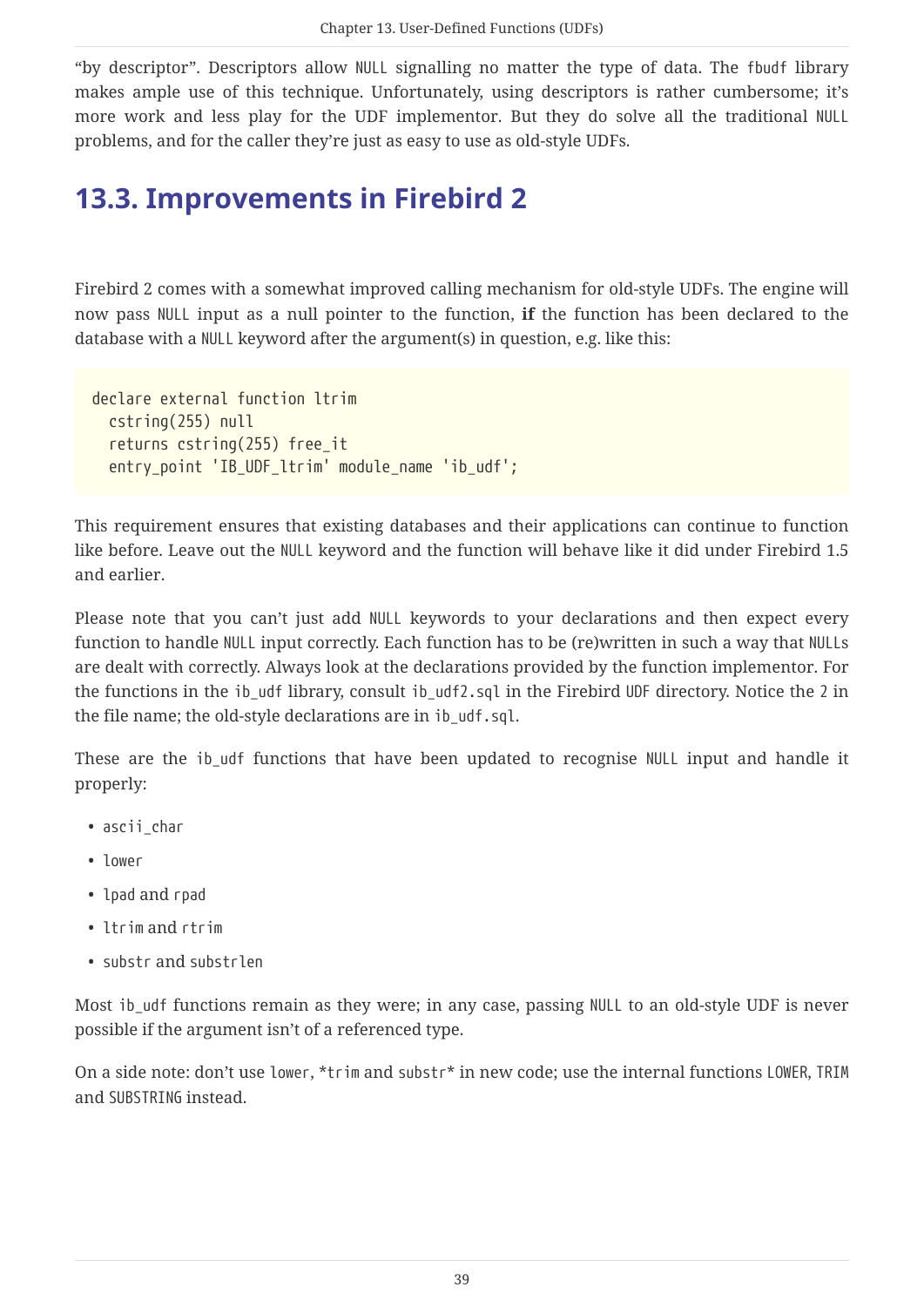#### <span id="page-40-4"></span><span id="page-40-0"></span>**13.3.1. "Upgrading"** ib\_udf **functions in an existing database**

If you are using an existing database with one or more of the functions listed above under Firebird 2, and you want to benefit from the improved NULL handling, run the script ib\_udf\_upgrade.sql against your database. It is located in the Firebird misc\upgrade\ib\_udf directory.

## <span id="page-40-1"></span>**13.4. Being prepared for undesired conversions**

<span id="page-40-3"></span>The unsolicited NULL <=> non-NULL conversions described earlier usually only happen with legacy UDFs, but there are a lot of them around (most notably in ib\_udf). Also, nothing will stop a careless implementor from doing the same in a descriptor-style function. So the bottom line is: if you use a UDF and you don't know how it behaves with respect to NULL:

- 1. Look at its declaration to see how values are passed and returned. If it says "by descriptor", it should be safe (though it never hurts to make sure). Ditto if arguments are followed by a NULL keyword. In all other cases, walk through the rest of the steps.
- 2. If you have the source and you understand the language it's written in, inspect the function code.
- 3. Test the function both with NULL input and with input like 0 (for numerical arguments) and/or '' (for string arguments).
- 4. If the function performs an undesired NULL <=> non-NULL conversion, you'll have to anticipate it in your code before calling the UDF (see also [Testing for](#page-54-1) [NULL](#page-54-1) — [if it matters,](#page-54-1) elsewhere in this guide).

The declarations for the shipped UDF libraries can be found in the Firebird subdirectory examples (v.1.0) or UDF (v.1.5 and up). Look at the files with extension .sql

## <span id="page-40-2"></span>**13.5. More on UDFs**

<span id="page-40-5"></span>To learn more about UDFs, consult the *InterBase 6.0 Developer's Guide* (free at <https://www.ibphoenix.com/downloads/60DevGuide.zip>), *Using Firebird* and the *Firebird Reference Guide* (both on CD), or the *Firebird Book*. CD and book can be purchased via <https://www.ibphoenix.com>.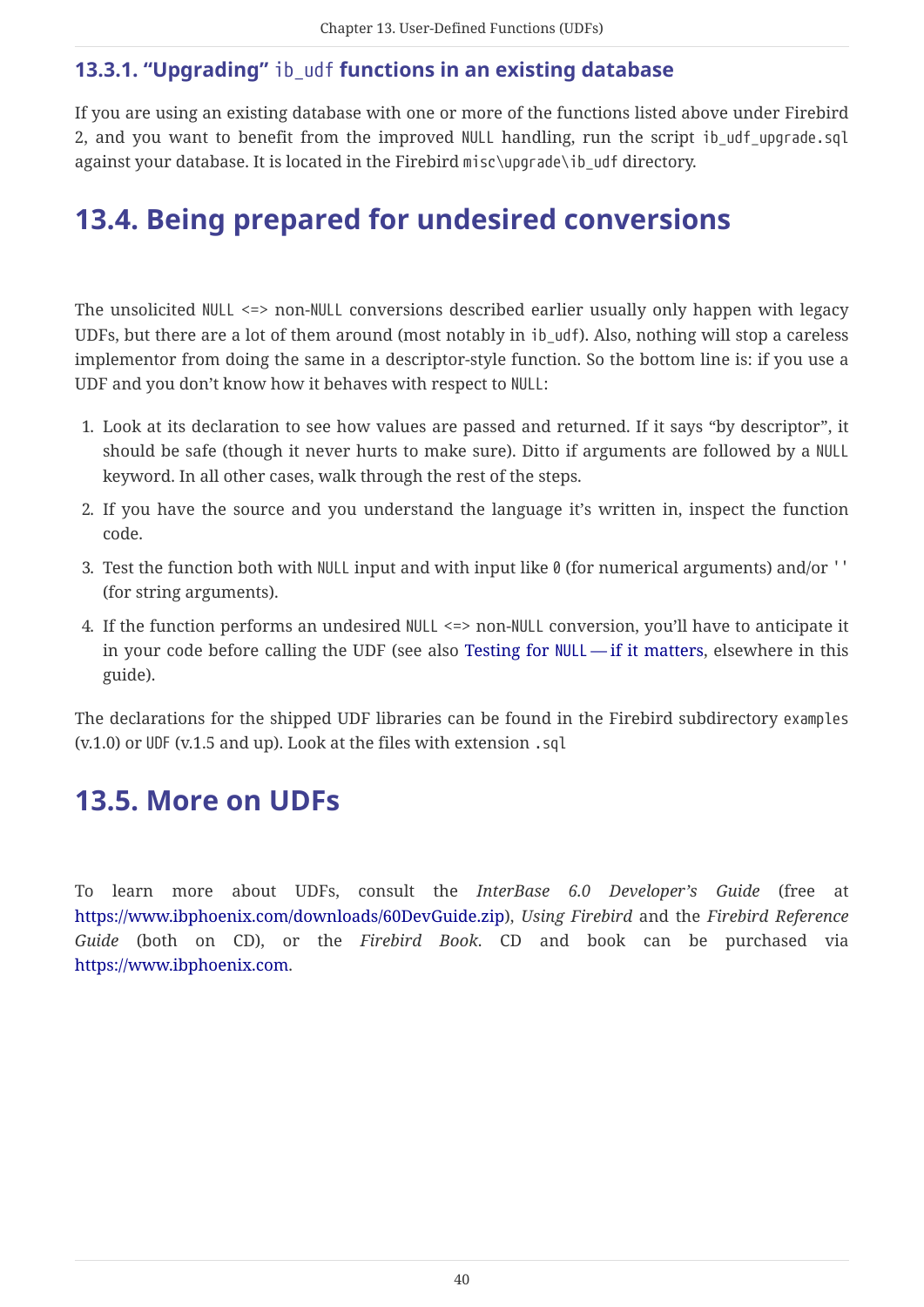# <span id="page-41-0"></span>**Chapter 14. Converting to and from** NULL

## <span id="page-41-5"></span><span id="page-41-1"></span>**14.1. Substituting** NULL **with a value**

#### <span id="page-41-6"></span><span id="page-41-4"></span><span id="page-41-2"></span>**14.1.1. The** COALESCE **function**

The COALESCE function in Firebird 1.5 and higher can convert NULL to most anything else. This enables you to perform an on-the-fly conversion and use the result in your further processing, without the need for "if (MyExpression is null) then" or similar constructions. The function signature is:

```
COALESCE( Expr1, Expr2, Expr3, … )
```
COALESCE returns the value of the first non-NULL expression in the argument list. If all the expressions are NULL, it returns NULL.

This is how you would use COALESCE to construct a person's full name from the first, middle and last names, assuming that some middle name fields may be NULL:

```
select FirstName
         || coalesce( ' ' || MiddleName, '' )
         || ' ' || LastName
from Persons
```
Or, to create an as-informal-as-possible name from a table that also includes nicknames, and assuming that both nickname and first name may be NULL:

```
select coalesce ( Nickname, FirstName, 'Mr./Mrs.' )
         || ' ' || LastName
from OtherPersons
```
COALESCE will only help you out in situations where NULL can be treated in the same way as some allowed value for the datatype. If NULL needs special handling, different from any other value, your only option is to use an IF or CASE construct after all.

#### <span id="page-41-7"></span><span id="page-41-3"></span>**14.1.2. Firebird 1.0: the** \*NVL **functions**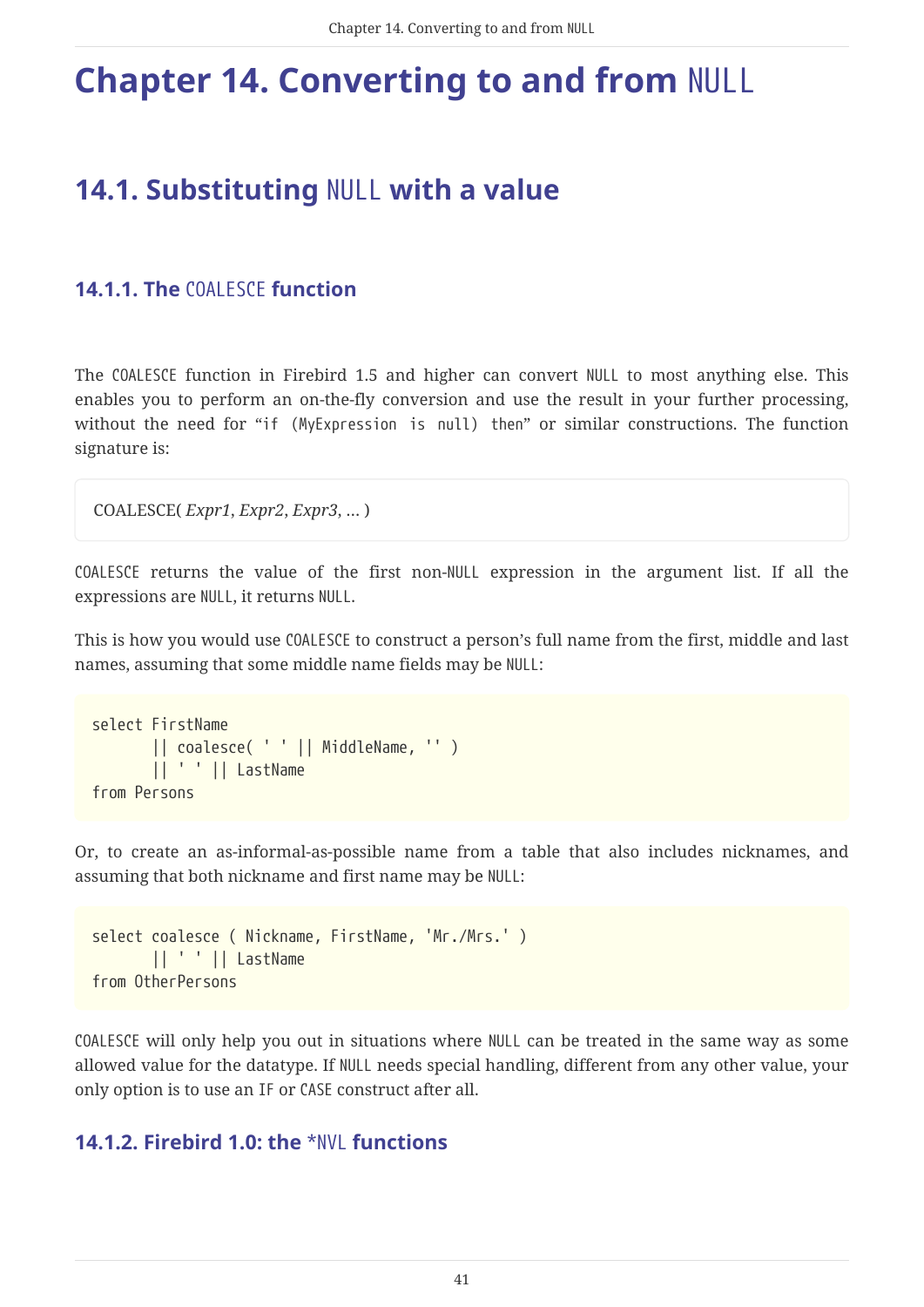Firebird 1.0 doesn't have COALESCE. However, you can use four UDFs that provide a good part of its functionality. These UDFs reside in the fbudf lib and they are:

- iNVL, for integer arguments
- i64NVL, for bigint arguments
- dNVL, for double precision arguments
- sNVL, for strings

The \*NVL functions take exactly two arguments. Like COALESCE, they return the first argument if it's not NULL; otherwise, they return the second. Please note that the Firebird 1.0 fbudf lib — and therefore, the \*NVL function set — is only available for Windows.

## <span id="page-42-0"></span>**14.2. Converting values to** NULL

<span id="page-42-2"></span>Sometimes you want certain values to show up as NULL in the output (or intermediate output). This doesn't happen often, but it may for instance be useful if you want to exclude certain values from summing or averaging. The NULLIF functions can do this for you, though only for one value at the time.

#### <span id="page-42-3"></span><span id="page-42-1"></span>**14.2.1. Firebird 1.5 and up: the** NULLIF **function**

The NULLIF internal function takes two arguments. If their values are equal, the function returns NULL. Otherwise, it returns the value of the first argument.

A typical use is e.g.

select avg( nullif( Weight, -1 ) ) from FatPeople

which will give you the average weight of the FatPeople population, without counting those with weight -1. (Remember that aggregate functions like AVG exclude all NULL fields from the computation.)

Elaborating on this example, suppose that until now you have used the value -1 to indicate "weight unknown" because you weren't comfortable with NULLs. After reading this guide, you may feel brave enough to give the command:

```
update FatPeople set Weight = nullif( Weight, -1 )
```
Now unknown weights will *really* be unknown.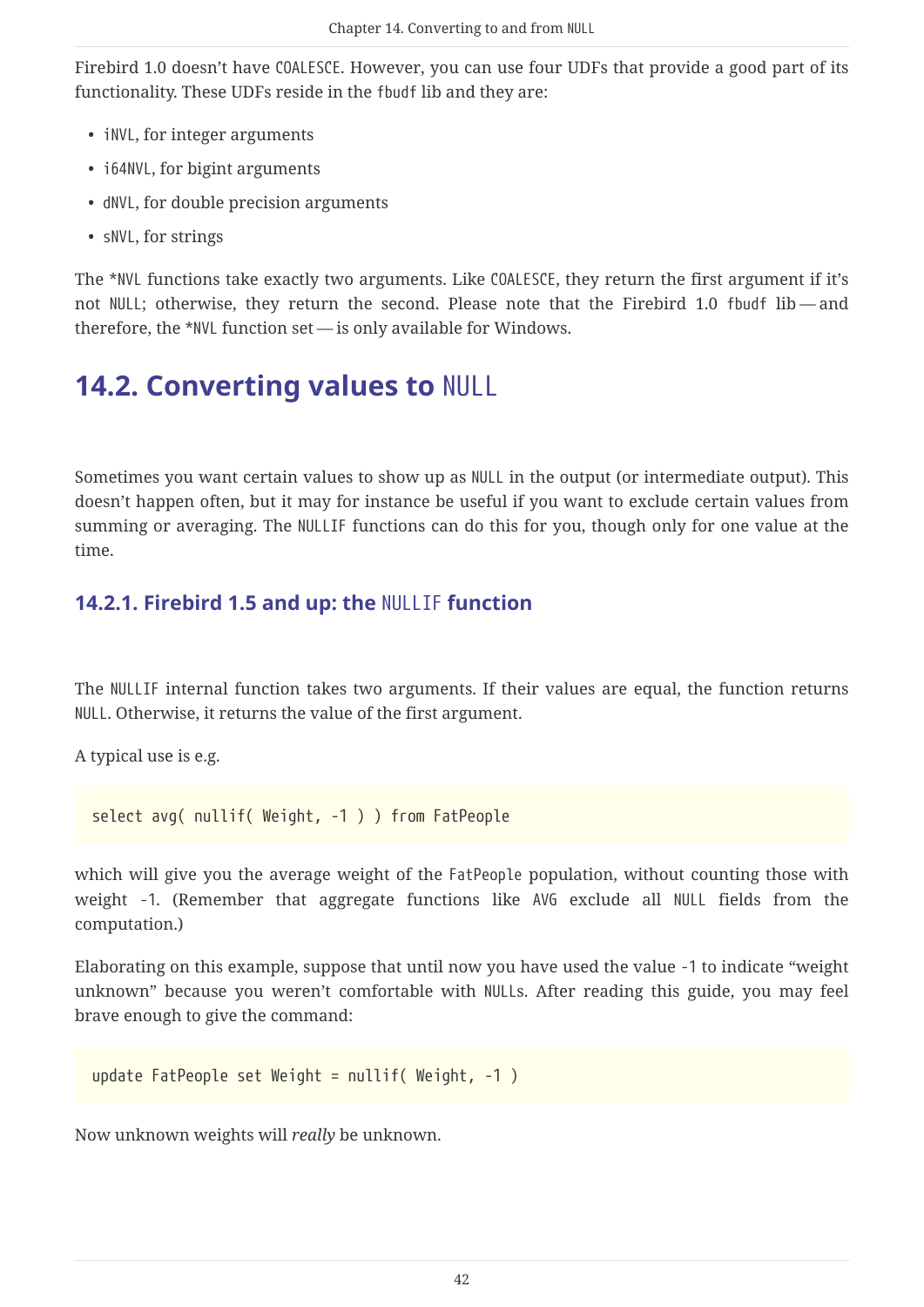#### <span id="page-43-1"></span><span id="page-43-0"></span>**14.2.2. Firebird 1.0: the** \*nullif **UDFs**

Firebird 1.0.x doesn't have the NULLIF internal function. Instead, it has four user-defined functions in the fbudf lib that serve the same purpose:

- inullif, for integer arguments
- i64nullif, for bigint arguments
- dnullif, for double precision arguments
- snullif, for strings

Please note that the Firebird 1.0 fbudf lib—and therefore, the \*nullif function set—is only available for Windows.

> The Firebird 1 Release Notes state that, because of an engine limitation, these UDFs return a zero-equivalent if the arguments are equal. This is incorrect: if the arguments have the same value, the functions all return a true NULL.

> However — they also return NULL if the first argument is a real value and the second argument is NULL. This is a wrong result. The Firebird 1.5 internal NULLIF function correctly returns the first argument in such a case.

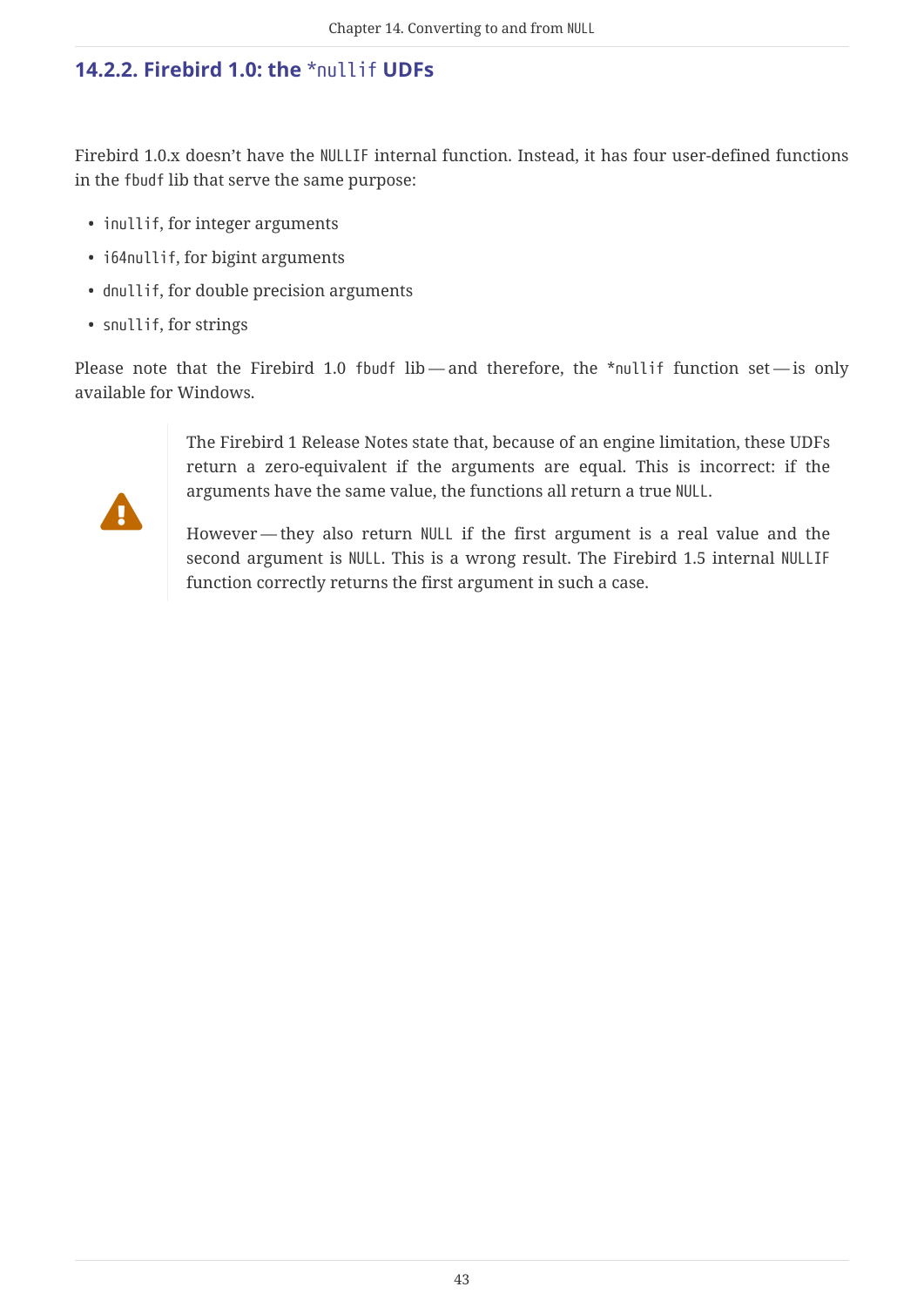# <span id="page-44-0"></span>**Chapter 15. Altering populated tables**

<span id="page-44-5"></span>If your table already contains data, and you want to add a non-nullable column or change the nullability of an existing column, there are some consequences that you should know about. We'll discuss the various possibilities in the sections below.

# <span id="page-44-1"></span>**15.1. Adding a non-nullable field to a populated table**

<span id="page-44-3"></span>Suppose you have this table:

*Table 8. Adventures table*

| <b>Name</b>    | <b>Bought</b> | Price               |
|----------------|---------------|---------------------|
| Maniac Mansion | 12-Jun-1995   | $$49,-$             |
| Zak McKracken  | 9-Oct-1995    | $\frac{1}{2}$ 54,95 |

You have already entered some adventure games in this table when you decide to add a nonnullable ID field. There are two ways to go about this, both with their own specific problems.

#### <span id="page-44-4"></span><span id="page-44-2"></span>**15.1.1. Adding a** NOT NULL **field**

This is by far the preferred method in general, but it causes some special problems if used on a populated table, as you will see in a moment. First, add the field with the following statement:

alter table Adventures add id int not null

Or, if you want to name the constraint explicitly (this makes it easier if you ever want to drop it later):

alter table Adventures add id int constraint IdNotNull not null

<span id="page-44-6"></span>Despite the NOT NULL constraint, the new ID fields that have been added to the existing rows will all be NULL. In this special case, Firebird allows invalid data to be present in a column. It will even write the NULLs to a backup without complaining, but it will refuse to restore them, precisely because of the constraint violation.



Firebird 1.5 (but not 1.0 or 2.0) even allows you to make such a column the primary key!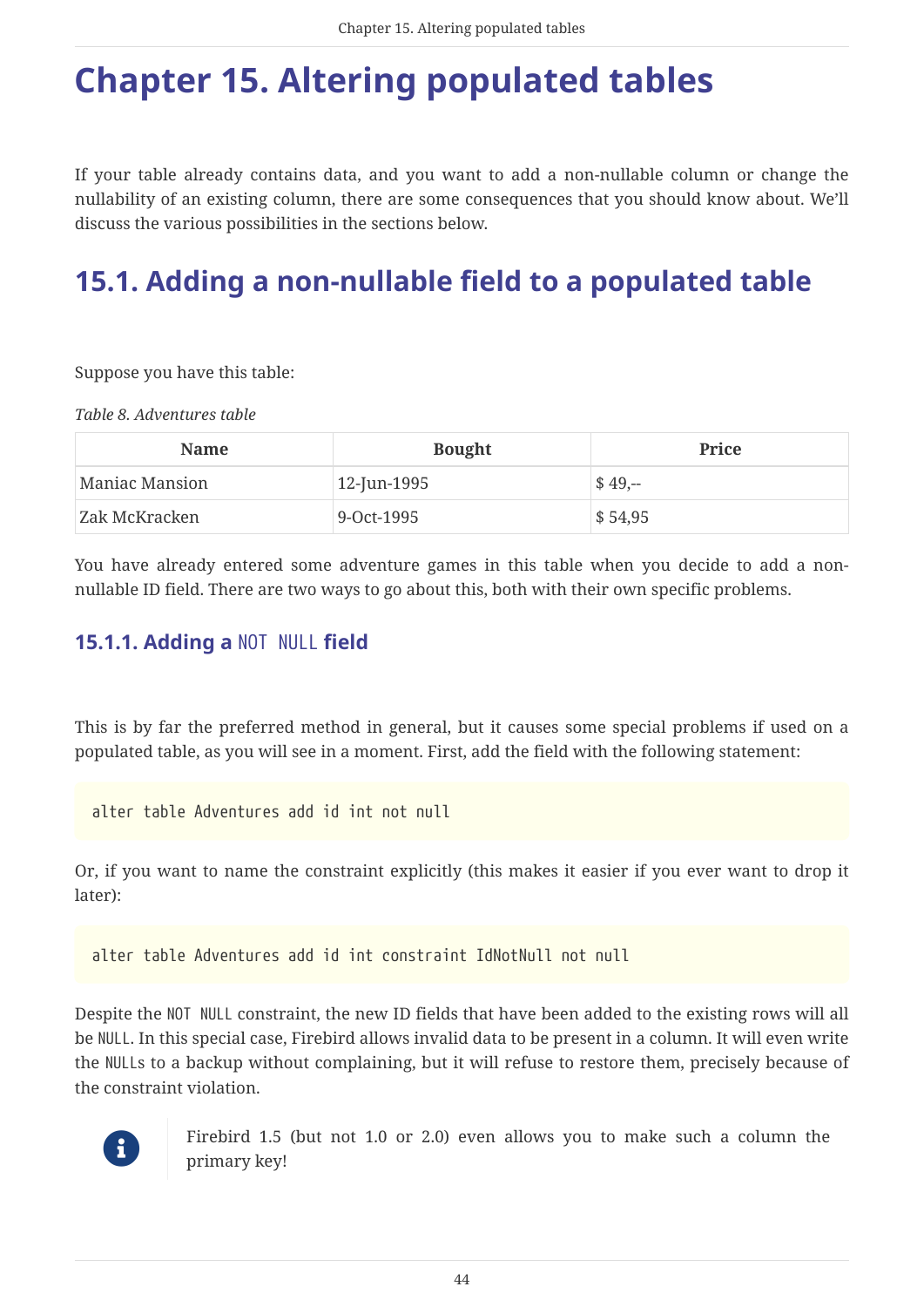#### <span id="page-45-1"></span><span id="page-45-0"></span>**False reporting of** NULL**s as zeroes**

To make matters worse, Firebird lies to you when you retrieve data from the table. With isql and many other clients, "SELECT \* FROM ADVENTURES" will return this dataset:

*Table 9. Result set after adding a* NOT NULL *column*

| <b>Name</b>    | <b>Bought</b> | <b>Price</b>           |  |
|----------------|---------------|------------------------|--|
| Maniac Mansion | 12-Jun-1995   | $$49,-$                |  |
| Zak McKracken  | 9-Oct-1995    | $\frac{1}{2}$ \$ 54,95 |  |

Of course this will make most people think "OK, cool: Firebird used a default value of 0 for the new fields — nothing to worry about". But you can verify that the ID fields are really NULL with these queries:

- SELECT  $*$  FROM ADVENTURES WHERE ID = 0 (returns empty set)
- SELECT \* FROM ADVENTURES WHERE ID IS NULL (returns set shown above, with false O's)
- SELECT \* FROM ADVENTURES WHERE ID IS NOT NULL (returns empty set)

Another type of query hinting that something fishy is going on is the following:

• SELECT NAME, ID, ID+3 FROM ADVENTURES

Such a query will return 0 in the "ID+3" column. With a true 0 ID it should have been 3. The *correct* result would be NULL, of course!

If the added NOT NULL column is of type (VAR)CHAR instead of INT, you will see phoney emptystrings (''). With a DATE column, phoney "zero dates" of 17 November 1858 (epoch of the Modified Julian Day). In all cases, the true state of the data is NULL.

#### **What the…**

...is going on here?

When a client application like isql queries the server, the conversation passes through several stages. During one of them — the "describe" phase — the engine reports type and nullability for each column that will appear in the result set. It does this in a data structure which is later also used to retrieve the actual row data. For columns flagged as NOT NULL by the server, there is no way to return NULLs to the client — unless the client flips back the flag before entering the data retrieval stage. Most client applications don't do this. After all, if the server assures you that a column can't contain NULLs, why would you think you know better, override the server's decision and check for NULLs anyway? And yet that's exactly what you should do if you want to avoid the risk of reporting false values to your users.

#### **Ensuring the validity of your data**

Here's what you should do to make sure that your data are valid when adding a NOT NULL column to a populated table: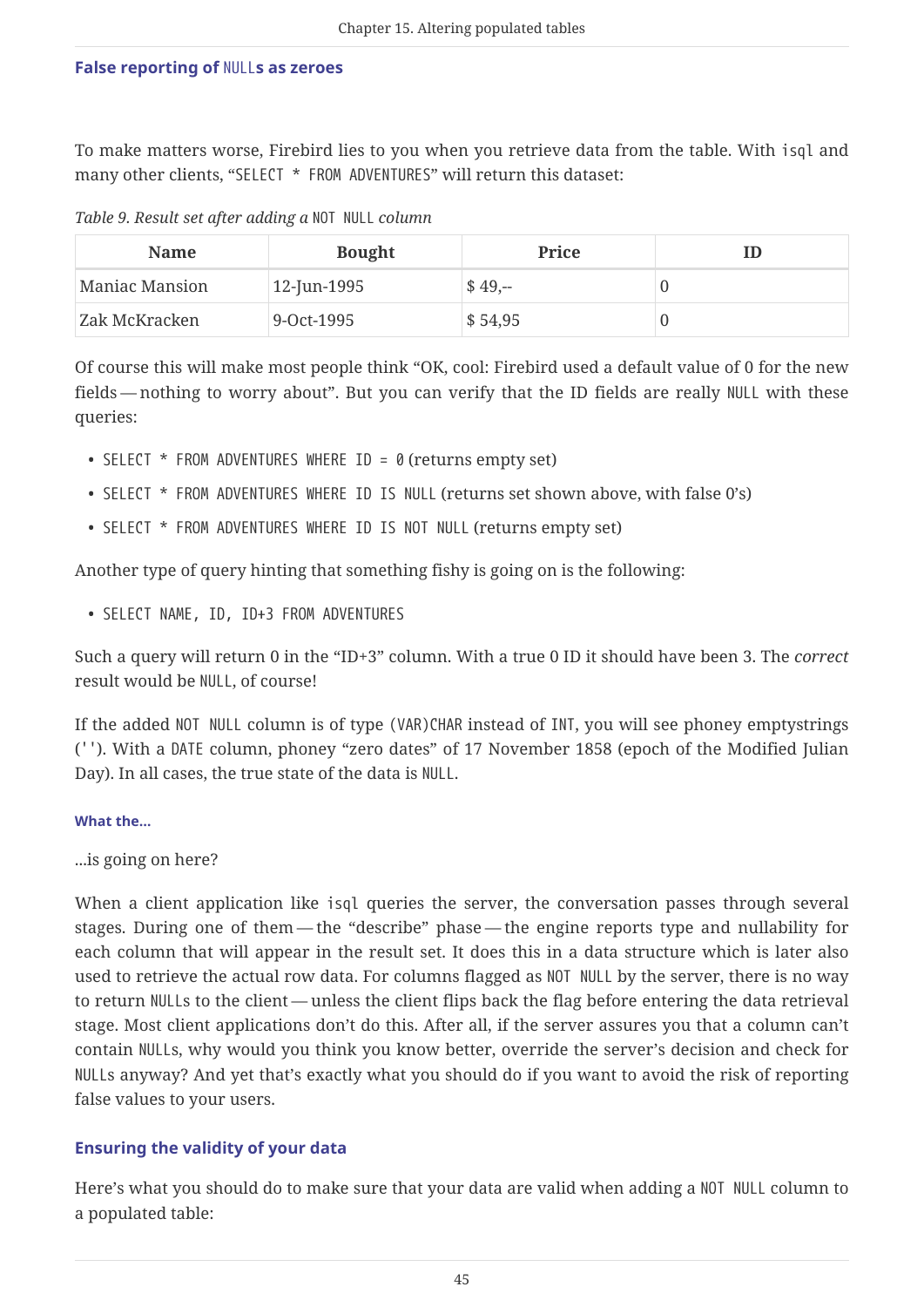• To prevent the nulls-in-not-null-columns problem from occurring at all, provide a default value when you add the new column:

```
alter table Adventures add id int default -1 not null
```
Default values are normally not applied when adding fields to existing rows, but with NOT NULL fields they are.

- Else, explicitly set the new fields to the value(s) they should have, right after adding the column. Verify that they are all valid with a "SELECT … WHERE … IS NULL" query, which should return an empty set.
- <span id="page-46-2"></span>• If the damage has already been done and you find yourself with an unrestorable backup, use gbak's -n switch to ignore validity constraints when restoring. Then fix the data and reinstate the constraints manually. Again, verify with a "WHERE … IS NULL" query.



Firebird versions up to and including 1.5.0 have an additional bug that causes gbak to restore NOT NULL constraints even if you specify -n. With those versions, if you have backed up a database with NULL data in NOT NULL fields, you're completely stuck. Solution: install 1.5.1 or higher, restore with gbak -n and fix your data.

#### <span id="page-46-1"></span><span id="page-46-0"></span>**15.1.2. Adding a** CHECK**ed column**

Using a CHECK constraint is another way to disallow NULL entries in a column:

alter table Adventures add id int check (id is not null)

If you do it this way, a subsequent SELECT will return:

*Table 10. Result set after adding a* CHECK*ed field*

| <b>Name</b>    | <b>Bought</b> | Price   |                               |
|----------------|---------------|---------|-------------------------------|
| Maniac Mansion | 12-Jun-1995   | $$49,-$ | $\langle \text{null} \rangle$ |
| Zak McKracken  | 9-Oct-1995    | \$54,95 | $\langle \text{null} \rangle$ |

Well, at least now you can *see* that the fields are NULL! Firebird does not enforce CHECK constraints on existing rows when you add new fields. The same is true if you add checks to existing fields with ADD CONSTRAINT or ADD CHECK.

This time, Firebird not only tolerates the presence and the backing up of the NULL entries, but it will also restore them. Firebird's gbak tool does restore CHECK constraints, but doesn't apply them to the existing data in the backup.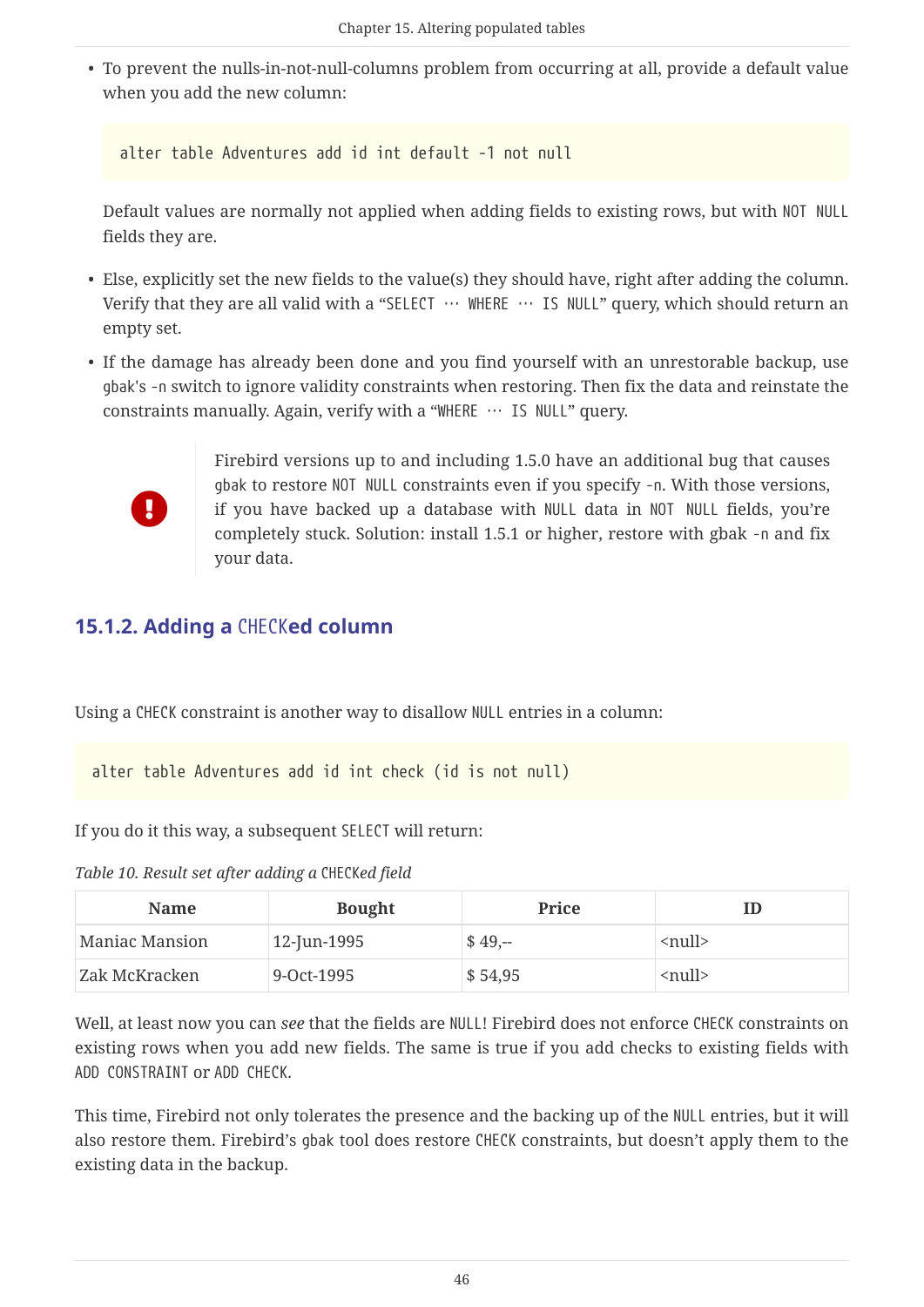

Even with the -n switch, gbak restores CHECK constraints. But since they are not used to validate backed-up data, this will never lead to a failed restore.

This restorability of your NULL data despite the presence of the CHECK constraint is consistent with the fact that Firebird allows them to be present in the first place, and to be backed up as well. But from a pragmatical point of view, there's a downside: you can now go through cycle after cycle of backup and restore, and your "illegal" data will survive without you even receiving a warning. So again: make sure that your existing rows obey the new rule immediately after adding the constrained column. The "default" trick won't work here; you'll just have to remember to set the right value(s) yourself. If you forget it now, chances are that your outlawed NULLs will survive for a long time, as there won't be any wake-up calls later on.



The isql command SHOW TABLE lists "CHECK … IS NOT NULL" columns as nullable, because the column type is not intrinsically NOT NULL. But it also shows the CHECKs, so you know how things stand.

Likewise, the engine describes these columns as nullable when a query is executed. This accounts for the fact that NULLs are truthfully reported in this case, as you've seen in the table above.

#### <span id="page-47-2"></span><span id="page-47-0"></span>**15.1.3. Using domains to add a non-nullable field**

Instead of specifying data types and constraints directly, you can also use domains, e.g. like this:

```
create domain inn as int not null;
alter table Adventures add id inn;
```
Or like this:

create domain icnn as int check (value is not null); alter table Adventures add id icnn;

For the presence of NULLs in the added columns, returning of false 0's, effects of default values etc., it makes *no difference at all* whether you take the domain route or the direct approach. The only difference is that domain-based constraints can't be removed at the column level. So if you ever want to drop the constraint later, you must either switch the column to another domain or built-in type again, or remove the constraint from the entire domain. The latter operation is described in the section [Changing the nullability of a domain.](#page-52-0)

## <span id="page-47-3"></span><span id="page-47-1"></span>**15.2. Making existing columns non-nullable**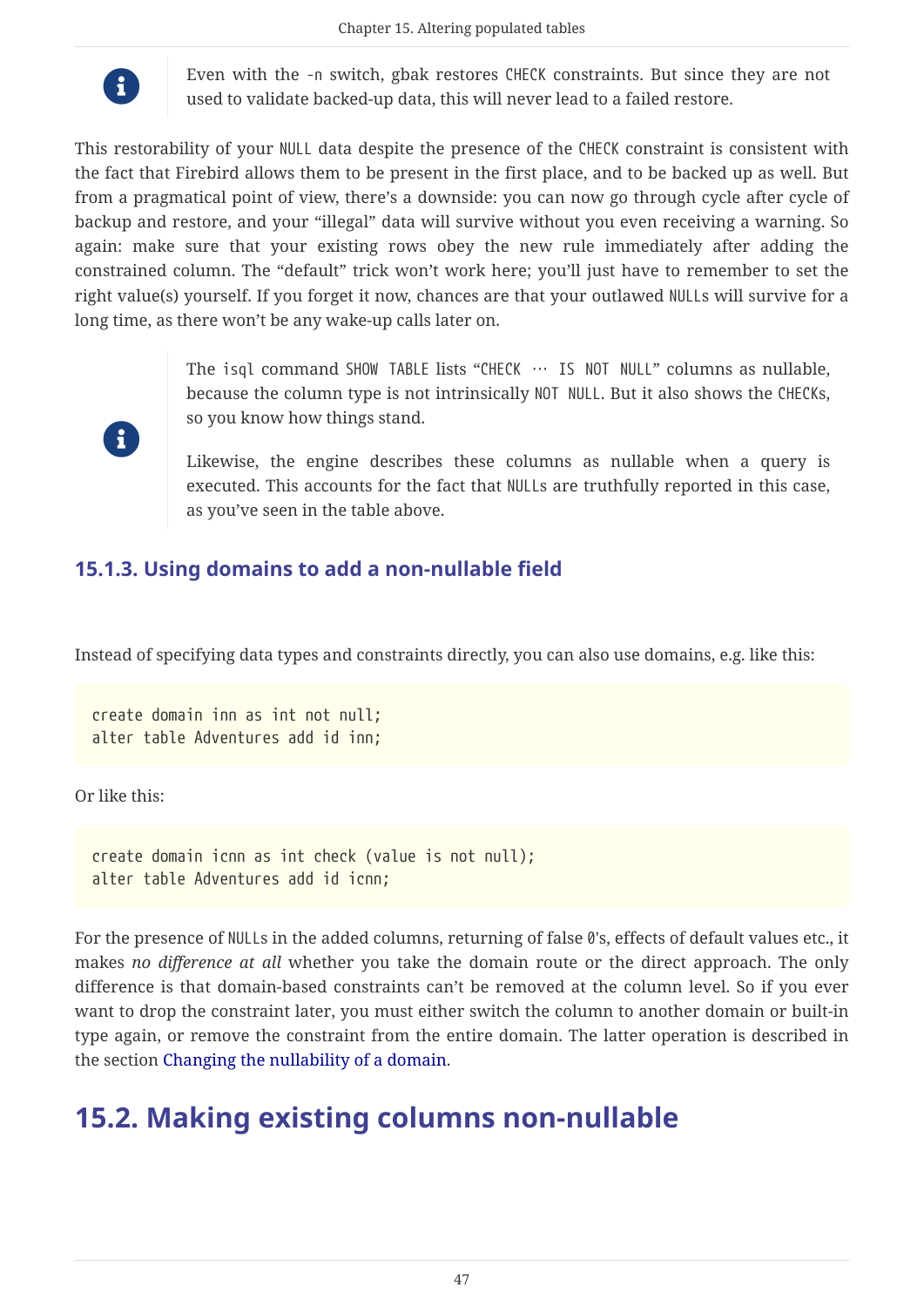#### <span id="page-48-3"></span><span id="page-48-0"></span>**15.2.1. Making an existing column** NOT NULL

You cannot add NOT NULL to an existing column, but there's a simple workaround. Suppose the current type is int, then this:

create domain intnn as int not null; alter table MyTable alter MyColumn type intnn;

will change the column type to "int not null".

If the table already had records, any NULLs in the column will remain NULL, and again most Firebird clients will report them as 0 to the user. The situation is almost exactly the same as when you add a NOT NULL column (see [Adding a](#page-44-2) [NOT NULL](#page-44-2) [field](#page-44-2)). The only difference is that if you give the domain (and therefore the column) a default value, this time you can't be sure that it will be applied to the existing NULL entries. Tests show that sometimes the default is applied to all NULLs, sometimes to none, and in a few cases to *some* of the existing entries but not to others! Bottom line: if you change a column's type and the new type includes a default, double-check the existing entries — especially if they "seem to be" 0 or zero-equivalents.



Some Firebird tools allow you to make an existing column NOT NULL with the click of a button. They do this by poking a value directly into a system table. This technique is neither recommended nor supported by Firebird, and although until now it works in practice, this may not be the case in future versions. It's better to stay safe and use the SQL given above.

#### <span id="page-48-4"></span><span id="page-48-1"></span>**15.2.2. Adding a** CHECK **constraint to an existing column**

To add a CHECK constraint to a column, use one of the following syntaxes:

alter table Stk add check (Amt is not null)

alter table Stk add constraint AmtNotNull check (Amt is not null)

The second form is preferred because it gives you an easy handle to drop the check, but the constraints themselves function exactly the same. As you may have expected, existing NULLs in the column will remain, can be backed up and restored, etc. etc. — see [Adding a](#page-46-0) [CHECK](#page-46-0)[ed column](#page-46-0).

## <span id="page-48-5"></span><span id="page-48-2"></span>**15.3. Making non-nullable columns nullable again**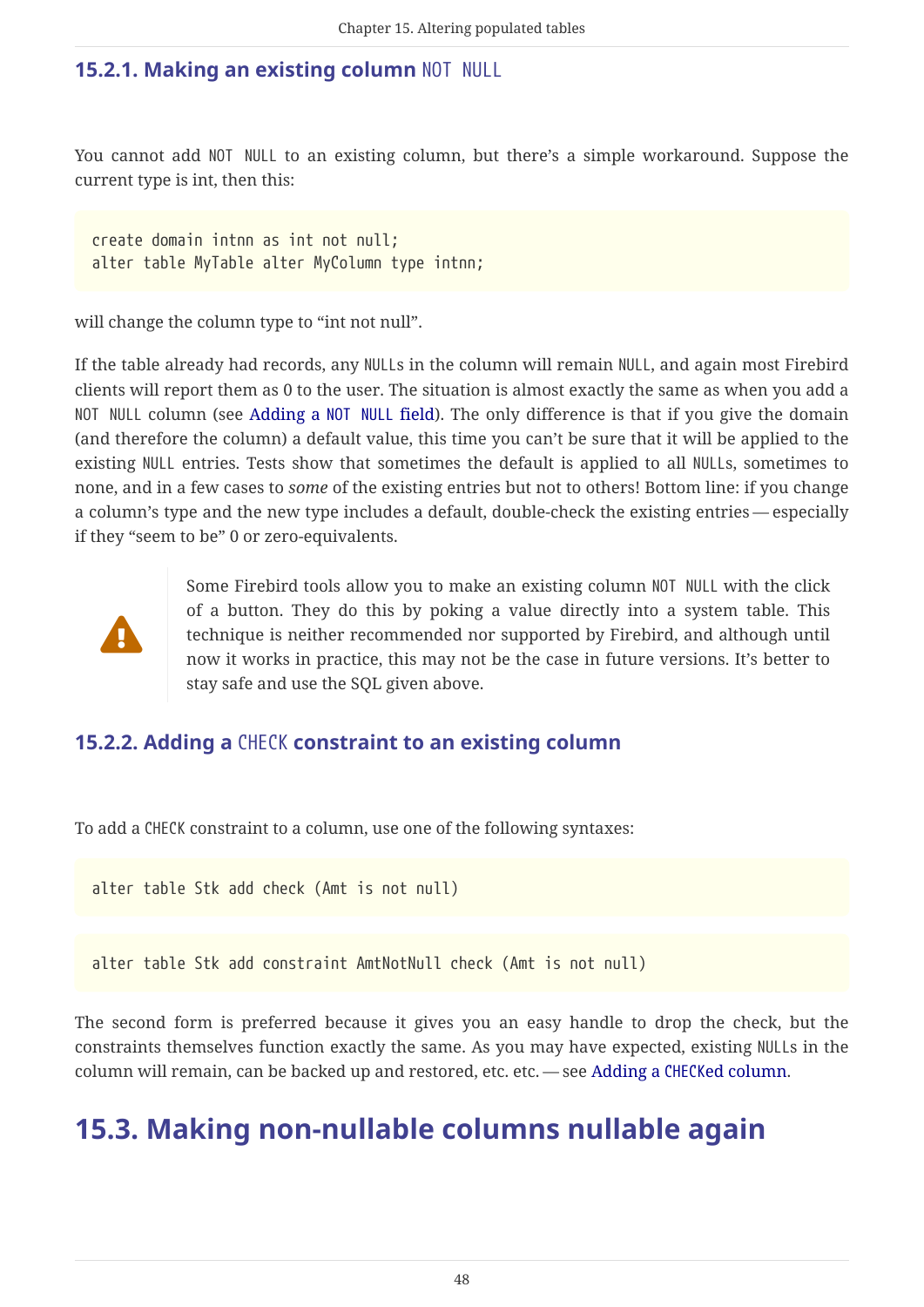#### <span id="page-49-1"></span><span id="page-49-0"></span>**15.3.1. Removing a** NOT NULL **constraint**

If you gave the NOT NULL constraint a name when you created it, you can simply drop it:

alter table Adventures drop constraint IdNotNull

If you forgot the name, you can retrieve it with isql's `SHOW TABLE command (i.c. SHOW TABLE ADVENTURES); other clients may have their own provisions to let you find or browse constraint names.

If you didn't name the constraint explicitly, Firebird has created a name for it, but SHOW TABLE won't display it. You have to use this piece of SQL to dig it up:

```
select rc.rdb$constraint_name
from rdb$relation_constraints rc
         join rdb$check_constraints cc
      on rc.rdb$constraint name = cc.rdb$constraint name
where rc.rdb sconstraint type = 'NOT NULL'
        and rc.rdb$relation_name = '<TableName>'
         and cc.rdb$trigger_name = '<FieldName>'
```
Don't break your head over some of the table and field names in this statement; they are illogical but correct. Make sure to uppercase the names of your table and field if they were defined caseinsensitively. Otherwise, match the case exactly but don't enclose the names in double-quotes like you would do in a regular query. Also don't include the angle brackets (<>). Once you have the constraint name, you can drop it just like in the previous example.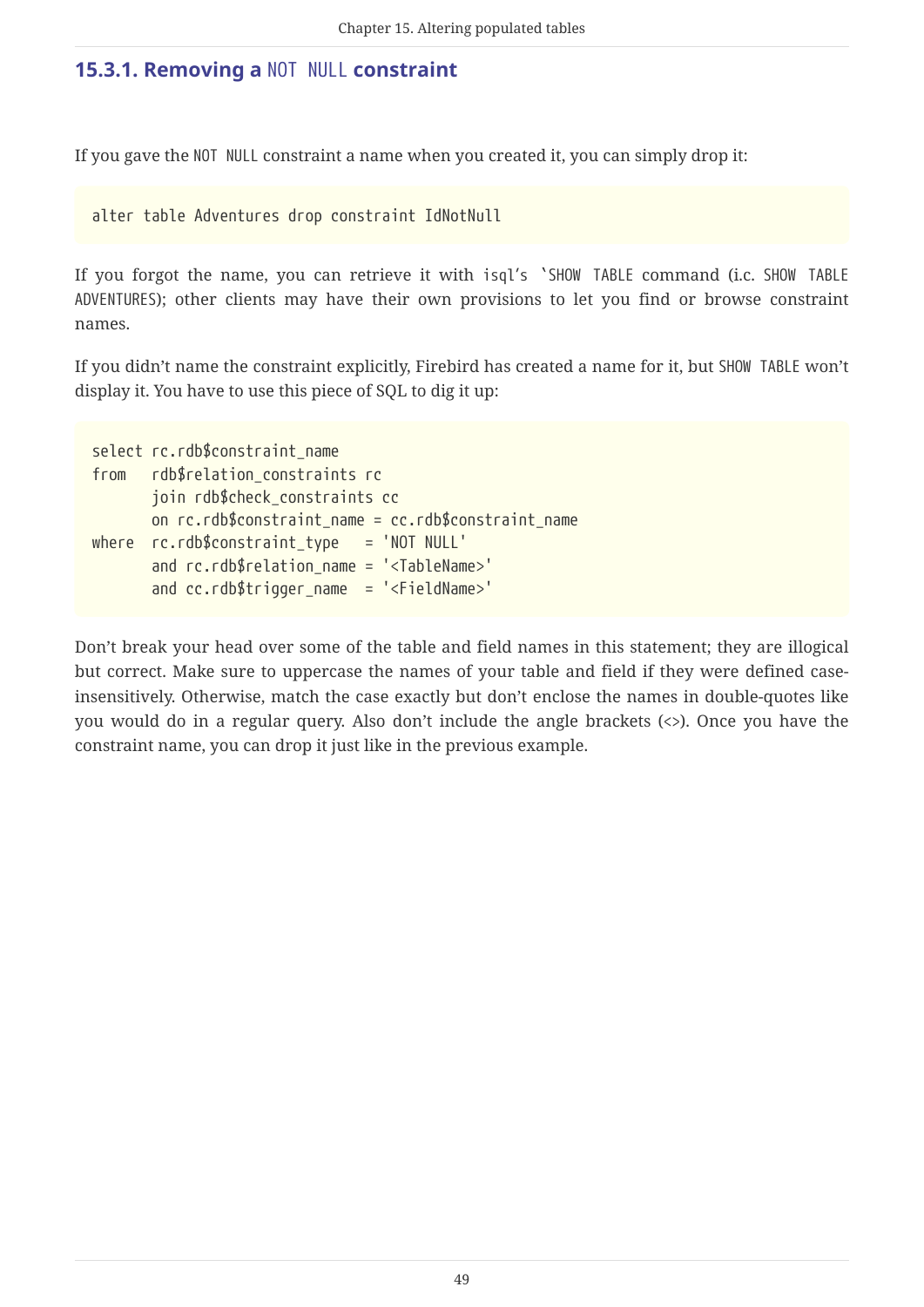If the above statement returns an empty set and you are sure that you've correctly filled in the table and field names (including case!), and the constraint did not come from a domain either (this is discussed in the next sections), it may be that a third-party tool has made the column NOT NULL by setting a flag in a system table. In that case it's probably best to remove it again with the same tool. If that is not an option, check the field's NULL flag with:

```
select rdb$null flag from rdb$relation fields
where rdb$relation name = '<TableName>'
        and rdb$field_name = '<FieldName>'
```
If the flag is NULL or 0, the field is nullable (at least as far as this flag is concerned). If it's 1, clear it with:

```
update rdb$relation_fields set rdb$null_flag = null \frac{r}{r} or 0 \frac{r}{r}where rdb$relation name = '<TableName>'
         and rdb$field_name = '<FieldName>'
```
followed by a commit.

 $\bigcirc$ 

Ţ.

As soon as you've dropped the NOT NULL constraint — by whichever method — SHOW TABLE will report the column as nullable. Any existing NULLs that were previously illegal and therefore hidden by most clients (see [False reporting of](#page-45-0) [NULL](#page-45-0)[s as zeroes](#page-45-0)) will become visible again.

However, before you can *insert* NULLs into the column, you must commit your work, *close all connections to the database*, and reconnect.

#### <span id="page-50-2"></span>**Removing a domain-based** NOT NULL **constraint**

If the NOT NULL constraint came with a domain, it is not registered directly with the column. This means you can't DROP it from the column either. Instead, change the column's type to a nullable domain or built-in data type:

alter table MyTable alter MyColumn type int

Even though this time the constraint was not tied directly to the column, you must again close all connections and reconnect before NULL input is accepted.

#### <span id="page-50-1"></span><span id="page-50-0"></span>**15.3.2. Removing a** CHECK **constraint**

If you used a CHECK constraint to make the column non-nullable, you can simply drop it again: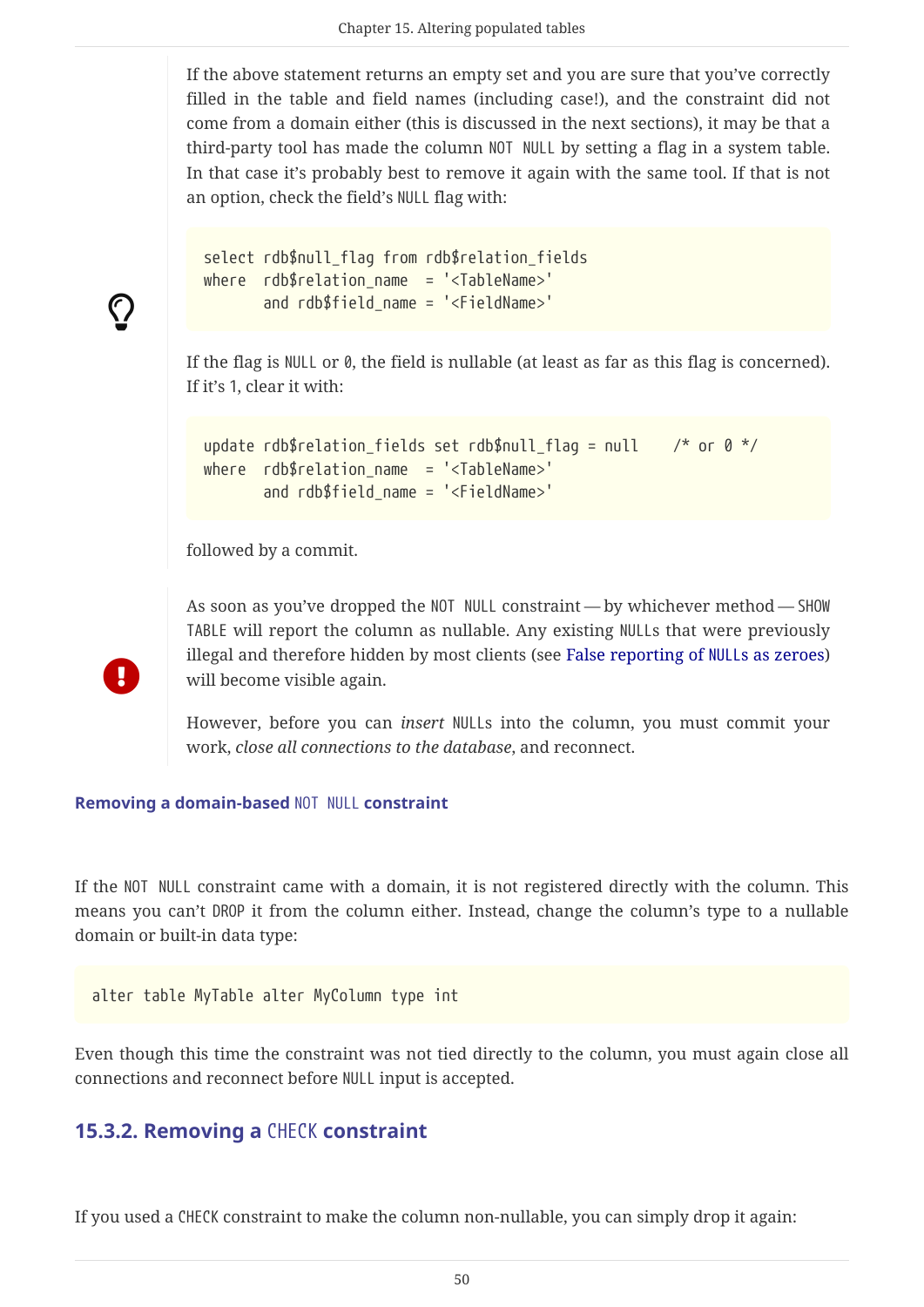#### alter table Stk drop constraint AmtNotNull

If you haven't named the constraint yourself but added the CHECK directly to the column or table, you must first find out its name before you can drop it. This can be done with the isql "SHOW TABLE" command (in this case: SHOW TABLE STK). Unlike NOT NULL constraints, CHECKs will also be shown if they were created without a user-defined name.



Dropping a column-based CHECK constraint takes effect immediately. You don't have to disconnect and reconnect to be able to insert values that would have violated the check.

#### <span id="page-51-0"></span>**Removing a domain-based** CHECK **constraint**

You can't disable a domain-based CHECK constraint on the column level (you can add an extra CHECK, but the one from the domain will stay in effect as well). So unless you want to remove the CHECK from the entire domain, you'll have to change the column's data type to a domain or built-in type that allows NULLs, e.g.:

alter table Stk alter Amt type bigint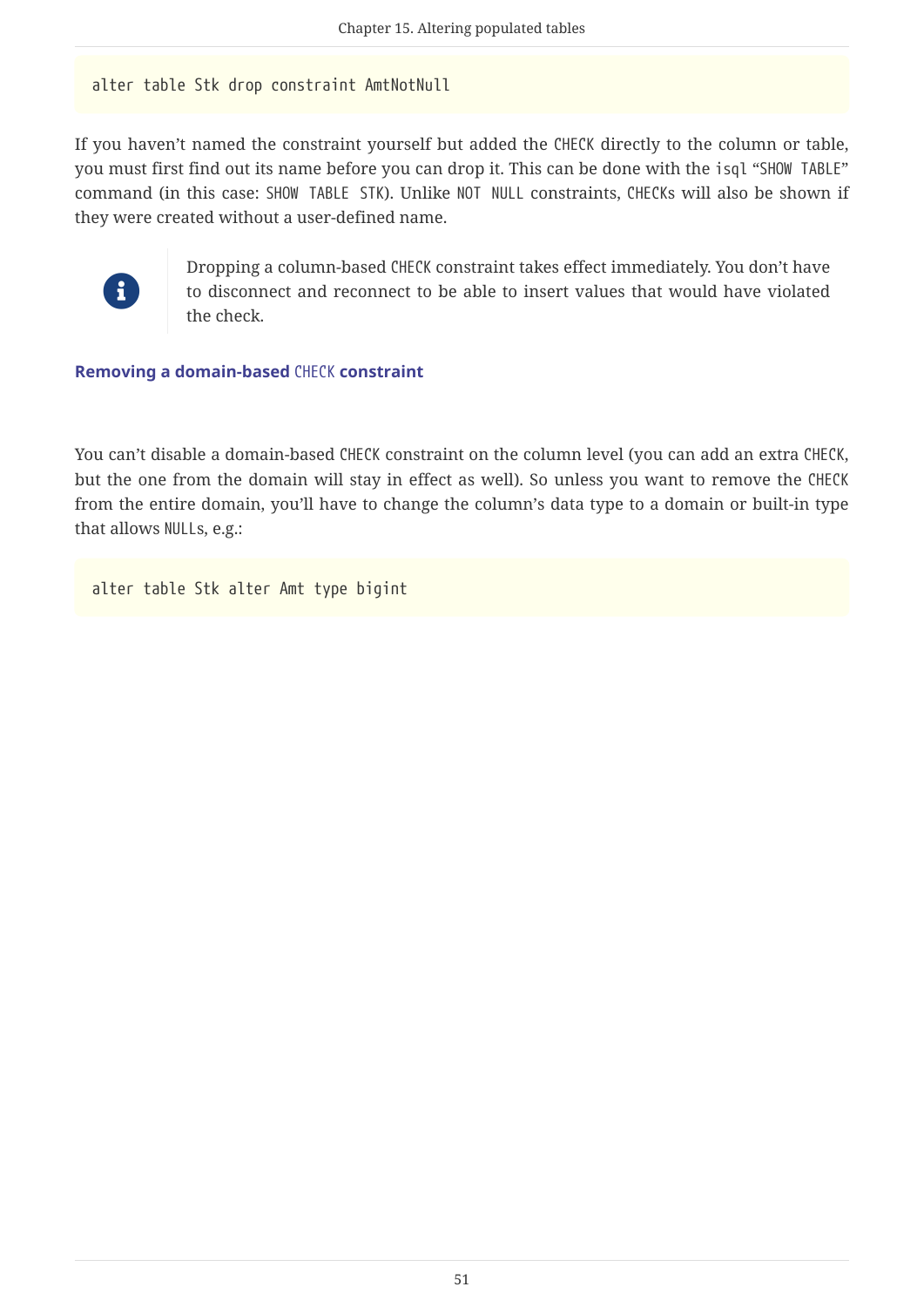# <span id="page-52-0"></span>**Chapter 16. Changing the nullability of a domain**

When you create a domain, you can optionally specify NOT NULL and/or a CHECK constraint:

create domain posint as int not null check (value  $> 0$ )

Domain constraints cannot be overridden or switched off at the column level, but they can be added to. For instance, you can create a nullable domain but specify NOT NULL for certain columns based on that domain. Or you can define an additional CHECK on the column level. But sometimes you may want to change the constraints for the entire domain after it has been used for a while. The following paragraphs show you how.

## <span id="page-52-1"></span>**16.1. Adding and removing domain-level** CHECK **constraints**

If the domain doesn't have a CHECK constraint yet, you can add one like this:

alter domain MyDomain add constraint check (value is not null)

You may leave out the constraint keyword if you wish. The added CHECK takes effect immediately for all the columns that are based on the domain. However, the check is only applied to new updates and inserts; existing NULL data will remain in place and will continue to be shown as <null> in result sets.

A domain can have at most one CHECK constraint. There is no ALTER CHECK statement; if you want to change the CHECK, you must drop it and create a new one.

This is how you drop a CHECK constraint from a domain:

alter domain MyDomain drop constraint

You must close all connections and reconnect before you can insert values that would have violated the dropped CHECK in MyDomain-based columns.

## <span id="page-52-2"></span>**16.2. Altering a domain's** NOT NULL **setting**

Once a domain is created, Firebird doesn't allow you to add or remove a NOT NULL constraint (DROP CONSTRAINT will only drop a CHECK). If you want to change a domain-wide NOT NULL setting, the official procedure is:

- 1. Create a new domain with the desired characteristics.
- 2. Switch all the concerned columns over to the new domain.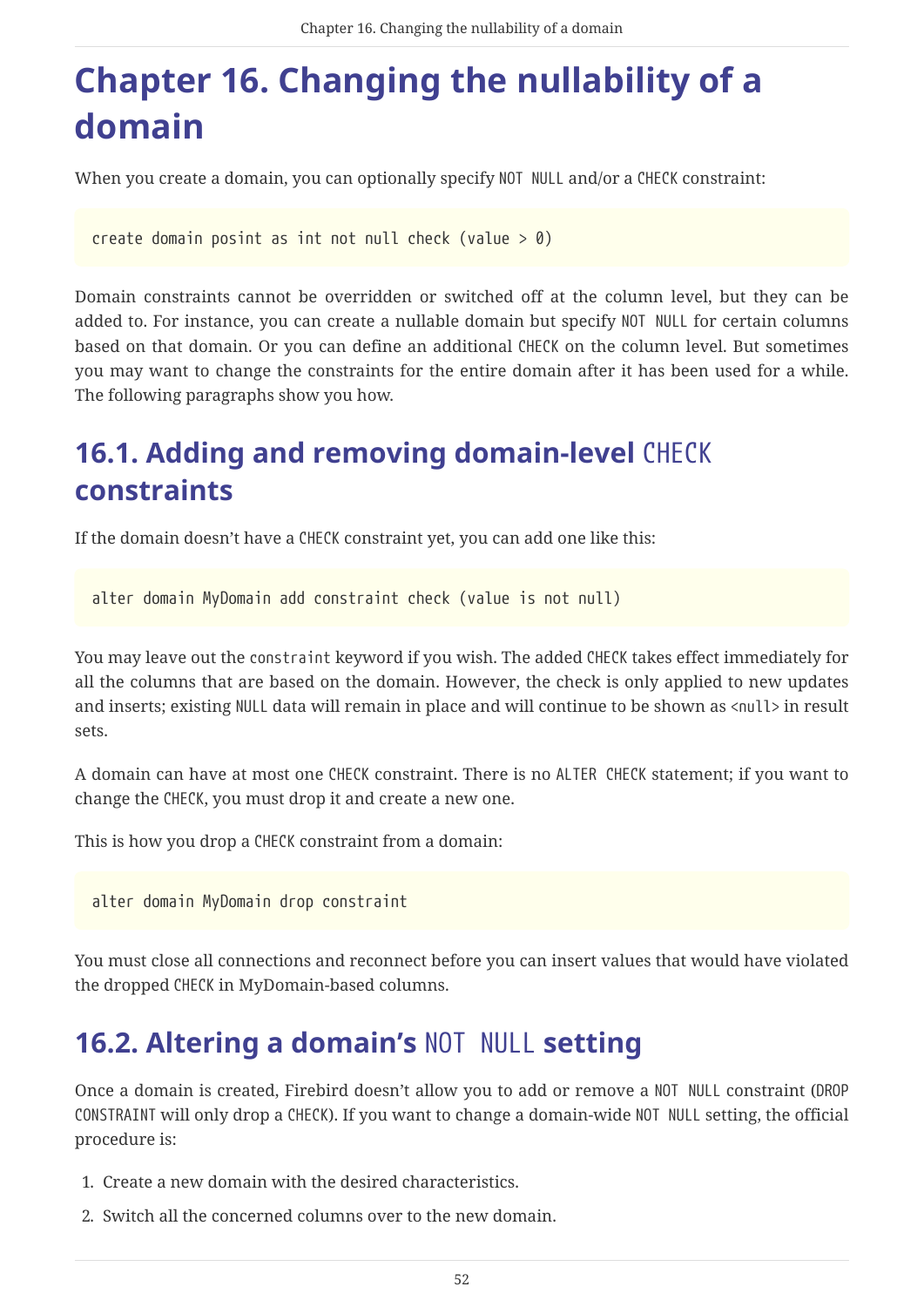3. Drop the old domain.

This is fine when it only concerns a few columns, but what if there are dozens or even hundreds? It is possible to change the setting by going directly to the system table. Be aware however that Firebird does *not* recommend or support this type of operation, nor is it guaranteed to keep working in future versions. That being said, it's a relatively simple operation and if properly executed it shouldn't cause you any problems.

So here's the SQL, but remember: at your own risk!

```
update rdb$fields
   set rdb$null_flag = <value> where rdb$field_name = '<DomainName>'
```
To make a domain NOT NULL, <value> should be 1. To remove a NOT NULL constraint, use 0 or NULL.

Write the domain name in all-caps if it was created case-insensitively; otherwise, match the case exactly. Don't use double-quotes and don't include the '<>'. Also note that, even when DDL autocommit is on (which is the default in isql and many other clients), this statement won't be autocommitted because technically it's not DDL. So don't forget to commit!

If you have set the flag to 1, a subsequent SHOW DOMAIN will immediately report the domain as being NOT NULL. Likewise, SHOW TABLE will list all columns based on the domain as NOT NULL. But if those columns already contained NULLs, a SELECT still truthfully reports them as such (the result set column is still "described" as nullable) — for now. You won't be able to get any new NULLs in the column though. Close all connections and reconnect, and any illegal NULLs will appear as zeroes (at least in most clients; if this surprises you, read [False reporting of](#page-45-0) [NULL](#page-45-0)[s as zeroes](#page-45-0), earlier in this guide).

If you have changed the flag from 1 to 0 or NULL — making the domain nullable — SHOW DOMAIN and SHOW TABLE will immediately report the domain and "its" columns as nullable. But you still can't insert NULLs in the columns, and any present NULLs are still shown as zeroes (in most clients). Close all connections and reconnect to straighten everything out.

Lastly, please be warned again that this type of fiddling with the system tables is not recommended or supported by Firebird, and not guaranteed to keep working in future versions. If the number of columns based on the domain is limited, it's better to switch them over to another domain or builtin type and then drop the old domain.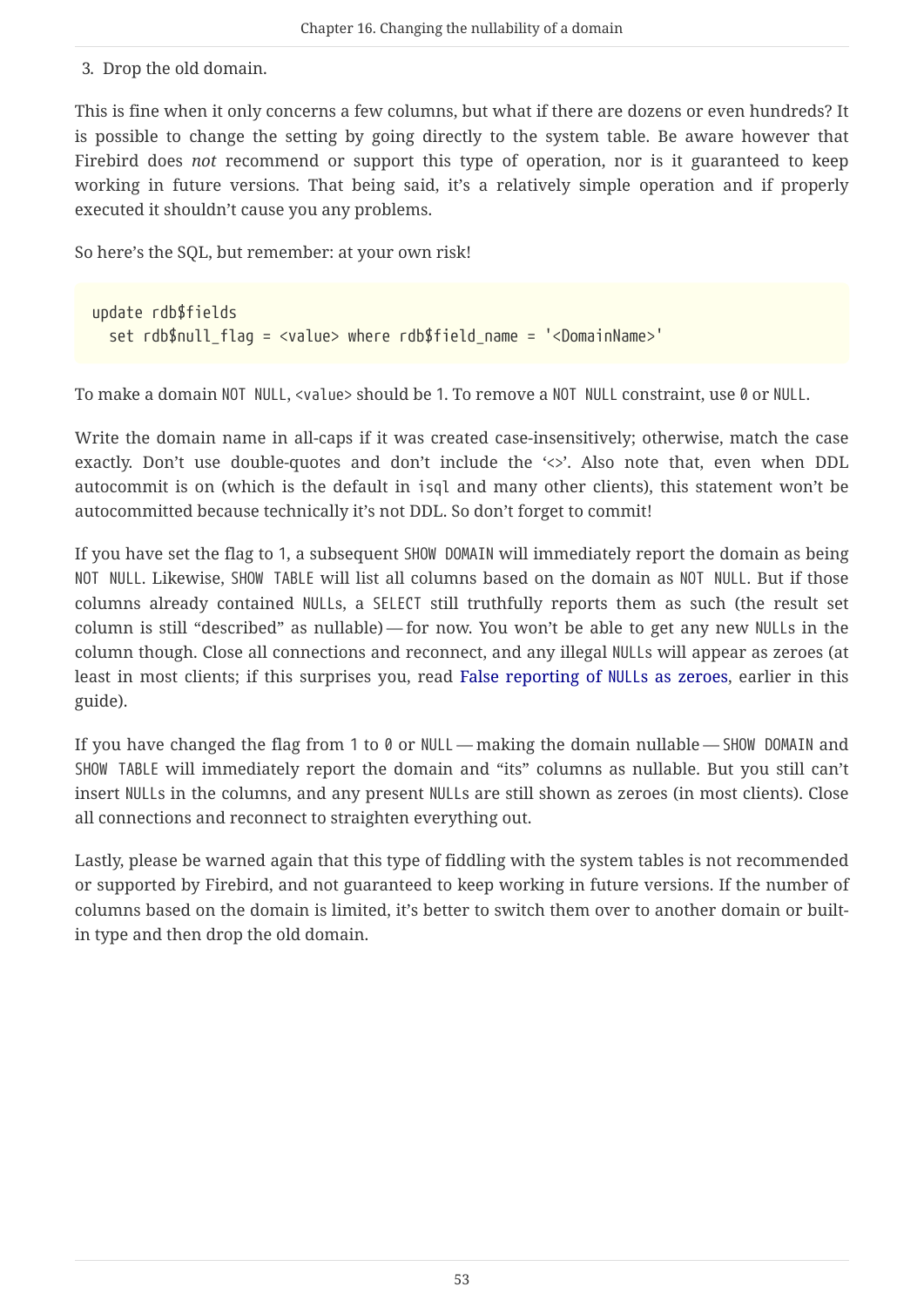# <span id="page-54-0"></span>**Chapter 17. Testing for** NULL **and equality in practice**

<span id="page-54-2"></span>This section contains some practical tips and examples that may be of use to you in your everyday dealings with NULLs. It concentrates on testing for NULL itself and testing the (in)equality of two things when NULLs may be involved.

## <span id="page-54-1"></span>**17.1. Testing for** NULL **— if it matters**

Quite often, you don't need to take special measures for fields or variables that may be NULL. For instance, if you do this:

select \* from Customers where Town = 'Ralston'

you probably don't want to see the customers whose town is unspecified. Likewise:

if (Age  $>= 18$ ) then CanVote = 'Yes'

doesn't include people of unknown age, which is also defensible. But:

```
if (Age >= 18) then CanVote = 'Yes';
else CanVote = 'No';
```
seems less justified: if you don't know a person's age, you shouldn't explicitly deny her the right to vote. Worse, this:

```
if (Age < 18) then CanVote = 'No';
else CanVote = 'Yes';
```
won't have the same effect as the previous. If some of the NULL ages are in reality under 18, you're now letting minors vote!

The right approach here is to test for NULL explicitly:

```
if (Age is null) then CanVote = 'Unsure';
else if (Aqe >= 18) then CanVote = 'Yes';else CanVote = 'No';
```
Since this code handles more than two possibilities, using the CASE syntax (supported by Firebird 1.5 and up) is more elegant: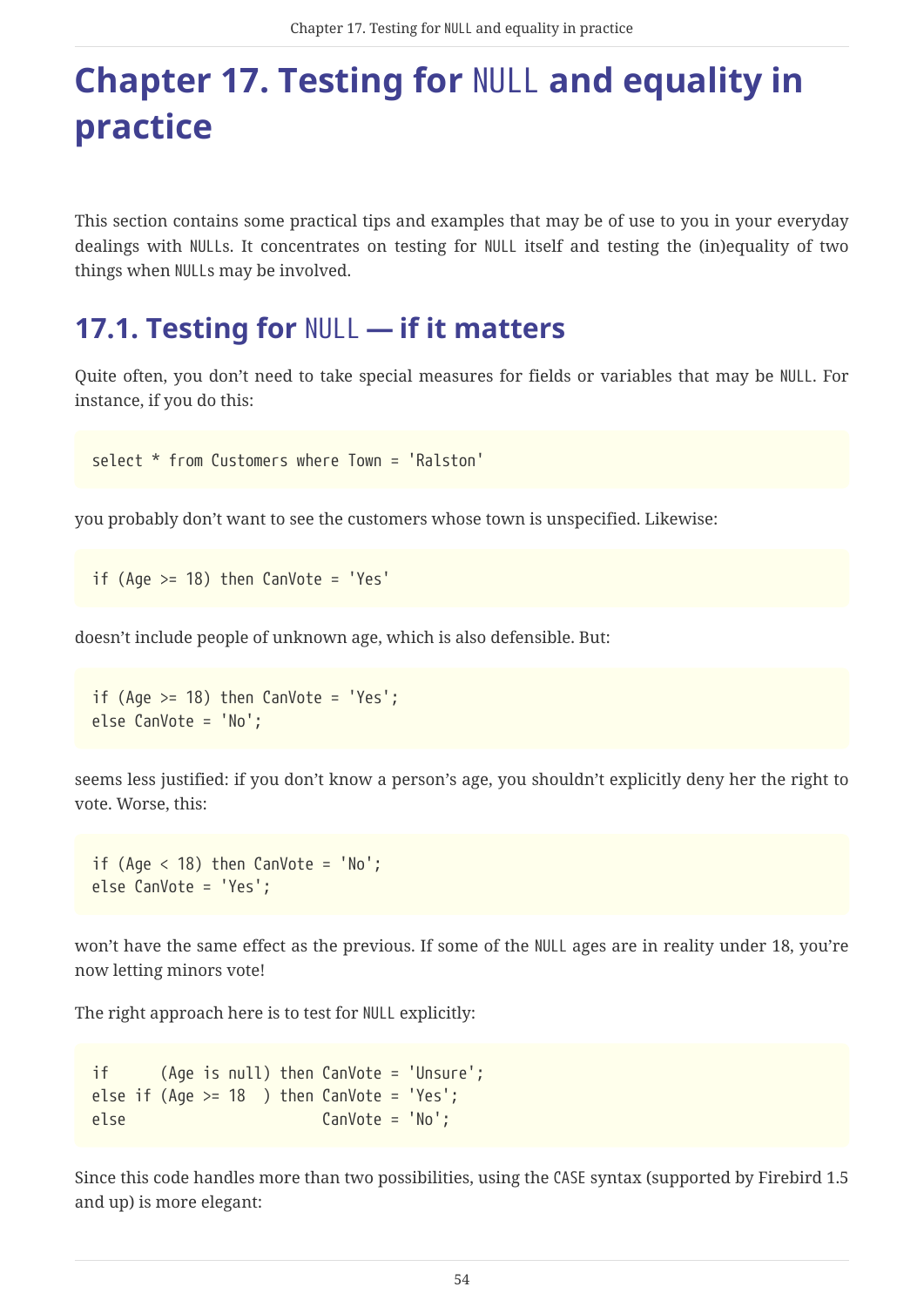```
CanVote = case
               when Age is null then 'Unsure'
             when Age >= 18 then 'Yes'
               else 'No'
            end;
```
Or, prettier:

```
CanVote = case
               when Age >= 18 then 'Yes'
               when Age < 18 then 'No'
               else 'Unsure'
             end;
```
### <span id="page-55-0"></span>**17.2. Equality tests**

<span id="page-55-4"></span>Sometimes you want to find out if two fields or variables are the same and you want to consider them equal if they are both NULL. The way to do this depends on your Firebird version.

#### <span id="page-55-3"></span><span id="page-55-1"></span>**17.2.1. Firebird 2.0 and up**

In Firebird 2 and higher, you test for null-encompassing equality with DISTINCT. This has already been discussed, but here's a quick recap. Two expressions are considered:

- DISTINCT if they have different values or if one of them is NULL and the other isn't;
- NOT DISTINCT if they have the same value or if both of them are NULL.

[NOT] DISTINCT always returns true or false, never NULL or something else. Examples:

if (A is distinct from B) then...

if (Buyer1 is not distinct from Buyer2) then...

[Skip the next section](#page-57-0) if you're not interested in the pre-Firebird-2 stuff.

#### <span id="page-55-5"></span><span id="page-55-2"></span>**17.2.2. Earlier Firebird versions**

Pre-2.0 versions of Firebird don't support this use of DISTINCT. Consequently, the tests are a little more complicated and there are some pitfalls to avoid.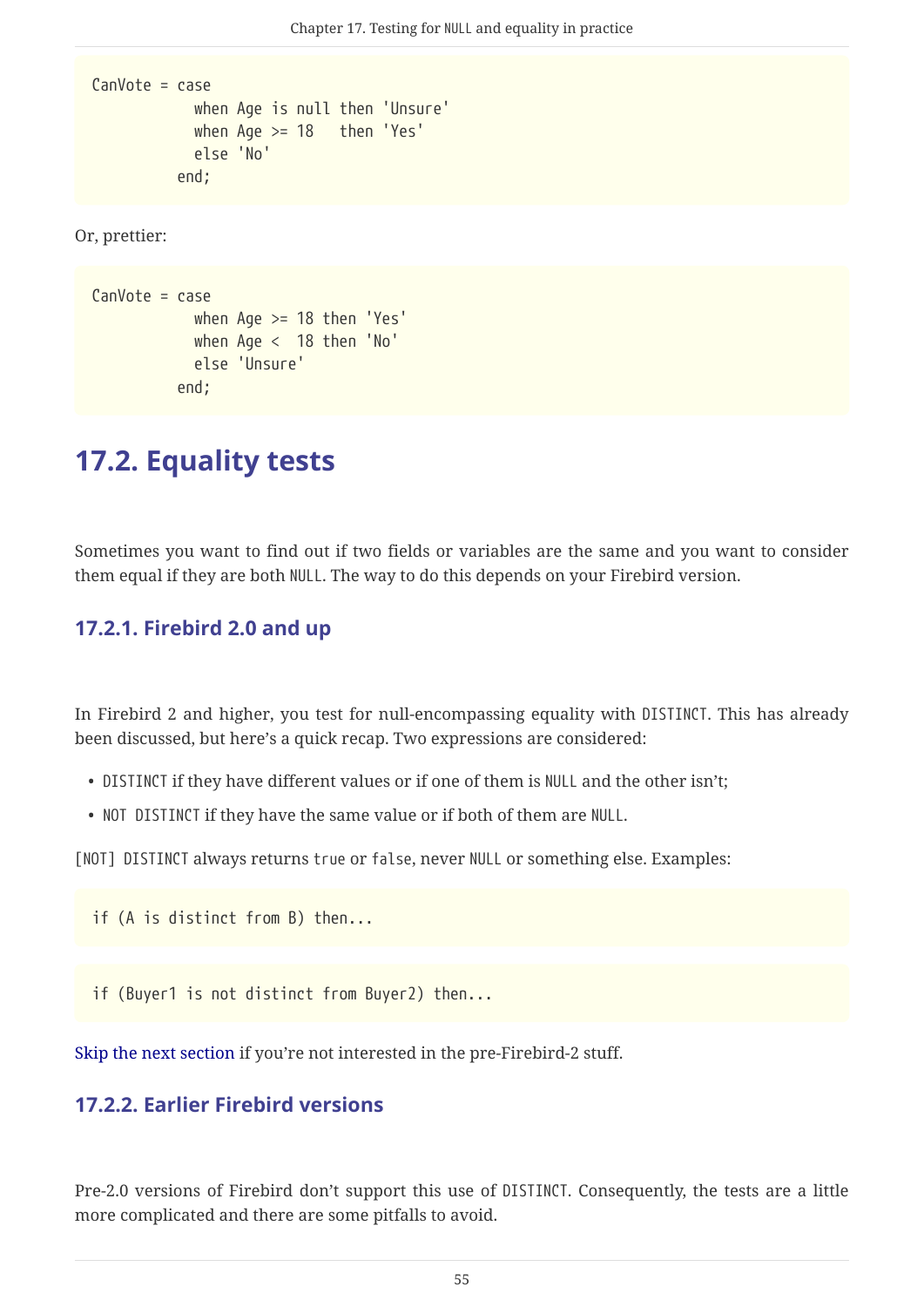The correct equality test for pre-2.0 Firebird versions is:

if  $(A = B \text{ or } A \text{ is null and } B \text{ is null})$  then...

or, if you want to make the precedence of the operations explicit:

if  $((A = B)$  or  $(A \text{ is null and } B \text{ is null})$  then...

A word of warning though: if exactly one of A and B is NULL, the test expression becomes NULL, not false! This is OK in an if statement, and we can even add an else clause which will be executed if A and B are not equal (including when one is NULL and the other isn't):

if  $(A = B \text{ or } A \text{ is null and } B \text{ is null})$  then ...stuff to be done if A equals B... else ...stuff to be done if A and B are different...

But don't get the bright idea of inverting the expression and using it as an inequality test:

```
/* Don't do this! */
if (not(A = B \text{ or } A \text{ is null and } B \text{ is null}))
    then ...stuff to be done if A differs from B...
```
The above code will work correctly if A and B are both NULL or both non-NULL. But it will fail to execute the then clause if exactly one of them is NULL.

If you only want something to be done if A and B are different, either use one of the correct expressions shown above and put a dummy statement in the then clause (starting at 1.5, an empty begin  $\cdots$  end block is also allowed), or use this longer test expression:

```
/* This is a correct inequality test for pre-2 Firebird: */
if (A \leq B)  or A is null and B is not null
      or A is not null and B is null) then...
```
Remember, all this is only necessary in pre-2.0 Firebird versions. From version 2 onward, the inequality test is simply "if (A is distinct from B)".

#### <span id="page-56-1"></span><span id="page-56-0"></span>**17.2.3. Summary of (in)equality tests**

| <b>Test type</b> | <b>Firebird version</b>            |                          |  |
|------------------|------------------------------------|--------------------------|--|
|                  | $\leq$ 1.5.x                       | $>= 2.0$                 |  |
| Equality         | $A = B$ or A is null and B is null | A is not distinct from B |  |

*Table 11. Testing (in)equality of A and B in different Firebird versions*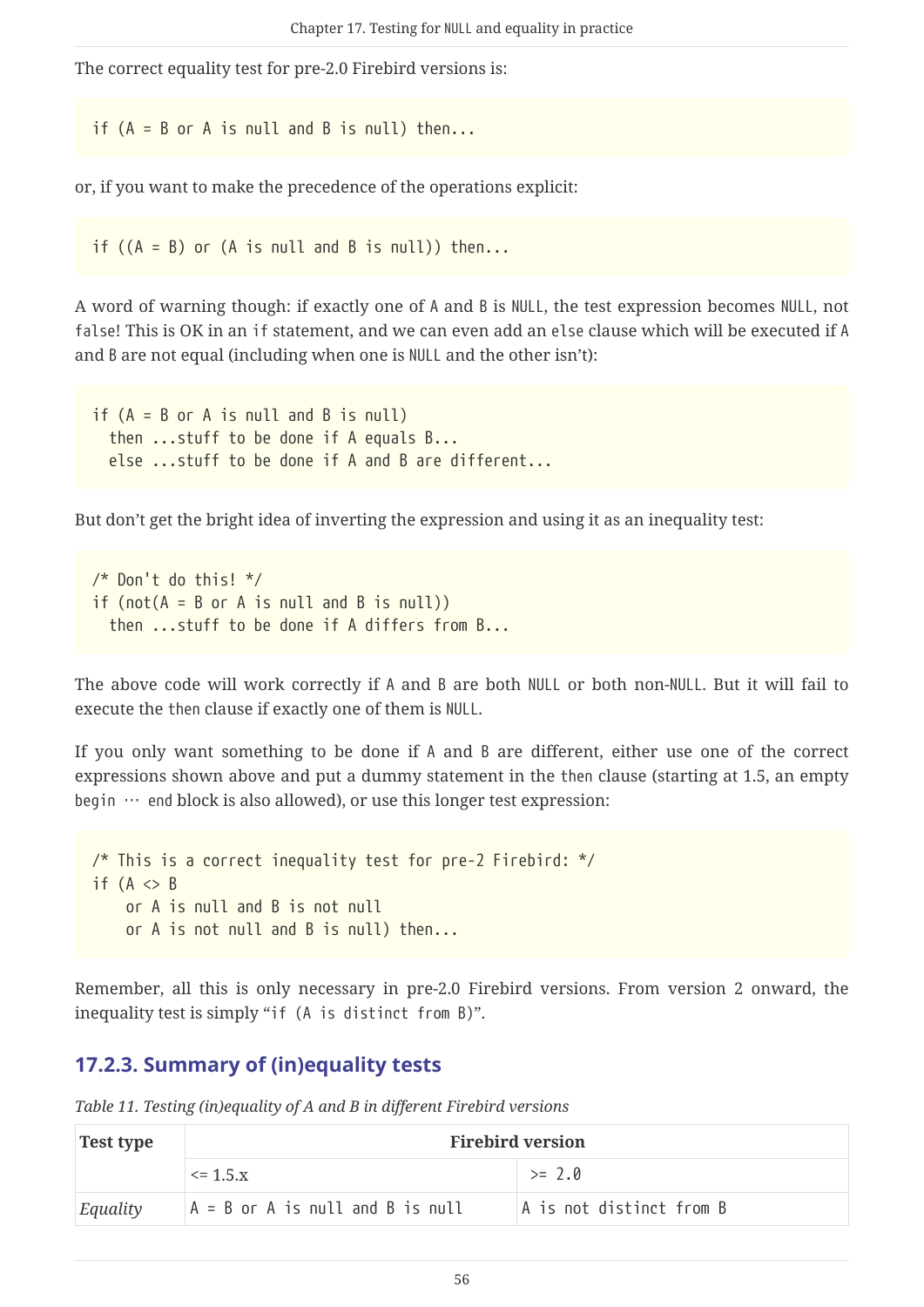| Inequality | $A \Leftrightarrow B$<br>or A is null and B is not null<br>or A is not null and B is null | A is distinct from B |  |
|------------|-------------------------------------------------------------------------------------------|----------------------|--|
|------------|-------------------------------------------------------------------------------------------|----------------------|--|

Please keep in mind that with Firebird 1.5.x and earlier:

- the equality test returns NULL if exactly one operand is NULL;
- the inequality test returns NULL if both operands are NULL.

In an IF or WHERE context, these NULL results act as false — which is fine for our purposes. But remember that an inversion with NOT() will also return NULL — not "true". Also, if you use the 1.5 and-earlier tests within CHECK constraints in Firebird 2 or higher, be sure to read the section [CHECK](#page-35-0) [constraints,](#page-35-0) if you haven't done so already.

<span id="page-57-1"></span>

Most J0INs are made on equality of fields in different tables, and use the '=' operator. This will leave out all NULL-NULL pairs. If you want NULL to match NULL, pick the equality test for your Firebird version from the table above.

## <span id="page-57-0"></span>**17.3. Finding out if a field has changed**

In triggers you often want to test if a certain field has changed (including: gone from NULL to non-NULL or vice versa) or stayed the same (including: kept its NULL state). This is nothing but a special case of testing the (in)equality of two fields, so here again our approach depends on the Firebird version.

In Firebird 2 and higher we use this code:

```
if (New.Job is not distinct from Old.Job)
    then ...Job field has stayed the same...
    else ...Job field has changed...
```
And in older versions:

```
if (New.Job = Old.Job or New.Job is null and Old.Job is null)
   then ...Job field has stayed the same...
   else ...Job field has changed...
```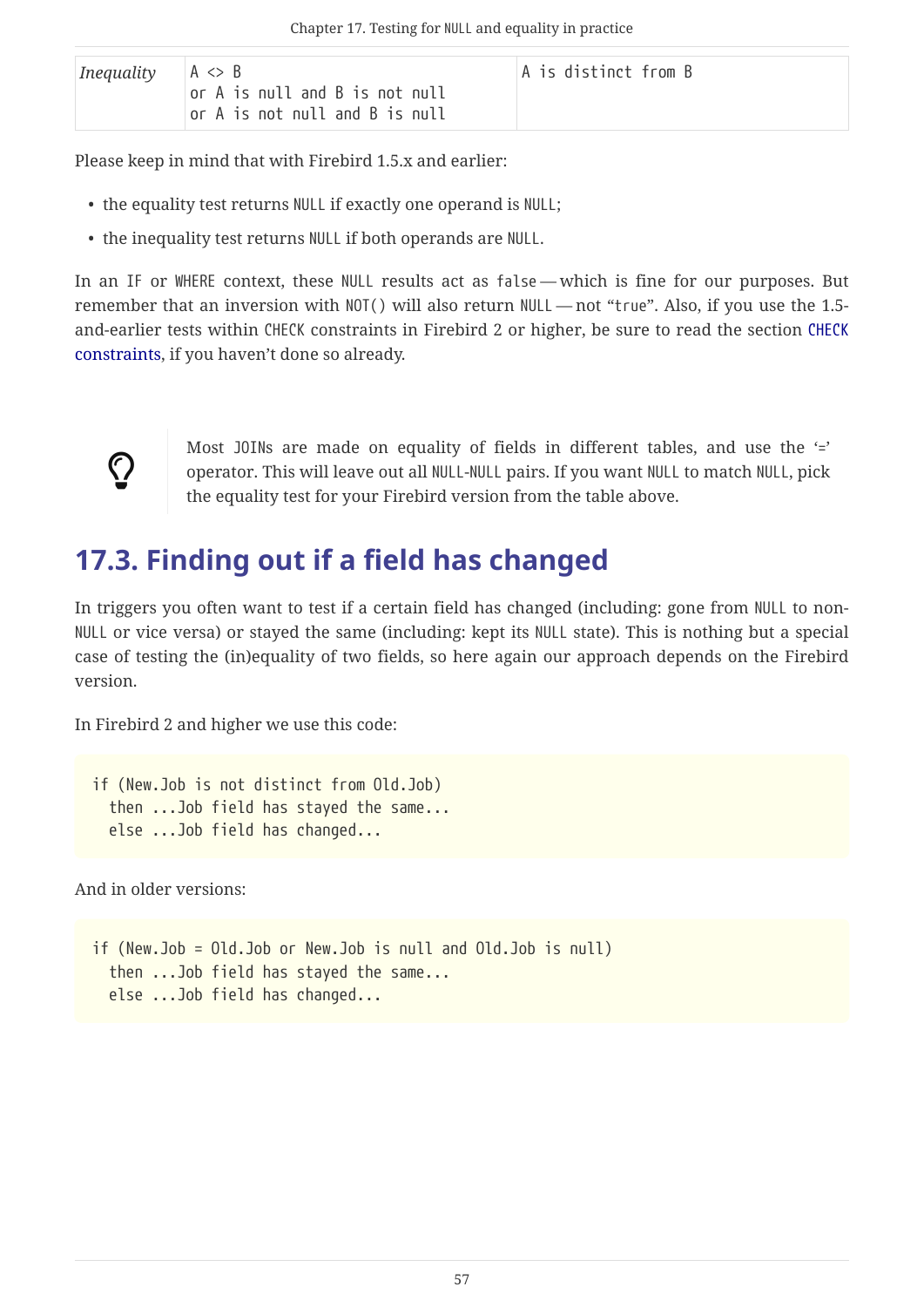# <span id="page-58-0"></span>**Chapter 18. Summary**

<span id="page-58-1"></span>NULL in a nutshell:

- NULL means *unknown*.
- Every field or variable that has been created but not initialised is in a NULL state.
- To exclude NULLs from a domain or column, add "NOT NULL" after the type name.
- To find out if A is NULL, use "A IS [NOT] NULL".
- Assigning NULL is done like assigning values: with "A = NULL" or an insert list.
- To find out if A and B are the same, with the understanding that all NULLs are the same and different from anything else, use "A IS [NOT] DISTINCT FROM B" in Firebird 2 and up. In earlier versions the tests are:

*equality*

A = B or A is null and B is null

*inequality*

```
A \Leftrightarrow Bor A is null and B is not null
or A is not null and B is null
```
- In Firebird 2 and up you can use NULL literals in just about every situation where a regular value is also allowed. In practice this mainly gives you a lot more rope to hang yourself.
- Most of the time, NULL operands make the entire operation return NULL. Noteworthy exceptions are:
	- "NULL or true" evaluates to true;
	- "NULL and false" evaluates to false.
- The IN, ANY|SOME and ALL predicates may (but do not always) return NULL if either the left-hand side expression or a list/subresult element is NULL.
- The [NOT] EXISTS predicate never returns NULL. The [NOT] SINGULAR predicate never returns NULL in Firebird 2.1 and up. It is broken in all previous versions.
- In aggregate functions only non-NULL fields are involved in the computation. Exception:  $COUNT(*)$ .
- In ordered sets, NULLs are placed…
	- 1.0: At the bottom;
	- 1.5: At the bottom, unless NULLS FIRST specified;
	- 2.0: At the "small end" (top if ascending, bottom if descending), unless overridden by NULLS FIRST/LAST.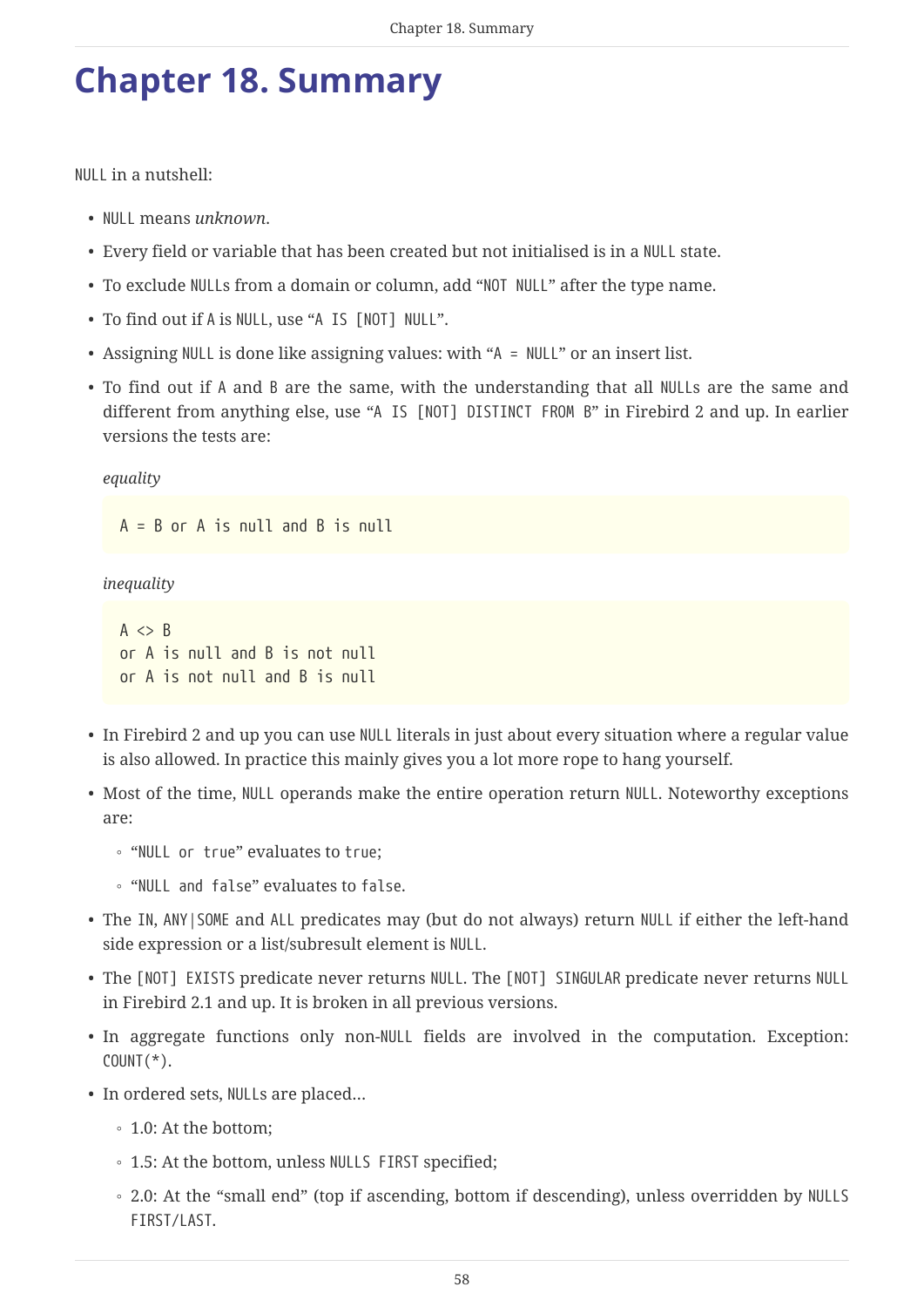- If a WHERE or HAVING clause evaluates to NULL, the row is not included in the result set.
- If the test expression of an IF statement is NULL, the THEN block is skipped and the ELSE block executed.
- A CASE statement returns NULL:
	- If the selected result is NULL.
	- If no matches are found (simple CASE) or no conditions are true (searched CASE) and there is no ELSE clause.
- In a simple CASE statement, "CASE <null\_expr>" does *not* match "WHEN <null\_expr>".
- If the test expression of a WHILE statement evaluates to NULL, the loop is not (re)entered.
- A FOR statement is not exited when NULLs are received. It continues to loop until either all the rows have been processed or it is interrupted by an exception or a loop-breaking PSQL statement.
- In Primary Keys, NULLs are never allowed.
- In Unique Keys and Unique Indices, NULLs are
	- *not allowed* in Firebird 1.0;
	- *allowed* (even multiple) in Firebird 1.5 and higher.
- In Foreign Key columns, multiple NULLs are allowed.
- If a CHECK constraint evaluates to NULL, the input is
	- *rejected* under Firebird 1.5 and earlier;
	- *accepted* under Firebird 2.0 and higher.
- SELECT DISTINCT considers all NULLs equal: in a single-column select, at most one is returned.
- UDFs sometimes convert NULL <=> non-NULL in a seemingly random manner.
- The COALESCE and \*NVL functions can convert NULL to a value.
- The NULLIF family of functions can convert values to NULL.
- If you add a NOT NULL column without a default value to a populated table, all the entries in that column will be NULL upon creation. Most clients however — including Firebird's isql tool — will falsely report them as zeroes ( $\emptyset$  for numerical fields, '' for string fields, etc.)
- If you change a column's datatype to a NOT NULL domain, any existing NULLs in the column will remain NULL. Again most clients — including isql — will show them as zeroes.

Remember, this is how NULL works *in Firebird SQL*. There may be (at times subtle) differences with other RDBMSes.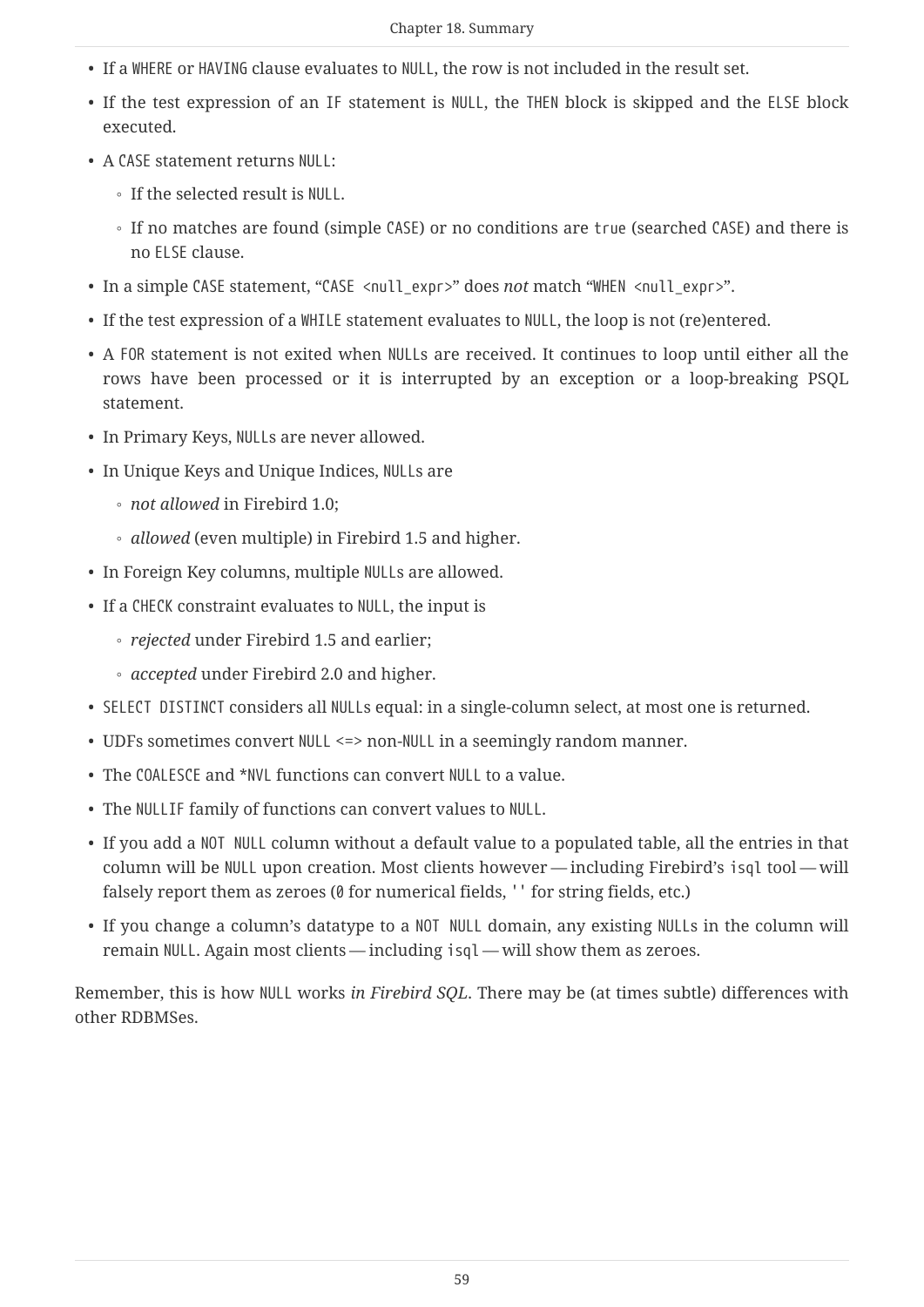# <span id="page-60-0"></span>**Appendix A:** NULL**-related bugs in Firebird**

<span id="page-60-9"></span>Attention: both historic and current bugs are listed in the sections below. Always look if and when a bug has been fixed before assuming that it exists in your version of Firebird.

## <span id="page-60-11"></span><span id="page-60-1"></span>**Bugs that crash the server**

#### <span id="page-60-2"></span>EXECUTE STATEMENT **with** NULL **argument**

EXECUTE STATEMENT with a NULL argument crashed Firebird 1.5 and 1.5.1 servers. Fixed in 1.5.2.

#### <span id="page-60-3"></span>EXTRACT **from** NULL **date**

In 1.0.0, EXTRACT from a NULL date would crash the server. Fixed in 1.0.2.

#### <span id="page-60-4"></span>FIRST **and** SKIP **with** NULL **argument**

FIRST and SKIP crash a Firebird 1.5.n or lower server if given a NULL argument. Fixed in 2.0.

#### <span id="page-60-5"></span>LIKE **with** NULL **escape**

Using LIKE with a NULL escape character would crash the server. Fixed in 1.5.1.

## <span id="page-60-10"></span><span id="page-60-6"></span>**Other bugs**

#### <span id="page-60-7"></span>NULL**s in** NOT NULL **columns**

NULLs can exist in NOT NULL columns in the following situations:

- If you add a NOT NULL column to a populated table, the fields in the newly added column will all be NULL.
- If you make an existing column NOT NULL, any NULLs already present in the column will remain in that state.

Firebird allows these NULLs to stay, also backs them up, but refuses to restore them with gbak. See [Adding a](#page-44-2) [NOT NULL](#page-44-2) [field](#page-44-2) and [Making an existing column](#page-48-0) [NOT NULL](#page-48-0).

#### <span id="page-60-8"></span>**Illegal** NULL**s returned as** 0**,** ''**, etc.**

If a NOT NULL column contains NULLs (see previous bug), the server will still describe it as nonnullable to the client. Since most clients don't question this assurance from the server, they will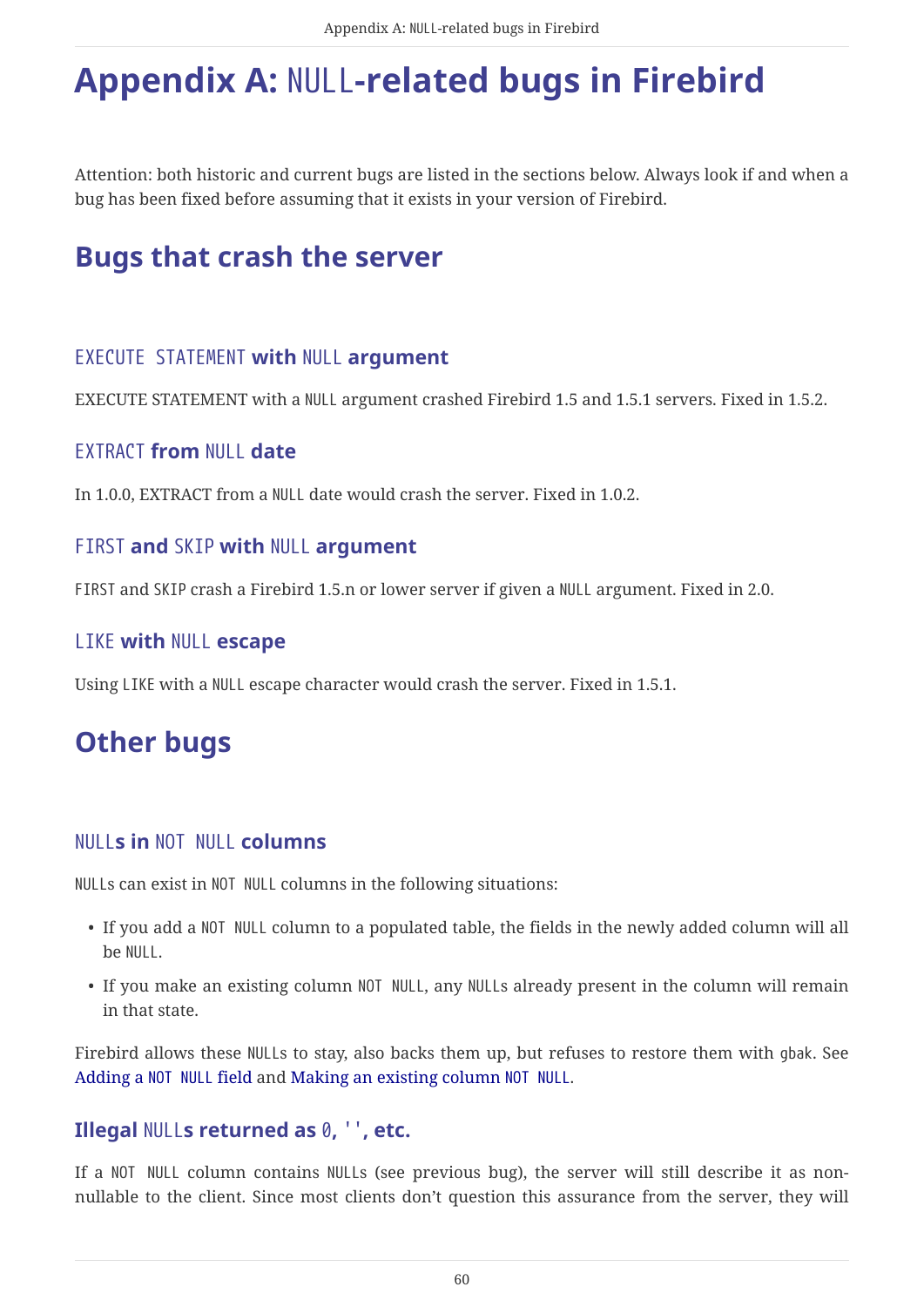present these NULLs as 0 (or equivalent) to the user. See [False reporting of](#page-45-0) [NULL](#page-45-0)[s as zeroes.](#page-45-0)

#### <span id="page-61-0"></span>**Primary key with** NULL **entries**

The following bug appeared in Firebird 1.5: if you had a table with some rows and you added a NOT NULL column (which automatically creates NULL entries in the existing rows — see above), you could make that column the primary key even though it had NULL entries. In 1.0 this didn't work because of the stricter rules for UNIQUE indices. Fixed in 2.0.

#### <span id="page-61-1"></span>SUBSTRING **results described as non-nullable**

The engine describes SUBSTRING result columns as non-nullable in the following two cases:

- If the first argument is a string literal, as in "SUBSTRING( 'Ootchie-coo' FROM 5 FOR 2 )".
- If the first argument is a NOT NULL column.

This is incorrect because even with a known string, substrings may be NULL, namely if the one of the other arguments is NULL. In versions 1.\* this bug didn't bite: the FROM and FOR args had to be literal values, so they could never be NULL. But as from Firebird 2, any expression that resolves to the required data type is allowed. And although the engine correctly returns NULL whenever any argument is NULL, it *describes* the result column as non-nullable, so most clients show the result as an empty string.

This bug seems to be fixed in 2.1.

#### <span id="page-61-2"></span>**Gbak -n restoring** NOT NULL

Gbak -n[o\_validity] restored NOT NULL constraints in early Firebird versions. Fixed in 1.5.1.

#### <span id="page-61-6"></span><span id="page-61-3"></span>IN**,** = ANY **and** = SOME **with indexed subselect**

Let A be the expression on the left-hand side and S the result set of the subselect. In versions prior to 2.0, "IN", "= ANY" and "= SOME" return false instead of NULL if an index is active on the subselect column and:

- either A is NULL and S doesn't contain any NULLs;
- or A is not NULL, A is not found in S, and S contains at least one NULL.

See the warnings in the [IN](#page-16-1) and [ANY](#page-19-0) sections. Workaround: use "<> ALL" instead. Fixed in 2.0.

#### <span id="page-61-5"></span><span id="page-61-4"></span>ALL **with indexed subselect**

With every operator except '<>', ALL may return wrong results if an index is active on the subselect column. This can happen with our without NULLs involved. See the [ALL](#page-19-1) [bug warning](#page-19-1). Fixed in 2.0.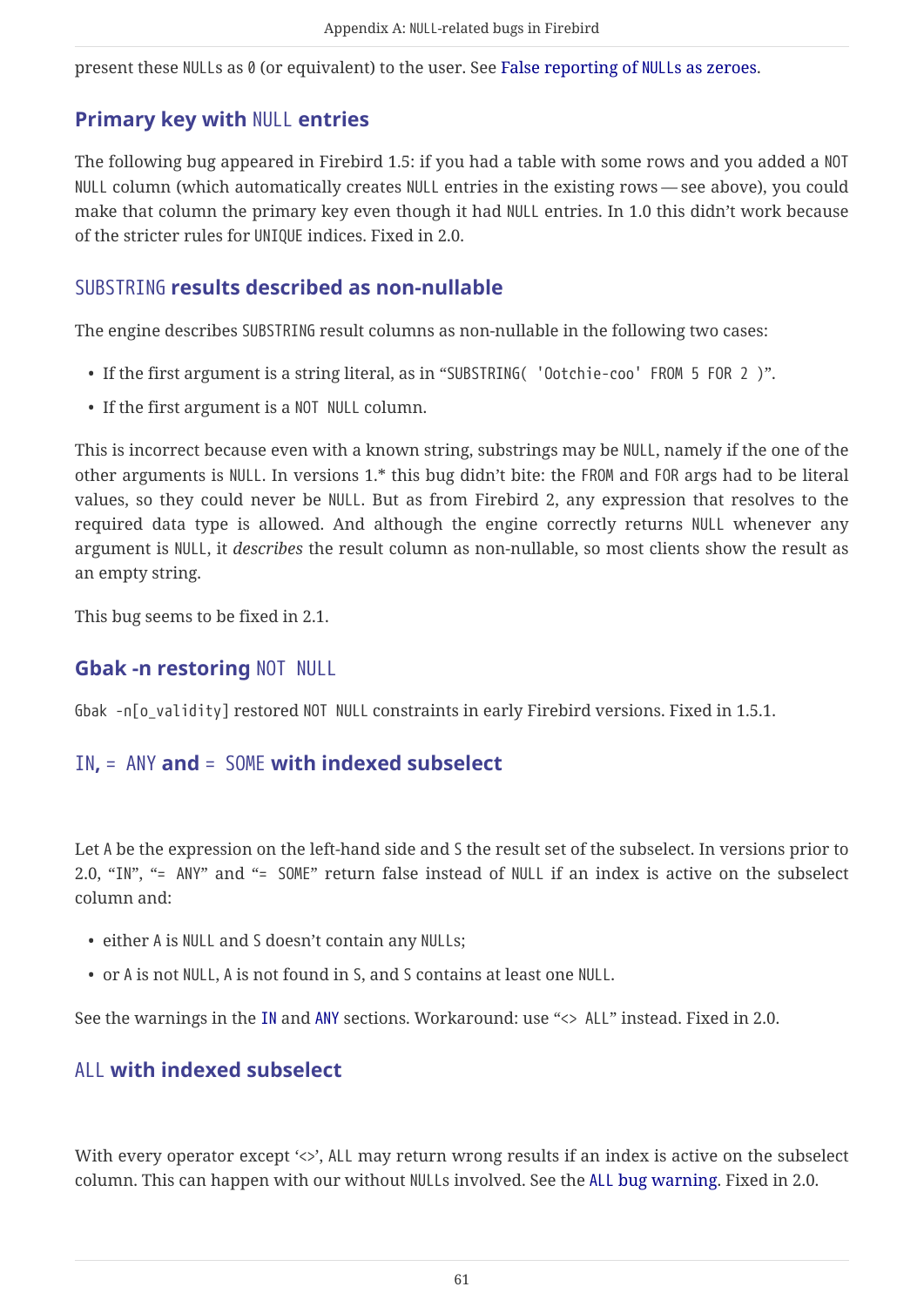#### <span id="page-62-4"></span><span id="page-62-0"></span>SELECT DISTINCT **with wrong** NULLS FIRST|LAST **ordering**

Firebird 2.0 has the following bug: if a SELECT DISTINCT is combined with an [ASC] NULLS LAST or DESC NULLS FIRST ordering, and the ordering field(s) form(s) the beginning (but not the whole) of the select list, every field in the ORDER BY clause that is followed by a field with a different (or no) ordering gets the NULLs placed at the default relative location, ignoring the NULLS XXX directive. Fixed in 2.0.1 and 2.1.

#### <span id="page-62-1"></span>**UDFs returning values when they should return** NULL

This should definitely be considered a bug. If an angle is unknown, *don't* tell me that its cosine is 1! Although the history of these functions is known and we can understand why they behave like they do (see [User-Defined Functions \(UDFs\)\)](#page-38-0), it's still wrong. Incorrect results are returned and this should not happen. Most of the math functions in ib udf, as well as some others, have this bug.

#### <span id="page-62-2"></span>**UDFs returning** NULL **when they should return a value**

This is the complement of the previous bug. LPAD for instance returns NULL if you want to pad an empty string with 10 dots. This function and others are fixed in 2.0, with the annotation that you must explicitly declare them with the NULL keyword or they'll show the old — buggy — behaviour. LTRIM and RTRIM trim empty strings to NULL in Firebird 1.0.n. This is fixed in 1.5 at the expense of returning '' when trimming a NULL string, and only fully fixed in 2.0 (if declared with the NULL keyword).

#### <span id="page-62-3"></span>SINGULAR **inconsistent with** NULL **results**

NOT SINGULAR sometimes returns NULL where SINGULAR returns true or false. Fixed in 2.0.

SINGULAR may wrongly return NULL, in an inconsistent but reproducible manner. Fixed in 2.1.

See the section on [SINGULAR](#page-21-0).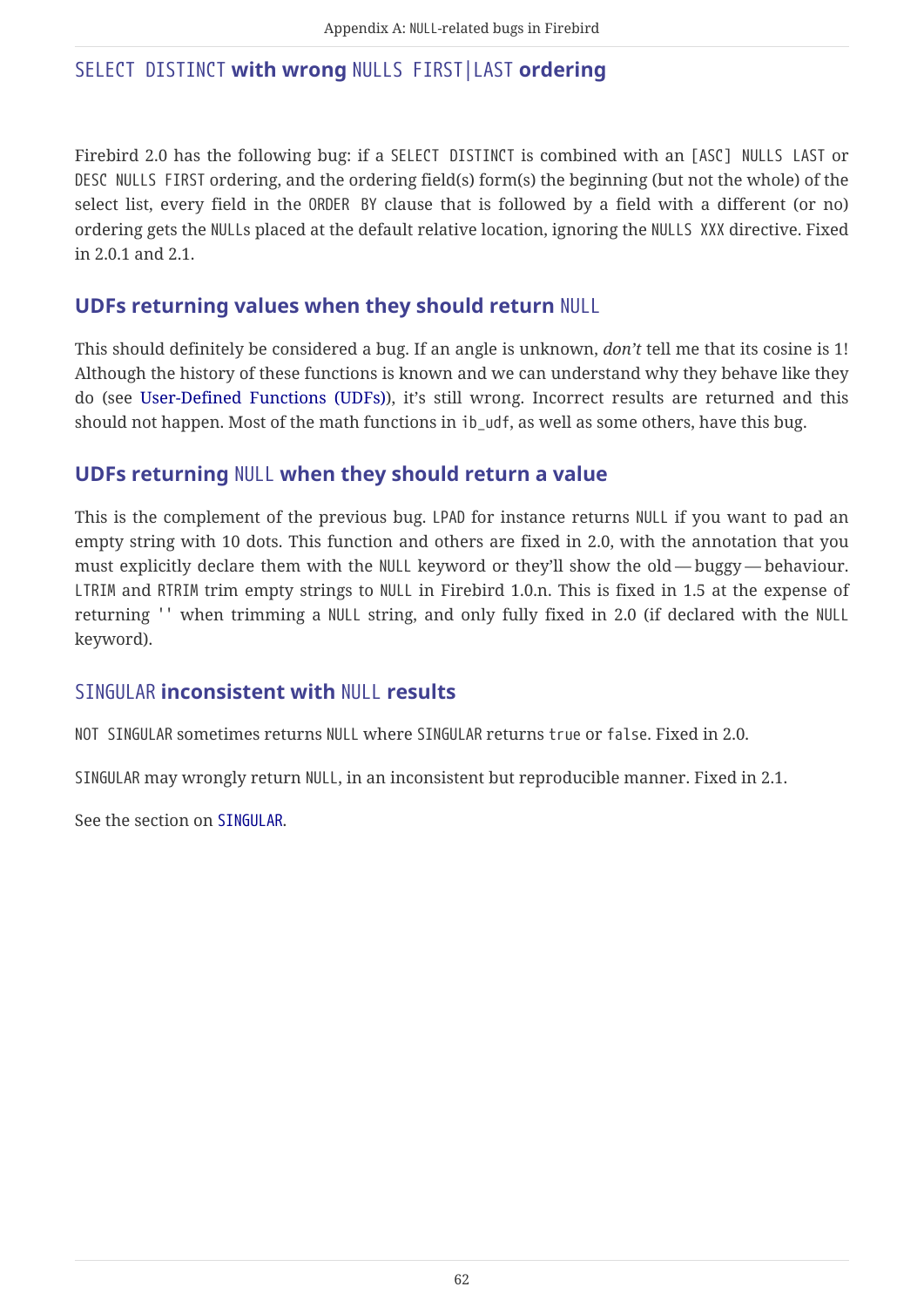# <span id="page-63-0"></span>**Appendix B: Document history**

The exact file history is recorded in the firebird-documentation git repository; see <https://github.com/FirebirdSQL/firebird-documentation>

#### **Revision History**

| 0.1     | 8 Apr<br>2005       | PV First edition.                                                                                                                                                                                                                                                                                                                                                                           |
|---------|---------------------|---------------------------------------------------------------------------------------------------------------------------------------------------------------------------------------------------------------------------------------------------------------------------------------------------------------------------------------------------------------------------------------------|
| $0.2\,$ | 15 Apr<br>2005      | PV Mentioned that Fb 2.0 legalises "A = NULL" comparisons.                                                                                                                                                                                                                                                                                                                                  |
|         |                     | Changed text in "Testing if something is NULL".                                                                                                                                                                                                                                                                                                                                             |
|         |                     | Slightly altered "Dealing with NULLs" section.                                                                                                                                                                                                                                                                                                                                              |
| 1.0     | 24 Jan<br>2007      | PV This is a major update, with so much new material added that the document<br>has grown to around 4 times its former size. In addition, much of the existing<br>text has been reorganised and thoroughly reworked. It's not feasible to give a<br>summary of all the changes here. Consider this a new guide with 15-25% old<br>material. The most important additions are:               |
|         |                     | * NULL literals * IS [NOT] DISTINCT FROM * Internal functions and directives *<br>Predicates: IN, ANY, SOME, ALL, EXISTS, SINGULAR * Searches (WHERE) * Sorts (ORDER<br>BY) * GROUP BY and HAVING * CASE, WHILE and FOR * Keys and indices * CHECK<br>constraints * SELECT DISTINCT * Converting values to NULL with NULLIF *<br>Altering populated tables * Bugs list * Alphabetical index |
| 1       | 1.0. 26 Jan<br>2007 | PV Making non-nullable columns nullable again: Provisory fix of error regarding<br>removal of NOT NULL constraints.                                                                                                                                                                                                                                                                         |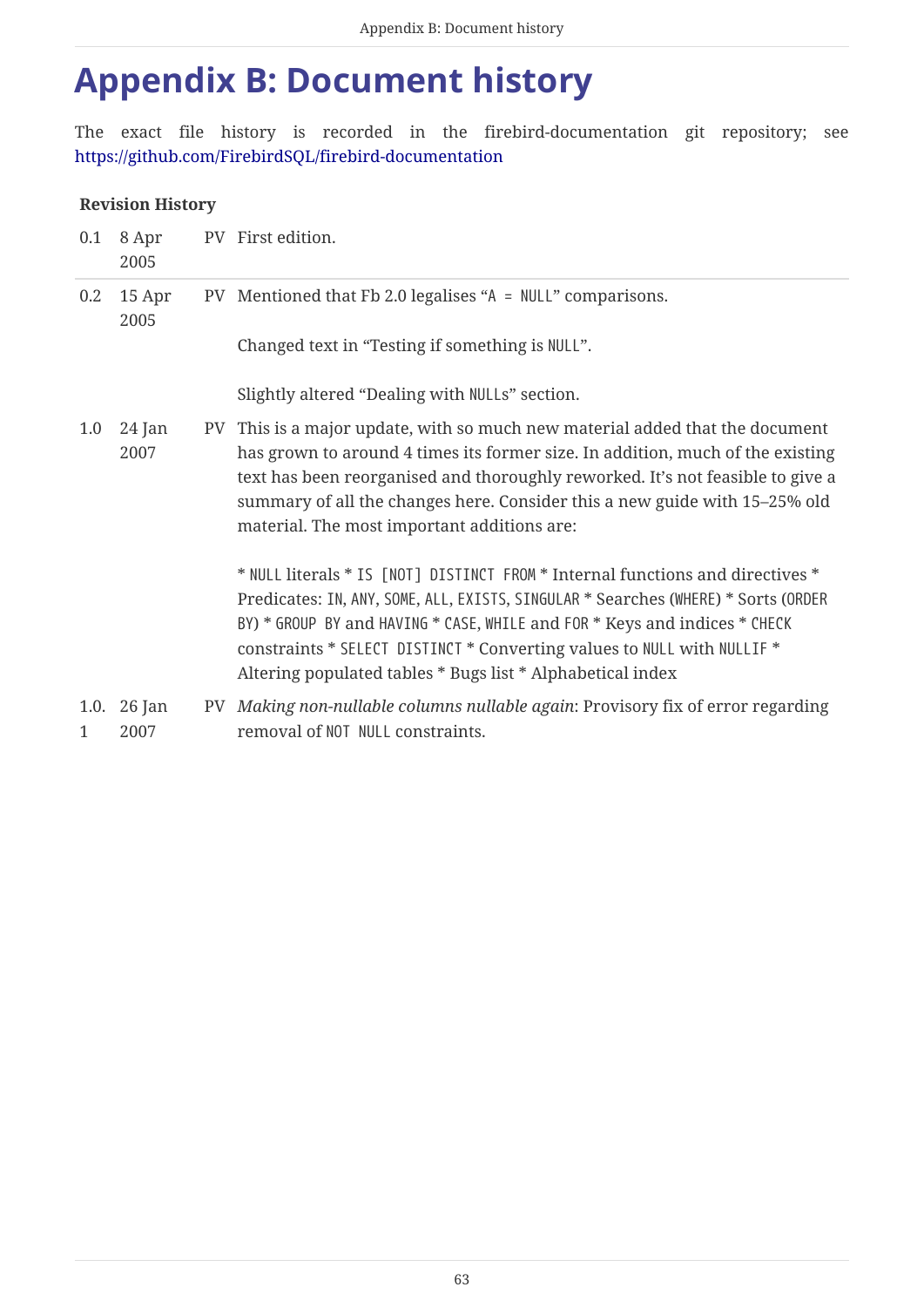#### **Revision History**

- 1.1 13 Oct PV *What is NULL?*: Added subsection *NULL as a default state*.
- 2011

*NULL support in Firebird SQL :: Assigning NULL*: Added 4th example.

Predicates :: EXISTS and SINGULAR: "evolves"  $\rightarrow$  "evaluates" (2x) in Note.

*Altering populated tables :: Adding a non-nullable field to a populated table :: Adding a NOT NULL field*: Added para + additional programlisting after first programlisting.

*Altering populated tables :: Adding a non-nullable field to a populated table :: Adding a CHECKed column*: Added second Note.

*Altering populated tables :: Adding a non-nullable field to a populated table :: Adding a non-nullable field using domains*: Renamed section to *Using domains to add a non-nullable field*.

*Altering populated tables :: Adding a non-nullable field to a populated table :: Using domains to add a non-nullable field*: Two programlistings instead of one. Text heavily edited and extended.

*Altering populated tables :: Making existing columns non-nullable :: Making an existing column NOT NULL*: Added Warning.

*Altering populated tables :: Making non-nullable columns nullable again*: Largely rewritten, greatly extended and divided into subsections.

*Changing the nullability of a domain* :: New top-level section. For free!

*Summary*: Added "Every field or variable that has been created but not initialised is in a NULL state" as second listitem.

1.2 30 Jun M Conversion to AsciiDoc, minor copy-editing

2020

R

Removed section *FSQL* as linked page no longer exists and no alternative location found.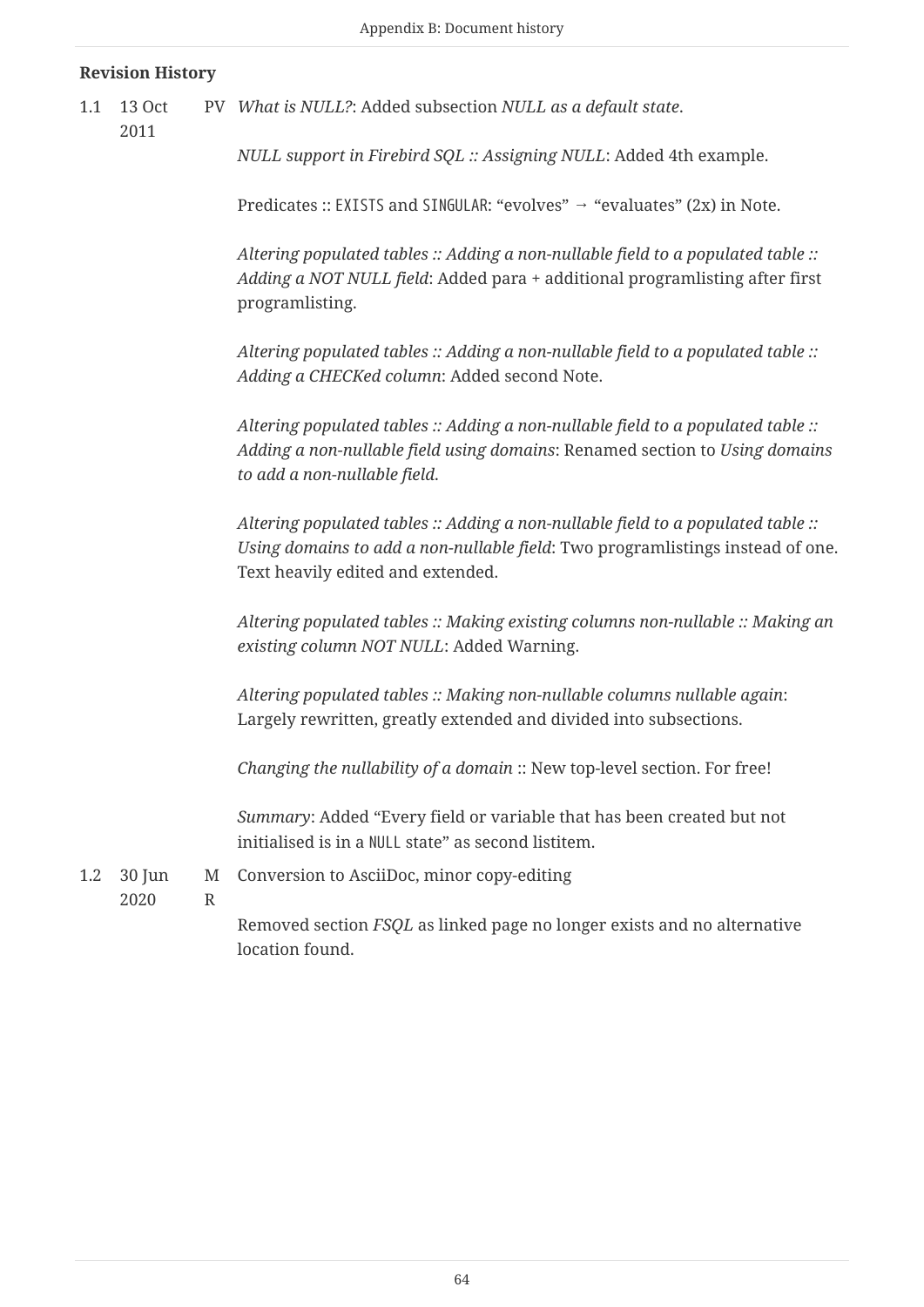# <span id="page-65-0"></span>**Appendix C: License notice**

The contents of this Documentation are subject to the Public Documentation License Version 1.0 (the "License"); you may only use this Documentation if you comply with the terms of this License. Copies of the License are available at <https://www.firebirdsql.org/pdfmanual/pdl.pdf> (PDF) and <https://www.firebirdsql.org/manual/pdl.html>(HTML).

The Original Documentation is titled *Firebird Null Guide*.

The Initial Writer of the Original Documentation is: Paul Vinkenoog.

Copyright © 2005–2020. All Rights Reserved. Initial Writer contact: paulvink at users dot sourceforge dot net.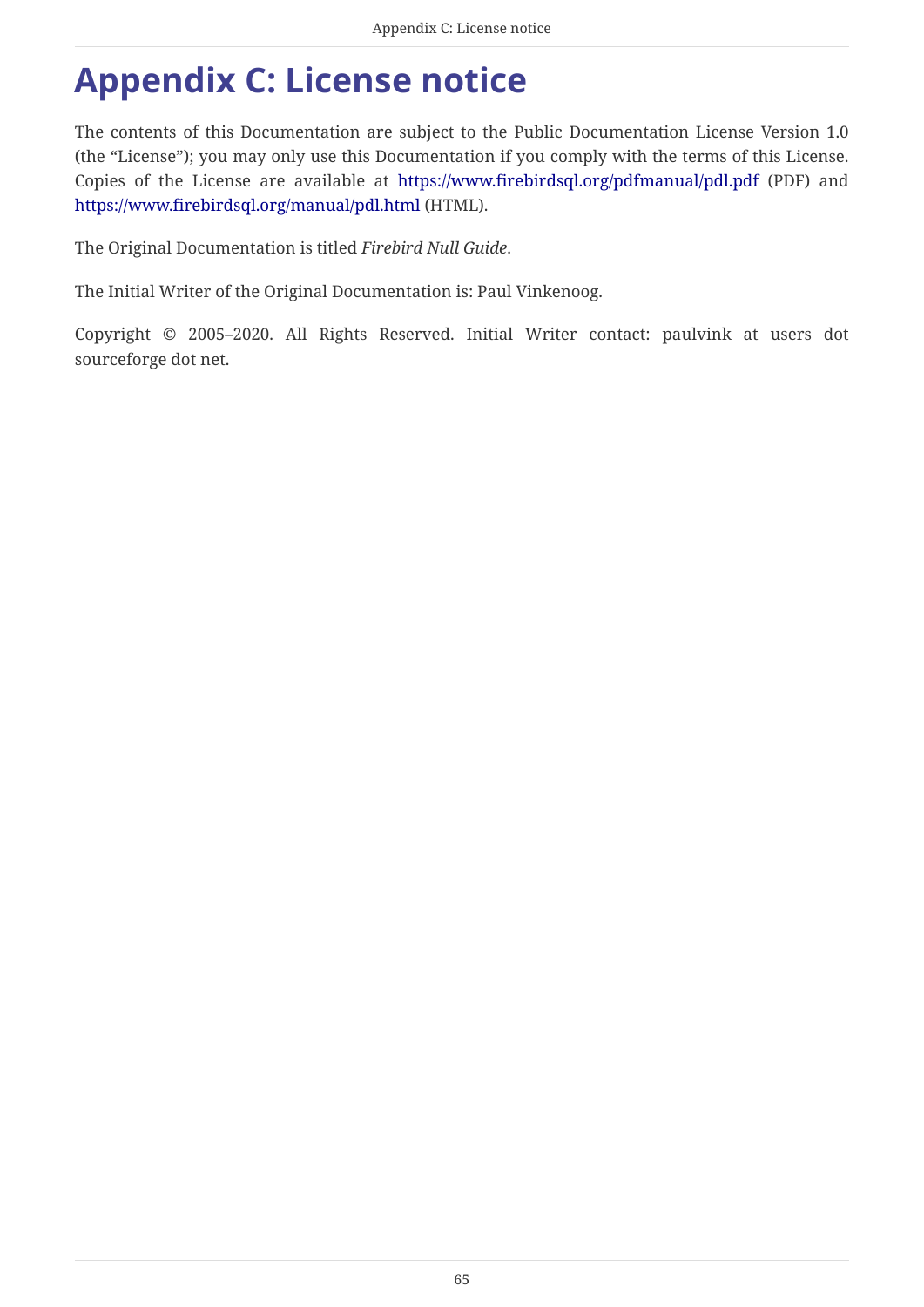# <span id="page-66-0"></span>**Alphabetical index**

#### **A**

Adding CHECKed columns, [46](#page-46-1) Adding non-nullable columns, [44](#page-44-3) Adding NOT NULL columns, [44](#page-44-4) using domains, [47](#page-47-2) Aggregate functions, [25](#page-25-1) GROUP BY, [26](#page-26-4) HAVING, [27](#page-27-2) ALL, [17](#page-17-2) bug with indexed subselect, [61](#page-61-5) results, [19](#page-19-2) Altering tables, [44](#page-44-5) AND operator, [10](#page-10-1) ANY, [17](#page-17-2) bug with indexed subselect, [61](#page-61-6) results, [19](#page-19-3) Assigning NULL, [7](#page-7-2) AVG, [25](#page-25-1)

#### **B**

Backup, [44](#page-44-6) BETWEEN, [10](#page-10-2) Boolean operations, [10](#page-10-1) Bugs list, [60](#page-60-9) other bugs, [60](#page-60-10) server-crashers, [60](#page-60-11)

#### **C**

CASE, [30](#page-30-1) CHECK remove, [50](#page-50-1) via domain remove, [51](#page-51-0) CHECK constraints, [17,](#page-17-3) [35](#page-35-1) COALESCE, [41](#page-41-4) Comparison operations, [9](#page-9-2) Conjunctions, [11](#page-11-1) CONTAINING, [10](#page-10-2) Conversions, [41](#page-41-5) from a value to NULL, [42](#page-42-2) NULLIF internal function, [42](#page-42-3) NULLIF UDFs, [43](#page-43-1) from NULL to a value, [41](#page-41-6) COALESCE, [41](#page-41-4) NVL functions, [41](#page-41-7)

unwanted, [38](#page-38-3) prepare for, [40](#page-40-3) COUNT, [25](#page-25-1)

#### **D**

Descriptors, [38](#page-38-4) Directives, [13](#page-13-3) Disjunctions, [11](#page-11-2) DISTINCT SELECT DISTINCT, [24](#page-24-1), [37](#page-37-1), [62](#page-62-4) testing distinctness, [55](#page-55-3), [7](#page-1-0)

#### **E**

Equality tests, [55](#page-55-4) in Firebird 1.\*, [55](#page-55-5) in Firebird 2+, [55](#page-55-3) summary, [56](#page-56-1) EXISTS, [20](#page-20-2)

#### **F**

False, [10](#page-10-1) beating NULL, [11](#page-11-3) FIRST, [13](#page-13-3) FOR loops, [31](#page-31-2) Foreign keys, [33](#page-33-6) Functions aggregate, [25](#page-25-1) GROUP BY, [26](#page-26-4) internal, [13](#page-13-4)

#### **G**

gbak, [44](#page-44-6) -n switch, [46](#page-46-2) GROUP BY, [26](#page-26-4)

#### **H**

HAVING, [27](#page-27-2)

#### **I**

IF statements, [29](#page-29-2) IN bug with indexed subselect, [61](#page-61-6) IN predicate, [14](#page-14-3) in CHECK constraints, [17](#page-1-1) results, [16](#page-16-2)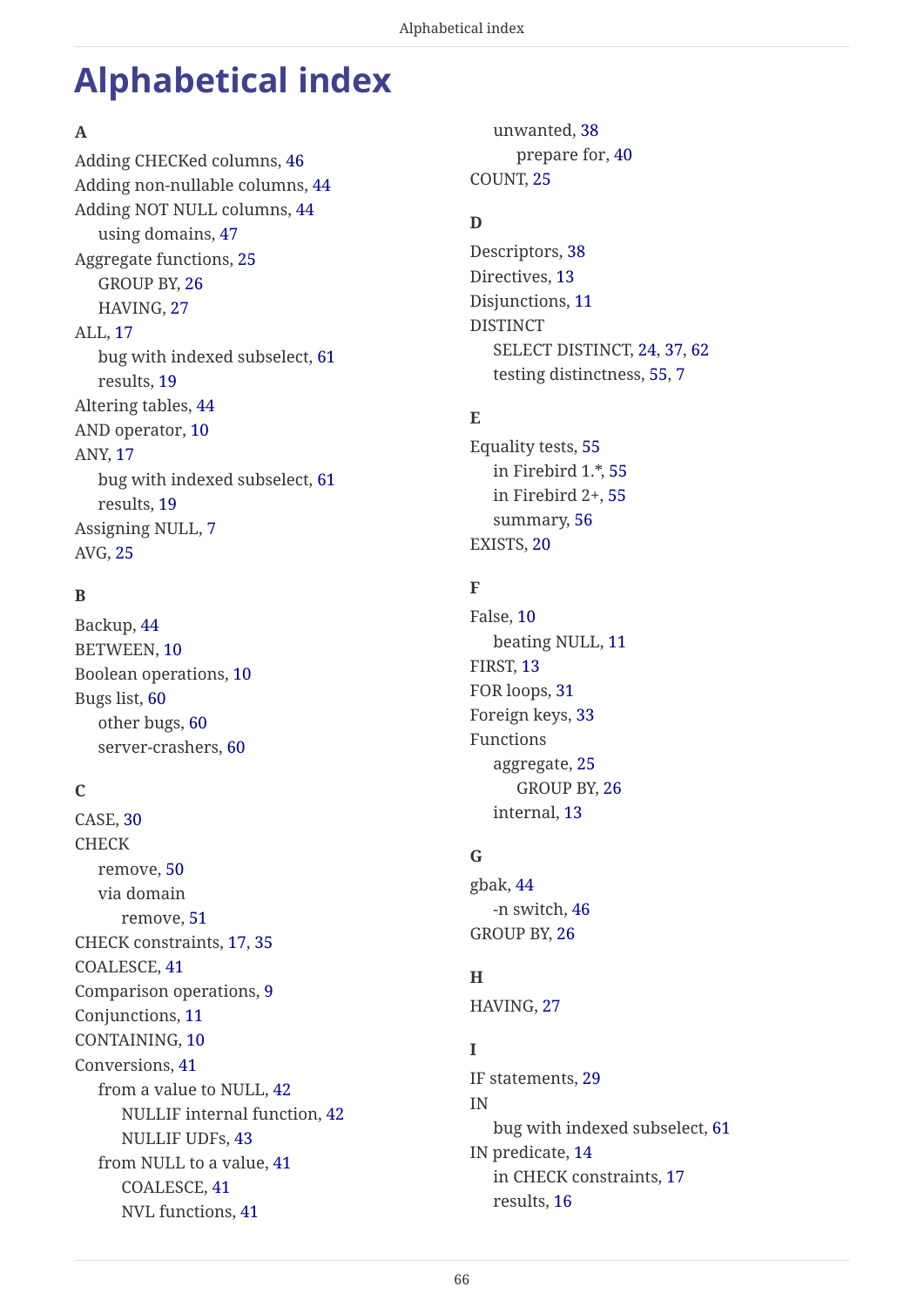#### Indices, [33](#page-33-7) unique, [33](#page-33-8) Internal functions, [13](#page-13-4) IS [NOT] DISTINCT FROM, [55](#page-55-3), [7](#page-7-3) IS [NOT] NULL, [6](#page-6-3)

#### **J**

JOIN, [57](#page-57-1)

#### **K**

Keys, [33,](#page-33-7) [33](#page-33-6) foreign, [33](#page-33-6) primary, [33](#page-33-9) unique, [33](#page-33-8)

#### **L**

LIKE, [10](#page-10-2) LIST, [25](#page-25-1)

#### **M**

Mathematical operations, [9](#page-9-2) MAX, [25](#page-25-1) MIN, [25](#page-25-1)

#### **N**

NOT NULL, [6](#page-6-4) direct, [44](#page-44-4) remove, [49](#page-49-1) via domain, [47](#page-47-2) add, [48](#page-48-3) remove, [50](#page-50-2) NOT operator, [10](#page-10-1) NULL, [4](#page-4-2) and GROUP BY, [26](#page-26-4) as a default, [4](#page-4-3) assign, [7](#page-7-2) bugs, [60](#page-60-9) conversions from, [41](#page-41-6) conversions to, [42](#page-42-2) conversions to/from, [41](#page-41-5) disallow, [6](#page-6-4) falsely reported as 0, [45](#page-45-1) in a nutshell, [58](#page-58-1) in aggregate functions, [25](#page-25-1) in boolean operations, [10](#page-10-1) in CHECK constraints, [35](#page-35-1) in conjunctions, [11](#page-11-1) in disjunctions, [11](#page-11-2)

in foreign keys, [33](#page-33-6) in IF statements, [29](#page-29-2) in indices, [33](#page-33-7) in internal functions, [13](#page-13-4) in JOINs, [57](#page-57-1) in keys, [33](#page-33-7) in NOT NULL columns, [44](#page-44-6) in operations, [9](#page-9-3) in primary keys, [33](#page-33-9) in searches, [22](#page-22-1) in sorts, [24](#page-24-2) in UDFs, [62](#page-40-4) in unique keys and indices, [33](#page-33-8) literal, [8](#page-8-3) NULL keyword in UDFs, [39](#page-39-1) test for, [6](#page-6-3) in practice, [54](#page-54-2) What is it?, [4](#page-4-2) with  $IN($ ),  $14$ NULL keyword in UDFs, [39](#page-39-1) NULLIF internal function, [42](#page-42-3) NULLIF UDFs, [43](#page-43-1) NULLS FIRST, [24](#page-24-2) NULLS LAST, [24](#page-24-2) NVL functions, [41](#page-41-7)

#### **O**

OR operator, [10](#page-10-1) ORDER BY, [24](#page-24-2) Ordering, [24](#page-24-2)

#### **P**

Predicates, [14](#page-14-4) ANY, SOME and ALL, [17](#page-17-2) results, [18](#page-18-1) EXISTS, [20](#page-20-2) IN, [14](#page-14-3) results, [16](#page-1-2) SINGULAR, [21](#page-21-1) Primary keys, [33](#page-33-9)

#### **R**

Restoring problem with NULLs, [44](#page-44-6) solution, [46](#page-46-2) ROWS, [13](#page-13-3)